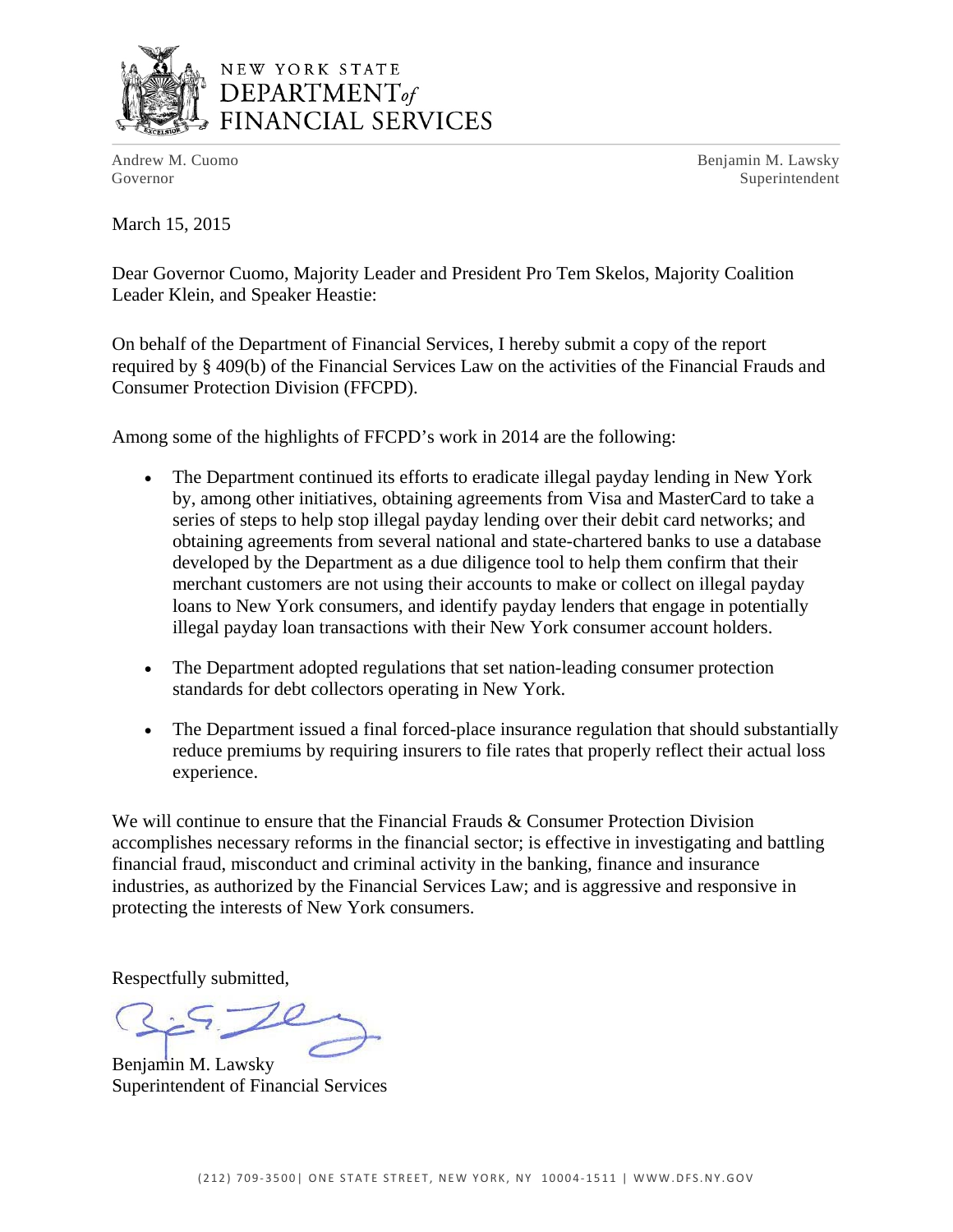

# **New York State Department of Financial Services Financial Frauds and Consumer Protection Report**

Annual Report as required by § 409(b) of the Financial Services Law

March 15, 2015

Benjamin M. Lawsky Superintendent New York State Department of Financial Service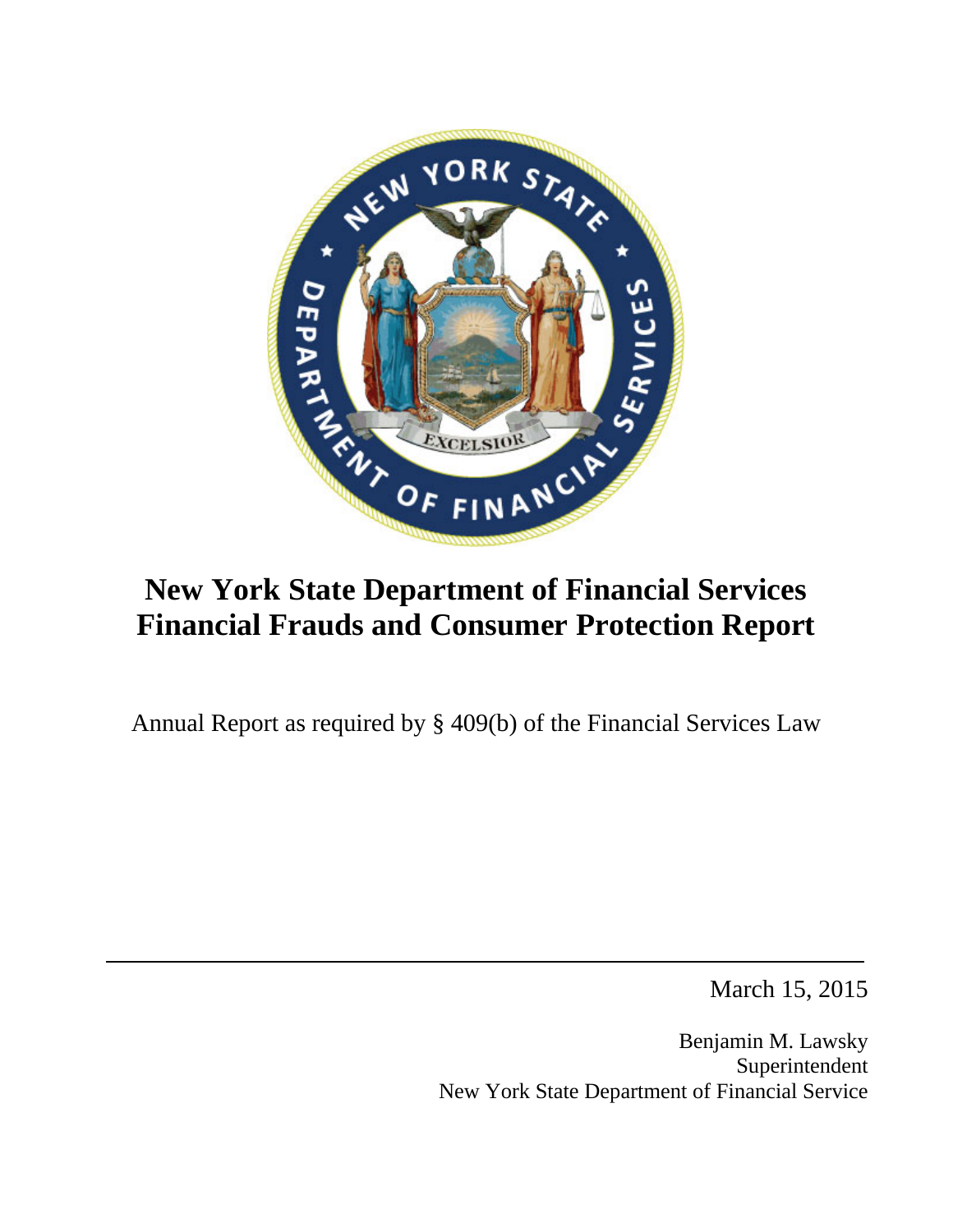#### **Table of Contents**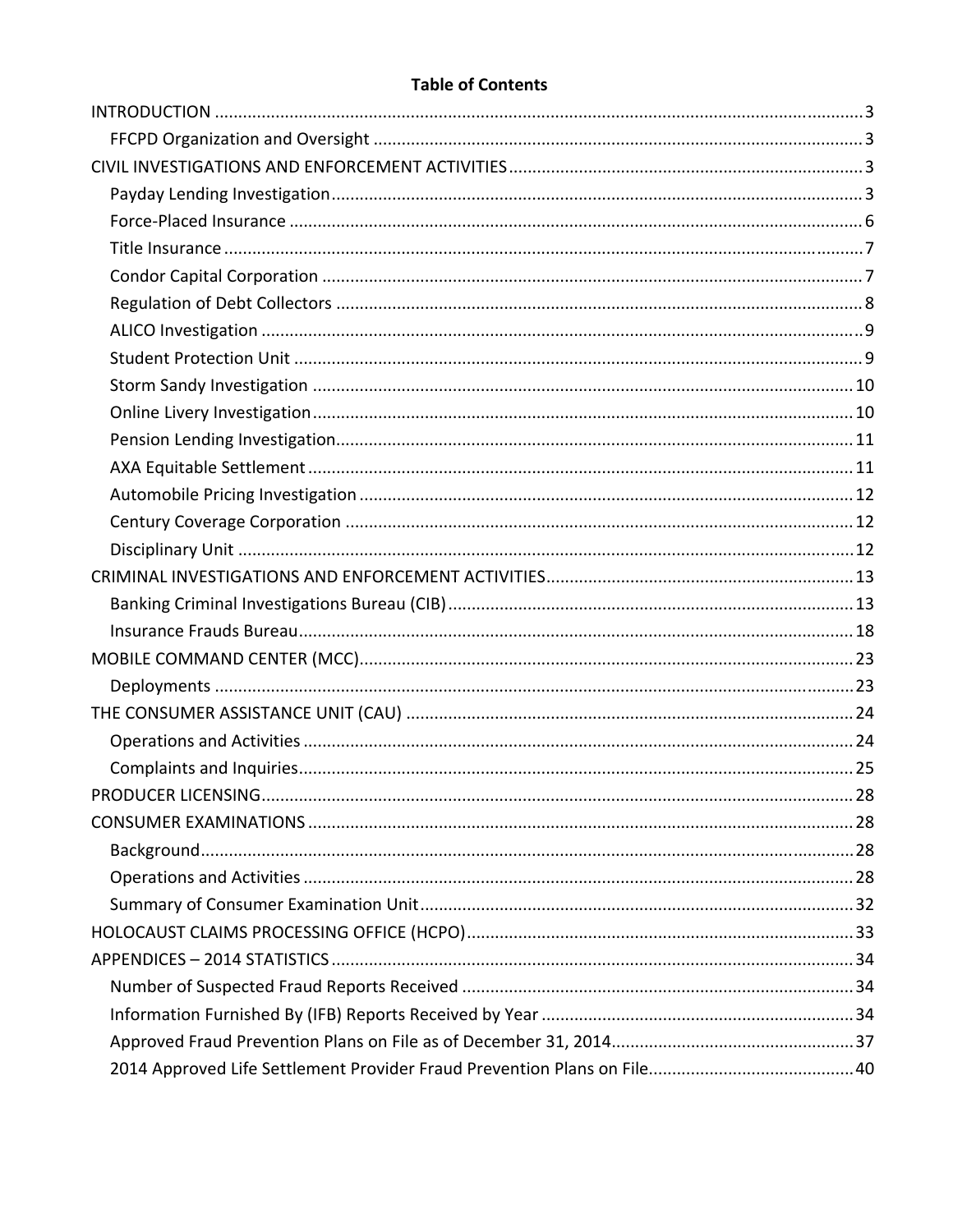#### **INTRODUCTION**

This report, required under § 409(b) of the Financial Services Law, summarizes the activities of the Financial Frauds & Consumer Protection Division (FFCPD) of the Department of Financial Services (DFS) in combating frauds against entities regulated under the banking and insurance laws, as well as frauds against consumers; the FFCPD's handling of consumer complaints; and the examination activities in the areas of consumer compliance, fair lending and the Community Reinvestment Act. The report also discusses major FFCPD initiatives.

#### **FFCPD Organization and Oversight**

The FFCPD encompasses a Civil Investigation Unit (including a staff of attorneys investigating civil financial fraud, consumer and fair lending law, banking law and insurance law violations, as well as a staff of attorneys who bring disciplinary proceedings against insurance producers for violations of the insurance law), a Criminal Investigation Unit (composed of the bureaus handling banking criminal investigations and insurance frauds), a Consumer Assistance Unit (CAU), a unit that handles insurance producer licensing and investigates complaints against licensed insurance producers (both housed under the CAU), a Consumer Examinations Unit (which conducts fair lending, consumer compliance and Community Reinvestment Act examinations, and is responsible for the Banking Development District Program), the Holocaust Claims Processing Office, and a new Student Protection Unit.

The powers of the FFCPD are set forth in § 404 of the Financial Services Law. Paragraph (a) clarifies that the Superintendent is authorized to investigate activities that may constitute violations subject to § 408 of the Financial Services Law, or violations of the Insurance Law or Banking Law. Under paragraph (b), if the FFCPD has a reasonable suspicion that a person or entity has engaged or is engaging in fraud or misconduct under the Banking Law, the Insurance Law, the Financial Services Law, or other laws that give the Superintendent investigatory or enforcement powers, then the Superintendent, in the enforcement of the relevant laws or regulations, can investigate or assist another entity with the power to do so.

## **CIVIL INVESTIGATIONS AND ENFORCEMENT ACTIVITIES**

The Civil Investigation Unit utilizes the investigative and enforcement powers granted by the Financial Services Law, to investigate civil financial fraud, consumer and fair lending law, banking law and insurance law violations. Some of the Unit's investigations, activities and initiatives in 2014 are discussed below.

#### **Payday Lending Investigation**

In early 2013, based on consumer complaints, DFS launched an investigation into payday lending. On February 22, 2013, the Superintendent issued a circular letter warning debt collectors that they are prohibited from collecting on illegal payday loans in New York, including usurious payday loans made in and to New York over the Internet. The letter stated that loans offered in New York by New Yorkchartered banks or non-bank lenders with an interest rate above the statutory maximums, including payday loans, are void and unenforceable, and that attempts to collect on debts that are void or unenforceable violate state and federal law.

On August 5, 2013, DFS sent letters to 35 online companies that were offering payday loans to New York consumers in violation of New York law, including loans with interest rates as high as 1,095%.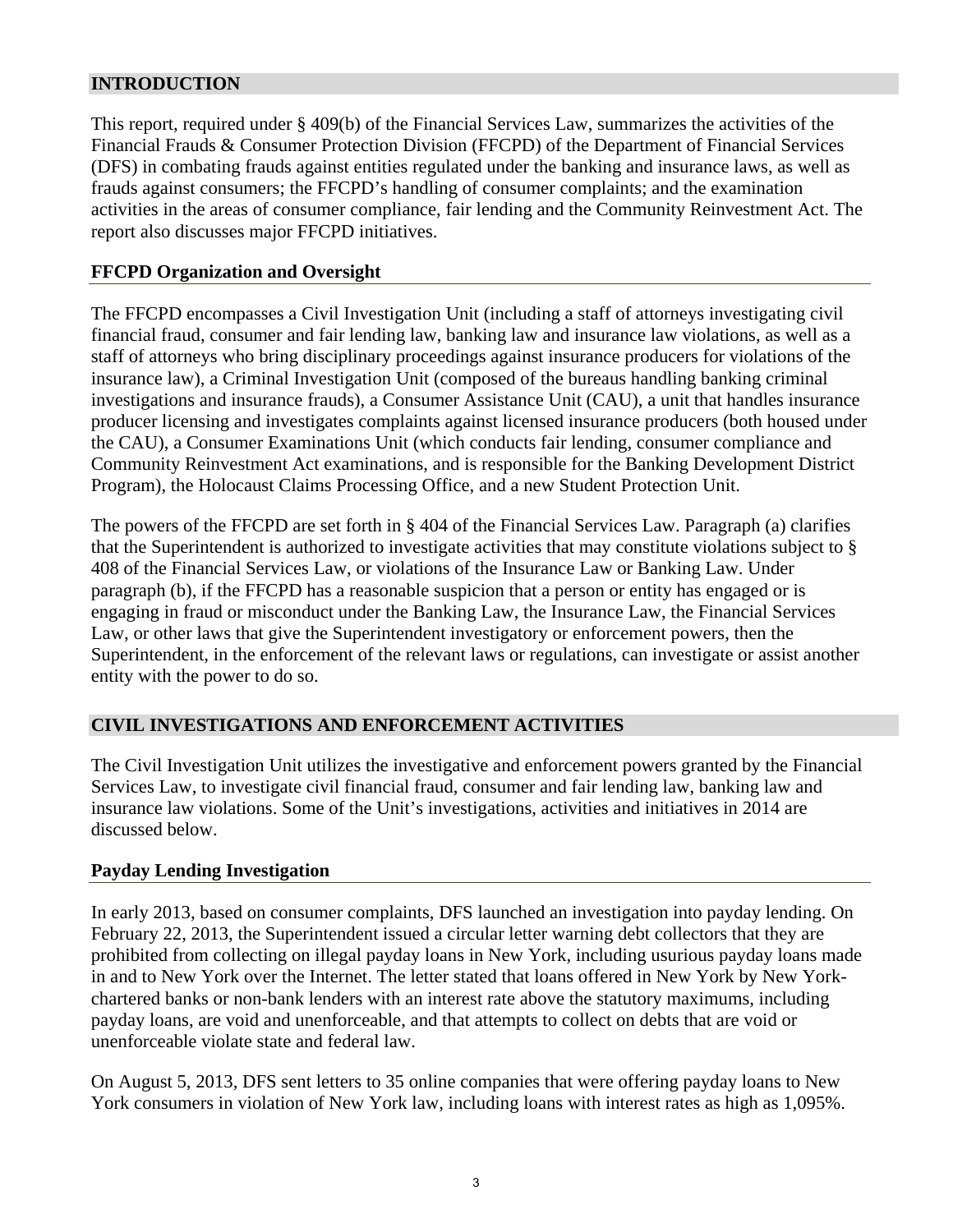The letters demanded that the companies cease and desist from offering and originating illegal loans in New York. DFS also issued a letter to all debt collection companies operating in New York directing them not to collect on illegal payday loans from the 35 companies that the investigation had identified to date.

Also on August 5, 2013, DFS sent letters to 117 financial institutions, as well as NACHA, the association that administers the Automated Clearing House (ACH) network through which bank account credits and debits are issued, requesting that they work with DFS to enforce existing rules and to create a new set of model safeguards and procedures to stop illegal payday lending in and to New York.

In January 2014, DFS submitted a letter response to a November 2013 request for comment from NACHA regarding its proposed rules to improve ACH network quality. DFS noted that many of NACHA's proposed reforms represent a "positive step" toward preventing abusive ACH activity, but that the ACH network could be further strengthened if NACHA were to: (1) issue a policy statement clarifying that ACH debit authorizations to repay unenforceable, illegal loans are not valid; (2) require that banks that originate ACH transactions review NACHA's Originator Watch List and Terminated Originator Database as part of their due diligence obligations; and (3) require that consumers' banks properly effectuate stop-payment requests.

In April 2014, DFS obtained agreements from Visa and MasterCard to take a series of steps to help stop illegal payday lending over their debit card networks. DFS uncovered that as regulatory pressure focused on online payday lenders' abuse of the ACH network, some lenders instead used debit card transactions as an end run around that system to deduct funds illegally from New Yorkers' bank accounts. Visa and MasterCard agreed to (1) provide acquiring banks with information to assist them in determining whether any of their payday lender merchants may be operating in violation of New York law and (2) alert all acquiring banks of the risks of doing business with payday lenders that may be operating in violation of state law and remind the banks of MasterCard and Visa rules that apply to the processing of illegal merchant transactions. Also in April, DFS sent cease-and-desist letters to 20 additional companies that it identified as illegally promoting, making, or collecting on payday loans to New York consumers. Twelve of those companies appeared to be using the debit network to collect payments. With that action, DFS has sent cease-and-desist letters to a total of 55 online payday loan companies, more than half of which have represented to DFS that they have stopped lending to New York consumers.

In June 2014, Governor Cuomo announced that Bank of America was the first financial institution to agree to use a database developed by DFS to serve as a due diligence tool to help banks identify and stop illegal, online payday lending in New York. The database includes companies identified by the ongoing, two year-long investigation as having made illegal payday loans over the Internet to New Yorkers. Bank of America planned to use the information to help confirm that its merchant customers are not using their accounts to make or collect on illegal payday loans to New York consumers, to identify payday lenders that engage in potentially illegal payday loan transactions with its New York consumer account holders and, when appropriate, to contact the lenders' banks to notify them that the transactions may be illegal. DFS has also continued to update the database of payday lenders as appropriate and to solicit additional bank partners. On November 13, 2014, Governor Cuomo announced that Citibank, JPMorgan Chase, M&T Bank, and Valley National Bank have also agreed to use the DFS payday lender database.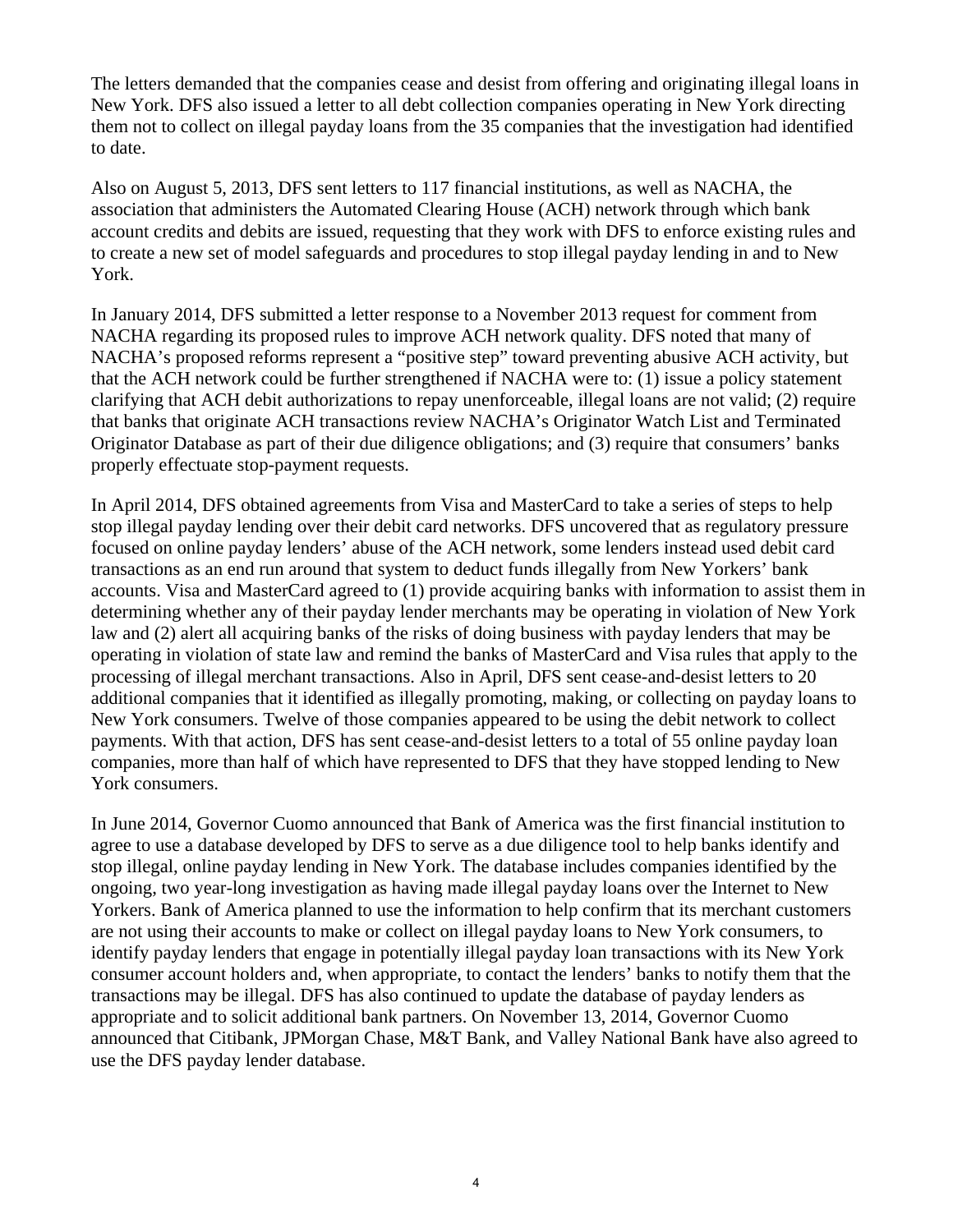## **Payday Loan "Lead Generators"**

 lenders and other entities, including scam artists. In 2014, DFS continued its investigation into payday loan "lead generators", which it began in late 2013 as part of its comprehensive approach toward ending illegal payday lending in New York. DFS believes that these firms collect and sell loan applicants' personal information to illegal online payday

## **Payday Debt Collection Investigation**

As part of its efforts to protect New York consumers from the harms of payday lending, DFS commenced an investigation into the collection of payday loan debts. On November 21, 2014, DFS sent subpoenas to 7 debt collectors suspected of collecting on payday loan debts in the state. Under New York law, usurious payday loans are void and unenforceable, and it is illegal to attempt to collect on payday loan debt. It is also illegal under the federal Fair Debt Collection Practices Act to attempt to collect on debts that are unenforceable under state law. DFS is investigating the debt collectors to determine whether they have attempted to collect on payday loan debts, whether they harassed New York consumers, and whether they made false representations to credit reporting agencies about New York consumers' debts, among other potential misconduct. The Financial Services Law provides DFS with the authority to levy civil penalties, after notice and a hearing, for violations of state or federal fair debt collection practices laws as well as violations of the Financial Services Law.

## **Investors Behind Payday Lenders**

On December 30, 2014, DFS served a document subpoena upon a Medley Opportunity Fund, part of the Medley Capital Corporation, now a publicly traded investment company, which was originally founded by the late Richard Medley as a socially conscious investment entity. The subpoena requests documents and information regarding Medley's payday-lending-related activities.

## **Litigation**

On August 21, 2013, two allegedly federally recognized Native American tribes, their wholly-owned loan corporations to which DFS had sent cease-and-desist letters, and the tribes' regulatory agencies sued DFS and the Superintendent in his official capacity in the United States District Court for the Southern District of New York. The complaint alleged that the State had violated the Indian Commerce Clause and infringed upon plaintiffs' sovereign rights, and sought to permanently enjoin the State from interfering with plaintiffs' lending activities. On September 30, 2013, Judge Richard Sullivan denied plaintiffs' motion for a preliminary injunction. The Court's decision affirmed the state's authority to protect New York consumers from usurious online payday loans, including those made by tribal lenders in and to New York from beyond the state's borders.

On October 4, 2013, plaintiffs filed notice of their interlocutory appeal of Judge Sullivan's decision to the United States Court of Appeals for the Second Circuit. On this expedited appeal, plaintiffs asserted that the District Court erred in denying their preliminary injunction motion because the court failed to balance tribal, federal, and state interests in determining whether the plaintiffs were likely to succeed on the merits. Second Circuit Judges Gerard E. Lynch, Raymond J. Lohier, Jr., and Robert D. Sack heard oral argument on the appeal on December 5, 2013.

On October 1, 2014, the Second Circuit issued a decision affirming Judge Sullivan's denial of plaintiffs' motion for a preliminary injunction. The Second Circuit held that the district court had reasonably concluded that plaintiffs had failed to establish a likelihood of success on the merits. On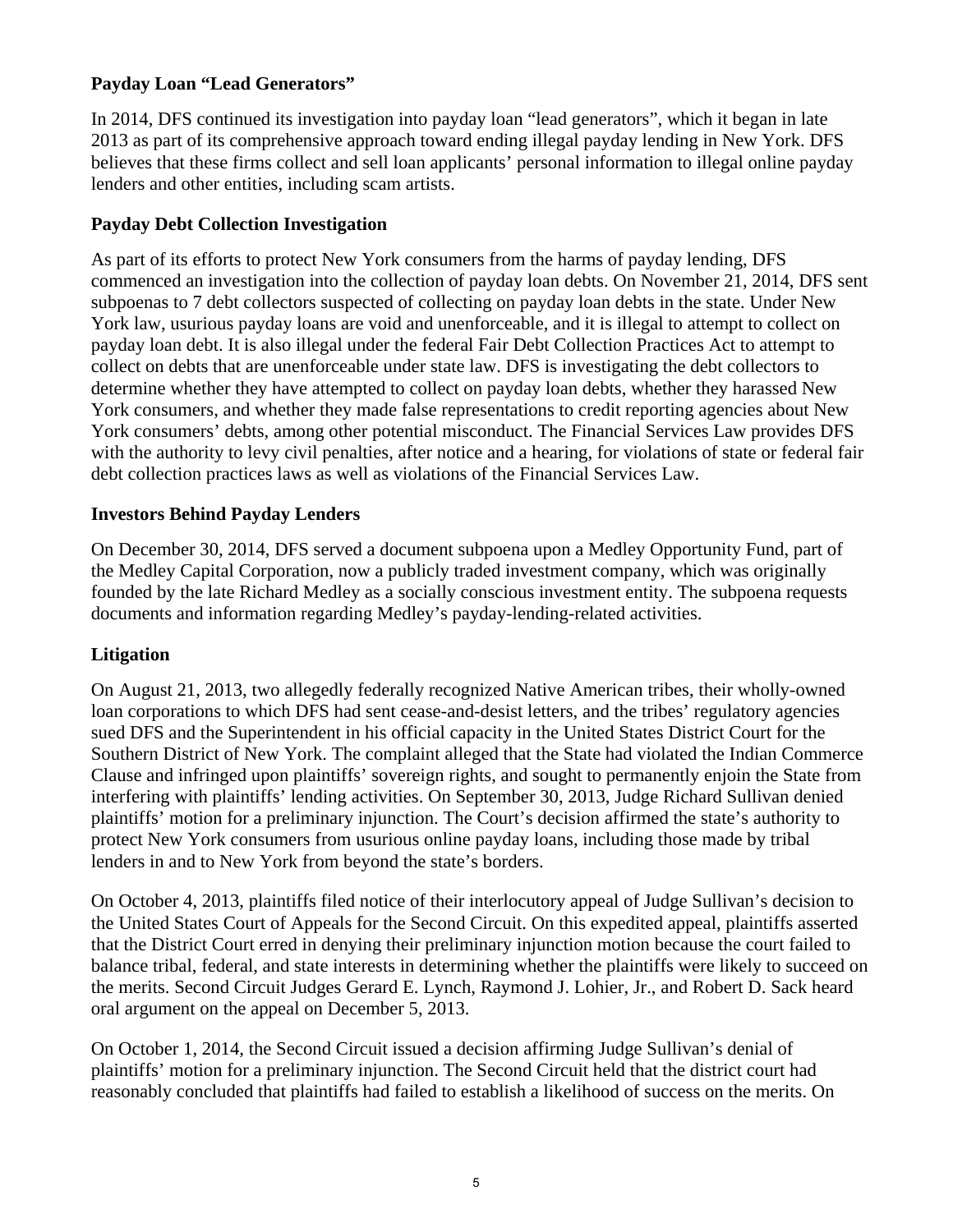November 2, 2014, Judge Sullivan so ordered plaintiff's notice to voluntarily dismiss the complaint with prejudice.

## **Force-Placed Insurance**

Force-placed insurance is insurance purchased by a bank or mortgage servicer when a homeowner's property insurance coverage lapses, is cancelled, or does not comply with the homeowner's mortgage. The insurance is typically far more expensive than the coverage purchased by a homeowner, yet often provides less protection for the homeowner while protecting the lender's or investor's interest in the property. DFS conducted an investigation of the force-placed insurance industry that found that the rates for force-placed insurance bore little relation to insurers' actual loss experience, resulting in high profits, a portion of which insurers commonly passed on to mortgage servicers and their affiliates through commissions, other payments, and reinsurance arrangements, to the detriment of homeowners and investors.

In 2013, DFS entered into agreements with every admitted insurance carrier writing force-placed insurance in New York. The agreements included a total of \$25 million in penalties, a set of nationleading reforms, and restitution for homeowners who were harmed. DFS also issued proposed regulations to ensure that the DFS force-placed insurance reforms cover any company—present or future—that decides to offer force-placed insurance in New York.

DFS reviewed comments concerning the proposed regulation and issued a revised force-placed insurance regulation that was published in the October 15, 2014 New York State Register, and adopted a final regulation on December 19, 2014 that was published in the January 7, 2015 New York State Register. The regulation requires insurers to:

- File with DFS force-placed premium rates with a permissible loss ratio of 62 percent, supported by credible data and an actuarial analysis that is acceptable to DFS. This will substantially reduce premiums;
- Re-file their rates with DFS for review every 3 years thereafter;
- Re-file their rates sooner than every three years if the companies' actual loss ratio for any preceding year dips below 40 percent; and
- Report their actual loss ratio, earned premiums, itemized expenses, losses, and reserves to DFS annually.

The final regulation prohibits insurers from:

- Issuing any force-placed insurance on mortgaged properties serviced by a bank or servicer affiliated with the insurer;
- Sharing force-placed insurance premiums or force-placed insurance risk with the servicer that obtained the force-placed insurer or an affiliate of such servicer; and
- Compensating, directly or indirectly, an insurance agent that acts in the adjustment of a loss for force-placed insurance, or an independent adjuster that acts in the adjustment of a loss for forceplaced insurance, based on underwriting profitability or loss ratio.

Further, the final regulation prohibits insurers, insurance producers, and their affiliates from: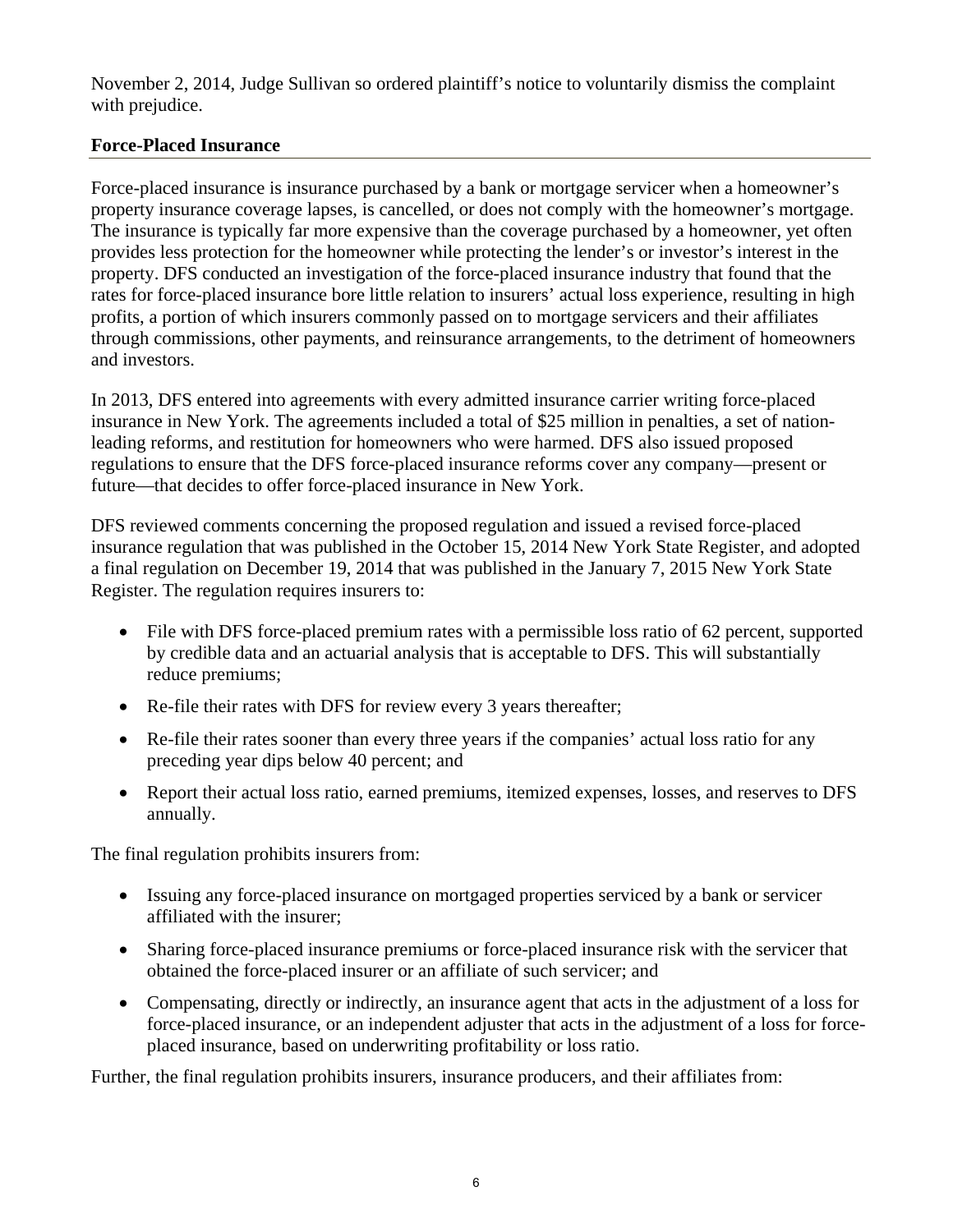- Compensating a servicer or an affiliate of a servicer with respect to force-placed insurance on residential real property being serviced by the servicer;
- Making any other payments to a servicer in connection with securing force-placed insurance business; and
- Providing insurance tracking to a servicer or a person or entity affiliated with a servicer for a reduced fee or no separately identifiable charge.

The final regulation also requires insurers, insurance producers and their affiliates to provide improved notices and disclosures to homeowners.

## **Title Insurance**

In late 2012, DFS commenced an investigation of the title insurance industry, following a rate filing submitted by TIRSA, the licensed rate service organization for title underwriters in New York, which sought a large rate increase. The investigation has focused on unlawful inducements in the title insurance industry, and their impact on title insurance rates, as well as excessive closing costs charged to New York consumers. DFS sent letters, pursuant to Section 308 of the Insurance Law, to all licensed title insurers in New York and served subpoenas on a representative sampling of title agents, requesting documents and information relating to expenses incurred in connection with the work performed by the insurers and agents prior to the issuance of title insurance policies. DFS specifically sought a breakdown of certain expenses that are reported to DFS in annual statistical reports in broad categories but with no details as to particular expenditures. DFS also requested information concerning ancillary searches and services performed in connection with the issuance of title insurance policies and charged to consumers at large markups.

In December 2013, DFS held a public non-adjudicatory hearing where TIRSA, five insurers, seven agents and two experts testified. The insurers and agents were questioned regarding information that was discovered during the course of the investigation, including the annual expenditure of millions of dollars on meals, entertainment, and gifts for attorneys and other real estate professionals who order title insurance on behalf of their clients. Such expenditures are included in the ratemaking calculation and, accordingly, are ultimately paid for by the insured. The insurers also testified in connection with their methods for allocating nationwide expense to New York. Those methods are not uniform among insurers, although the amount that is allocated impacts the rates charged in New York.

The insurers and agents were further questioned in connection with large markups charged for additional searches and services that are performed prior to the issuance of a title insurance policy and about payments made to closers at real estate closings that can add hundreds of dollars to consumers' closing costs.

In 2014, DFS drafted proposed regulations delineating what expenditures may not be made with premium dollars because they violate the anti-inducement prohibition in the Insurance Law and the proper method for allocating non-New York expenses to New York. The proposed regulations will also provide guidelines concerning proper charges for ancillary searches and services. DFS expects to issue the proposed regulations early in 2015.

#### **Condor Capital Corporation**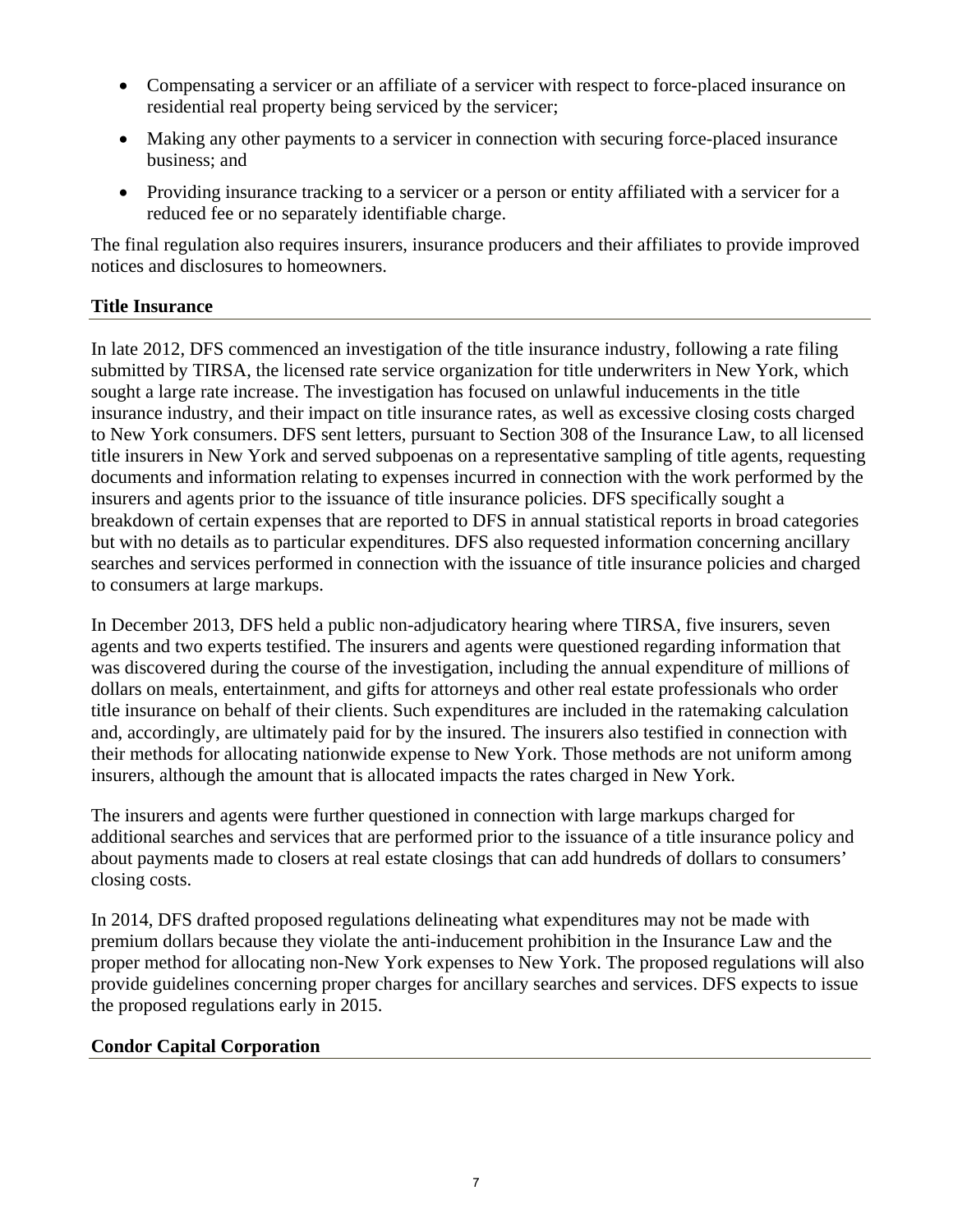In late 2013, DFS received a whistleblower letter concerning Condor Capital Corporation (Condor), a sales finance company based on Long Island that acquired and serviced "subprime" automobile loans to customers in New York and more than two dozen other states. "Subprime" or "nonprime" loans are made to customers who lack adequate credit or resources to borrow from a "prime" or "near-prime" lender. Subprime customers are particularly vulnerable to harm from unsound lending and business practices because of their economic circumstances. The whistleblower letter alleged, among other misconduct, that Condor was retaining positive consumer account balances and that the company did not take steps to protect private consumer information.

DFS commenced an investigation and conducted an unannounced exam of Condor in the fourth quarter of 2013 and also conducted a previously-scheduled exam in January 2014. Through the exams, DFS confirmed that Condor systematically hid from its customers the fact that they had refundable positive credit balances. A positive credit balance is money owed to a customer as a result of an overpayment of the customer's account that could occur for a number of reasons. Rather than notifying customers of positive credit balances and promptly making refunds, Condor hid the existence of the credit balances and retained them for itself. Indeed, Condor maintained a policy of refusing to make refunds except when expressly requested by a customer. The investigation further uncovered that Condor endangered the security of its customers' personally identifiable information by, among other practices, leaving stacks of customer loan files lying around the common areas of Condor's offices.

On April 23, 2014, DFS filed a complaint in the United States District Court for the Southern District of New York and obtained a temporary restraining order against Condor and its owner, Stephen Baron. The DFS proceeding also sought restitution for Condor consumers, the appointment of a receiver to wind down Condor's operations, and other remedies. The proceeding was the first legal action initiated by a state regulator under section 1042 of the federal Dodd-Frank Wall Street Reform and Consumer Protection Act (Dodd-Frank). Section 1042 empowers state regulators to bring civil actions in federal court for violations of Dodd-Frank's consumer protection requirements, and obtain restitution for abused customers and other remedies provided for under that law. On May 13, 2014, the Court granted the motion for a preliminary injunction and appointed a receiver. The receiver found violations of the Truth in Lending Act (TILA) with respect to interest charged to consumers. The receiver further found that Condor's law violations impacted the vast majority of Condor's customers over the eighteen years the company has operated.

DFS reached a settlement with the defendants and, on December 22, 2014, the Court entered a Final Consent Judgment. Under the terms of the Final Consent Judgment, Condor and Mr. Baron will make full restitution plus nine percent interest to all aggrieved customers nationwide (an estimated \$8-9 million) and pay a \$3 million penalty. In addition, Condor admitted to violations of Dodd-Frank, the Truth in Lending Act, the New York Banking Law, and the New York Financial Services Law. Mr. Baron admitted to violating Dodd-Frank by providing substantial assistance to Condor's law violations. Following the receiver's sale of Condor's remaining loans in a manner that ensures appropriate consumer protections, Condor will surrender its licenses in all states.

#### **Regulation of Debt Collectors**

In 2013, DFS published for comment regulations that would set consumer protection standards for debt collectors operating in New York. Through 2014, DFS met with consumer advocates and representatives from the debt collection industry to shape and amend the rules and collected public comment on two proposed versions of the regulations. On November 14, 2014, DFS adopted the nation-leading regulations, which will cut down on repeated, harassing phone calls from debt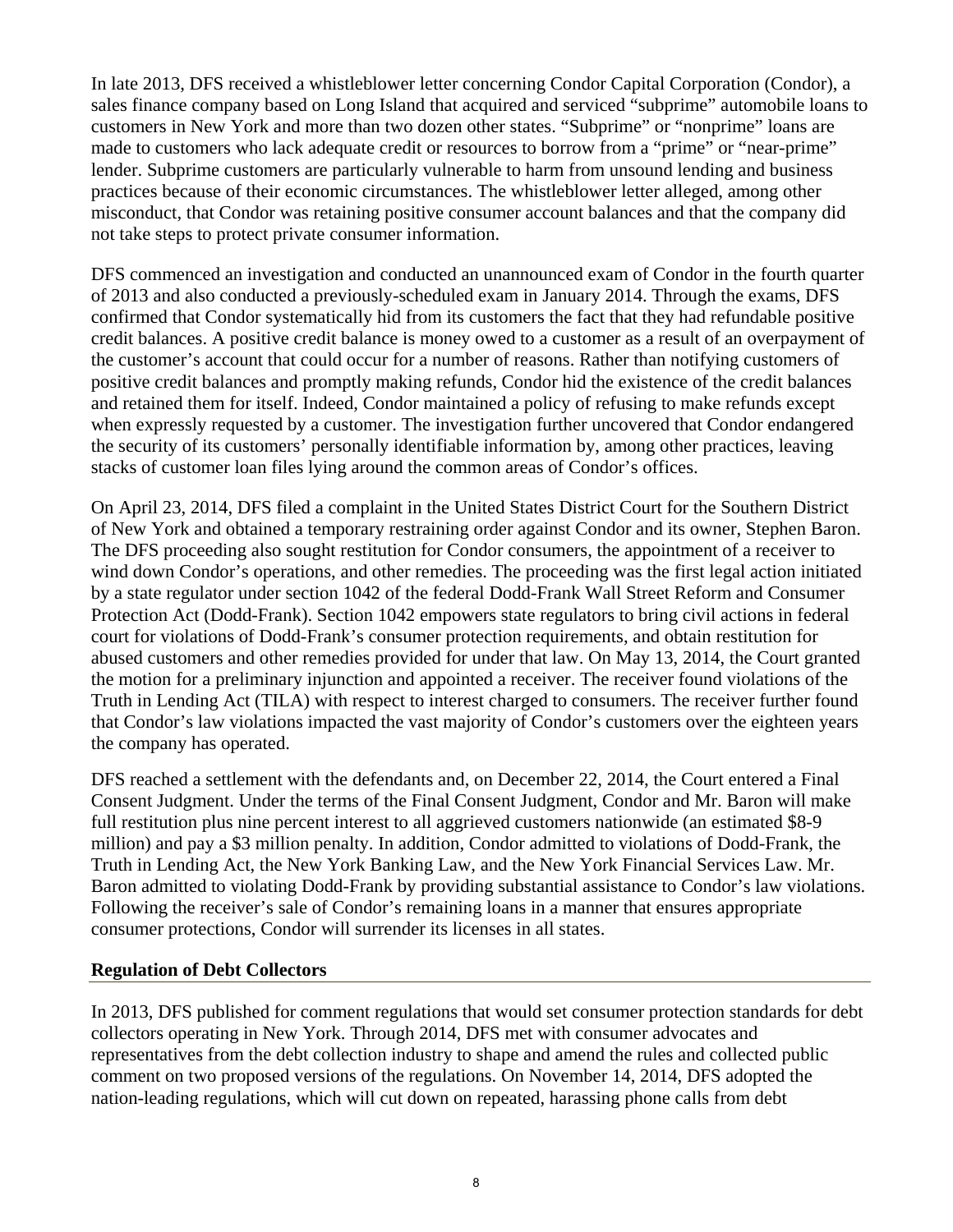collectors; guard against the collection of expired debts; prevent situations where companies try to collect debts from the wrong consumer for the wrong amount of money due to poor record-keeping; as well as address other widespread abuses in the debt collection industry. Adoption of the regulations marks the first new consumer product or service regulated pursuant to the expanded consumer protection mandate in the Financial Services Law.

## **ALICO Investigation**

In 2012, DFS began investigating whether American Life Insurance Co. (ALICO) and Delaware American Life Insurance Co. (DelAm), subsidiaries of MetLife, Inc., had been conducting insurance business in New York over an extended period of time without a New York license in violation of Insurance Law Sections 1102, 2102 and 2117. DFS also investigated whether the entities, while operating as subsidiaries of AIG, Inc., made certain misrepresentations and omissions concerning their business activities in New York to DFS and other governmental agencies.

MetLife purchased ALICO and DelAm from AIG for \$16 billion in November 2010.

On March 31, 2014, after extensive negotiations with the Department, MetLife, ALICO and DelAm entered into a Consent Order that required MetLife to take immediate steps to come into compliance with the New York Insurance Law. The agreement requires licensing by DFS of the insurers and agents operating out of New York. ALICO and DelAm will be prohibited from, among other activities, underwriting, binding, or negotiating the terms or conditions of any insurance policy, contract or advertising in New York on behalf of alien or foreign insurers while they work to come into compliance with the New York Insurance Law. In addition, the Consent Order provided for a \$50 million fine for the companies' violations of the Insurance Law in connection with conducting insurance business in New York without a New York license. Also in March, DFS issued a further subpoena to AIG in connection with its role in ALICO's alleged law violations.

On April 3, 2014, AIG filed suit against DFS and Benjamin M. Lawsky, in his official capacity as Superintendent of Financial Services. AIG sought a declaratory judgment that the New York Insurance Law's licensing requirements were unconstitutional as applied to AIG with respect to the ALICO conduct set out in the Consent Order. AIG also sought preliminary and permanent injunctive relief prohibiting DFS from commencing or continuing any proceeding (administrative or otherwise) or imposing any penalty (monetary or otherwise) against AIG due to ALICO's failure to obtain a New York license. On May 16, 2014, DFS and the Superintendent, through their counsel the New York State Attorney General's office, moved to dismiss the Complaint. Following AIG's filing of an Amended Complaint dated June 3, 2014 that dropped DFS as a defendant and alleged that two additional sections of the Insurance Law were unconstitutional as applied to AIG, DFS moved again to dismiss the Amended Complaint on June 20, 2014.

On October 31, 2014, AIG entered in to a Consent Order that provided for a \$35 million fine for its violations of the Insurance Law in connection with conducting insurance business in New York without a New York license. AIG also submitted a voluntary notice of dismissal with prejudice in connection with the litigation. Finally, DFS is working to amend the Insurance Law to provide for a narrow exception to Section 2117 under very limited circumstances involving multinational companies.

## **Student Protection Unit**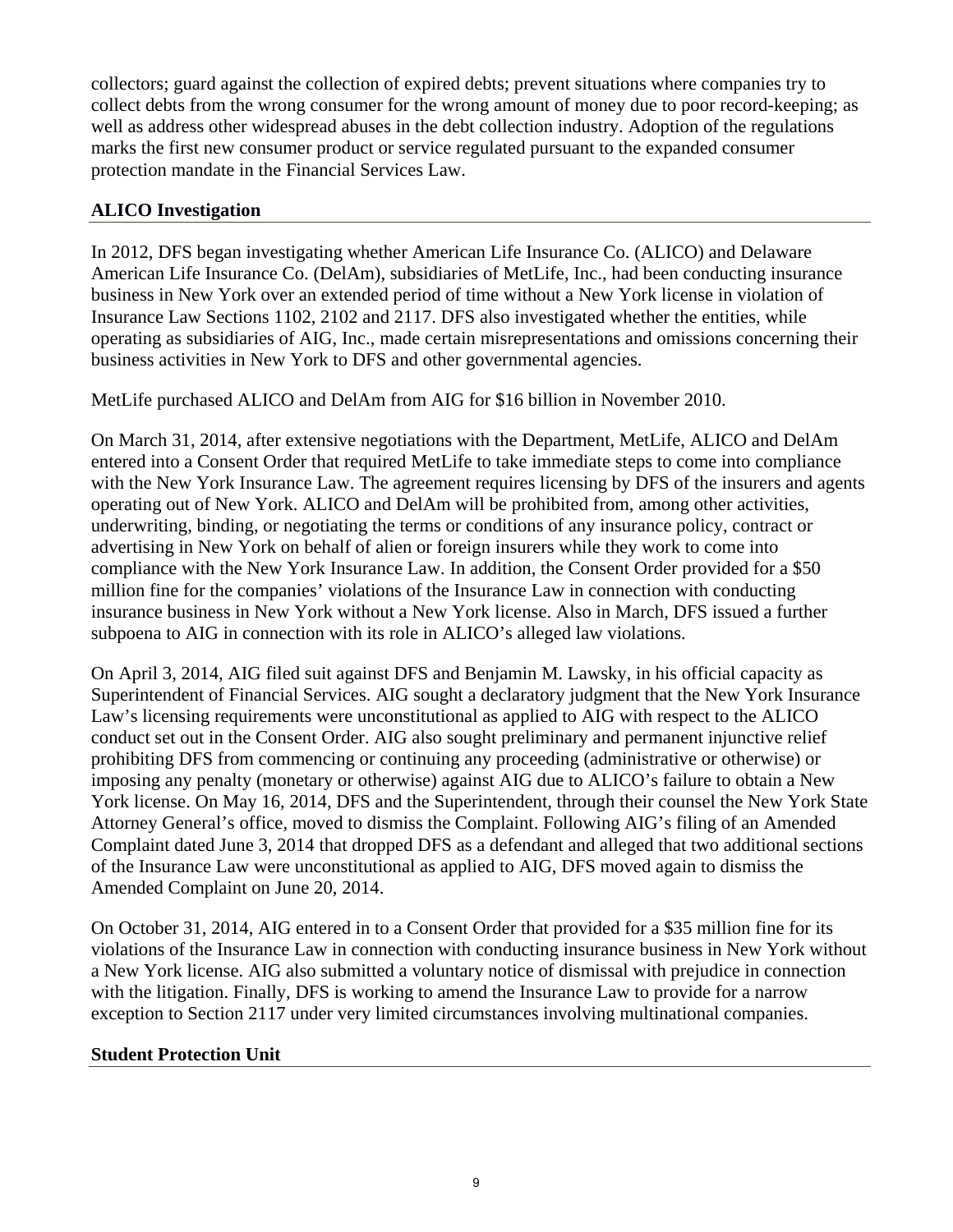In January 2014, Governor Cuomo established the Student Protection Unit (SPU) as part of his 2014-15 Executive Budget to serve as consumer watchdog for New York's students. SPU is dedicated to investigating potential consumer protection violations and distributing clear information that students and their families can use to help them make informed, long-term financial choices.

As its first official action, in January 2014, SPU issued subpoenas to 13 student debt relief providers as part of an investigation into concerns about potentially misleading advertising, improper fees, and other consumer protection problems in that industry. The companies generally charge fees to connect distressed student loan borrowers to free federal government student debt relief programs. SPU is continuing to investigate the student debt relief industry.

In March 2014, SPU launched a "Student Lending Resource Center" on the DFS webpage, available at www.dfs.ny.gov/studentprotection. The Student Lending Resource Center includes tips for prospective college students, their families, and graduates already in repayment to help them navigate the financial decisions surrounding paying for college.

#### **Storm Sandy Investigation**

## **Narragansett Bay Insurance Company**

On May 22, 2014, DFS entered into a Consent Order with Narragansett Bay Insurance Company based on Narragansett's failure to perform numerous adjuster inspections of damage related to Superstorm Sandy in the time frames required by law and regulation. Narragansett agreed to pay a \$327,400 penalty for failing to perform timely inspections and to improve its systems and procedures to ensure that it can successfully process New York policyholders' catastrophe claims within the legally required time frames.

## **Tri-State Consumer Insurance Company**

Tri-State is a licensed domestic insurer that provides auto and homeowners insurance to New York consumers.

In 2013, DFS initiated an investigation into whether Tri-State had improperly refused to participate in good faith in a mediation program as required by an emergency regulation DFS adopted to expedite claims disputes arising from Storm Sandy. The regulation directed insurers to offer and pay for mediation for policyholders who had claims for loss or damage to real or personal property, other than damage to a motor vehicle, in Sandy-affected areas between October 26, 2012 and November 15, 2012. If policyholders were dissatisfied with the denial of a claim or disputed a settlement offer by their insurers, the policyholders could opt for mediation. Insurers were then required to participate in mediation unless they had a reasonable suspicion or knowledge that the claim was based on a fraudulent transaction. DFS investigated whether Tri-State had abused the mediation process by making dozens of baseless assertions of fraud in an attempt to avoid mediation. DFS also investigated other areas of potential misconduct by Tri-State with regard to Storm Sandy victims. In late 2014, DFS began negotiating a settlement with Tri-State and drafted a consent order. The investigation is ongoing.

#### **Online Livery Investigation**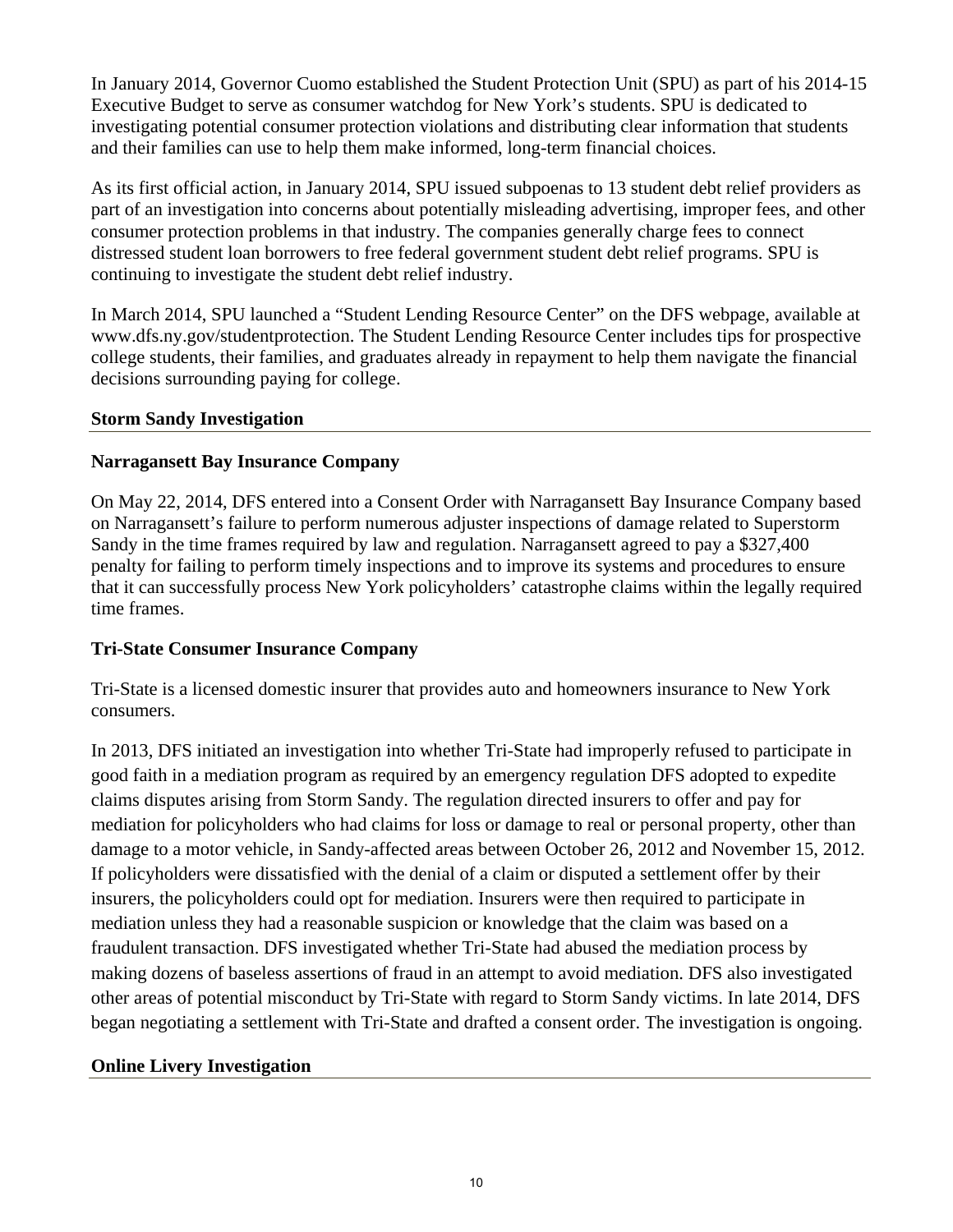DFS has been monitoring and meeting with companies involved in the "sharing-economy" to ensure that insurance offered in connection with these new products and services complies with state laws and protects consumers. Lyft began offering its ride-sharing services in the state on April 24, 2014, launching in Buffalo and Rochester. The company recruited consumers to use their privately owned cars to pick up and drive passengers for a fee through Lyft's online platform. Participating drivers had non-commercial licenses and non-commercial insurance attached to their vehicles. DFS met with Lyft to learn about its program and expressed concern that vehicles participating in their program did not have adequate insurance, which put participants and the public at risk. In July 2014, after Lyft announced that it was launching in New York City, DFS and the New York Attorney General filed a lawsuit against Lyft in New York Supreme Court alleging violations of, among other laws, the Insurance Law, Financial Services Law, Executive Law, Business Corporation Law, General Business Law and Vehicle and Traffic Law. DFS and the Attorney General also filed a motion for a temporary restraining order and permanent injunction to prevent Lyft from, among other things, continuing to violate the New York Insurance Law. The motion for a temporary restraining order was resolved when Lyft agreed to comply with New York law by stopping its operations upstate and only using licensed livery drivers in New York City. The remainder of the case is ongoing.

DFS is also exploring potential legislative solutions that would allow online livery programs to operate legally in New York with adequate consumer protections.

## **Pension Lending Investigation**

Prompted by media reports about high-interest loans taken out by pensioners, DFS launched an investigation into pension lending. These companies solicit pensioners over the internet, seeking pensioners who will "sell" their pensions in exchange for lump sums. The investigation into this lending practice focuses on potential violations of civil and criminal usury laws, unlawful solicitation of pensioners, lending without a license, and unfair, deceptive, and abusive acts and practices.

DFS subpoenaed 12 pension lending companies, several of which were marketing vehicles for the 3 main pension lending companies. DFS also entered into a Common Interest Agreement with the Consumer Financial Protection Bureau, which has taken the lead role on the investigation of two of the main companies. DFS is currently reviewing document production and analyzing data produced by the third major pension lender. The investigation is ongoing.

## **AXA Equitable Settlement**

DFS resolved a nearly two-year investigation of certain variable annuity products of AXA Equitable Life Insurance Company. In 2009, 2010, and 2011, AXA filed requests with DFS and its predecessor agency to amend and restate the Plans of Operation for certain variable annuity accounts in order to implement its AXA Tactical Manager strategy (ATM Strategy). The changes effectively altered the nature of the variable annuity product that policyholders had purchased, yet AXA did not explain in its filings to DFS that it was making such changes to its variable annuity products. The absence of detail and discussion in the filings regarding the significance of the implementation of the ATM Strategy had the effect of misleading DFS regarding the scope and potential effects of the ATM Strategy on the relevant funds and the possible consequences for policyholders.

On March 17, 2014, after extensive negotiations, AXA Equitable entered into a Consent Order with DFS that provided for a \$20 million fine for its violations of the Insurance Law and injunctive relief for AXA's violations of the Insurance Law concerning the implementation of the ATM Strategy.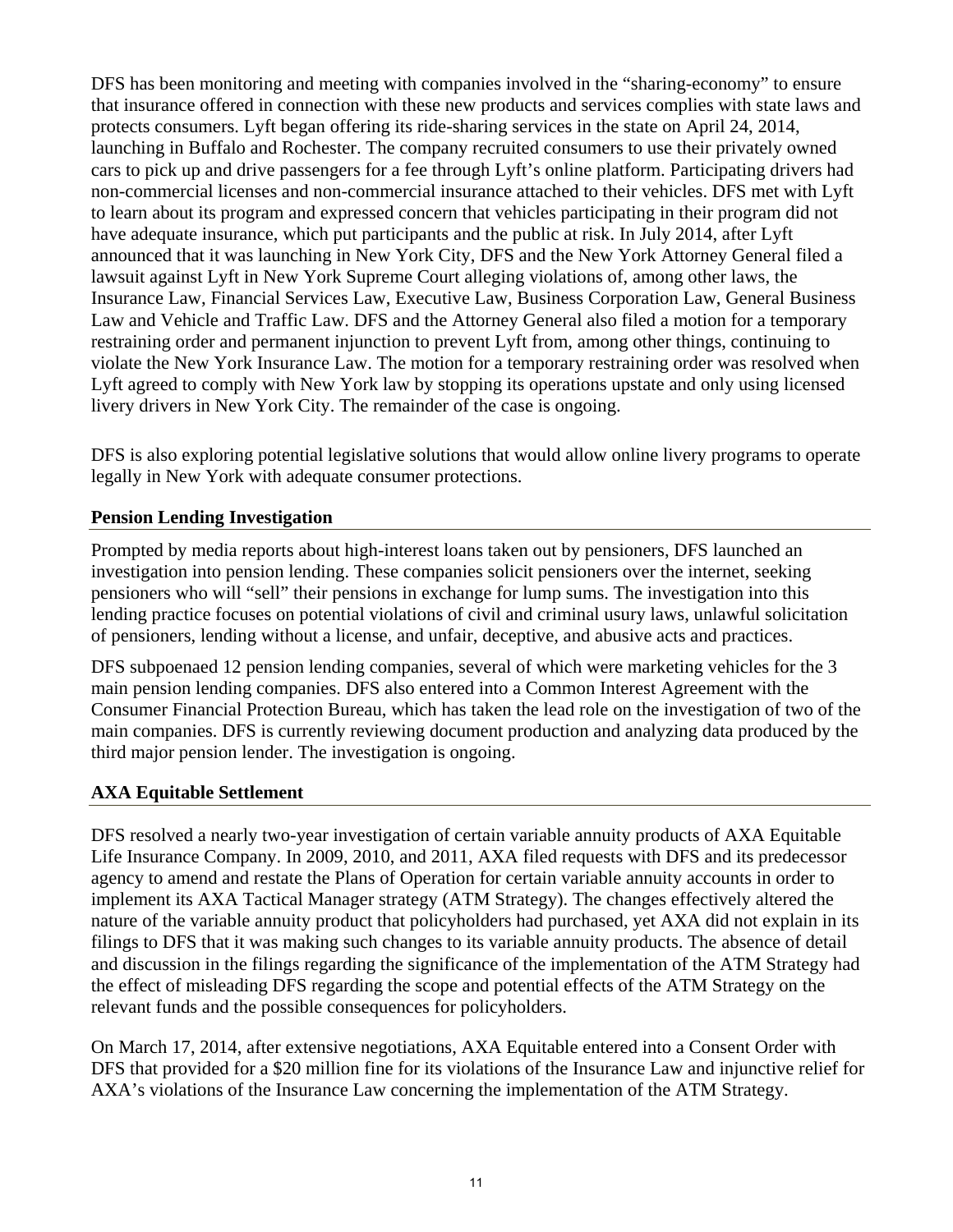#### **Automobile Pricing Investigation**

In 2014, DFS launched an investigation into auto insurance rates that insurance companies charge to consumers who insure their cars for personal use. The investigation stems from a survey released by the New York Public Interest Research Group (NYPIRG), which alleged that three of the four top auto insurance companies in New York were using non-driving related factors -- specifically education and occupation -- in determining rates for drivers, and that use of such factors discriminates against many low- and moderate-income workers. According to NYPIRG, the use of education and occupation has resulted in blue-collar workers with high school diplomas paying higher insurance rates than individuals with advanced degrees and high-ranking positions.

In May 2014, DFS sent Section 308 letters to eleven major auto insurance companies in New York, requesting documentation as to whether they use education or occupation in rating and, if so, the data that supports the use of those factors. DFS subsequently requested additional information and documents from four of the eleven insurers who use education and/or occupation in setting rates. The investigation is ongoing.

#### **Century Coverage Corporation**

In a complaint dated September 25, 2013, the New York Attorney General alleged that William Rapfogel, former executive director of the Metropolitan New York Council on Jewish Poverty (Met Council), and Joseph Ross, the owner of Century Coverage Corporation (Century), an insurance brokerage regulated by DFS, stole in excess of \$5 million from Met Council, much of which is taxpayer money. According to the complaint, Century sent inflated invoices to Met Council, and Messrs. Ross and Rapfogel, along with another conspirator, then split the excess proceeds. Messrs. Ross and Rapfogel were charged with receiving at least \$1 million each. On or about December 11, 2013, Mr. Ross pled guilty to first degree grand larceny, first degree money laundering and third-degree tax fraud. The crimes to which Mr. Ross pleaded guilty carry a maximum sentence of 25 years in prison. In addition, Mr. Ross agreed to voluntarily surrender his insurance broker's license and not apply for renewal for a period of five years.

After DFS reviewed and analyzed numerous proposals by Century to sell its insurance business as well as its real property in order to pay restitution to Met Council, DFS approved the sale of Century's insurance business to P&G Insurance, an insurance brokerage regulated by DFS. The deal closed on Thursday, June 26, 2014.

#### **Disciplinary Unit**

The Disciplinary Unit oversees the activities of licensed individuals and entities who conduct insurance business in New York State. The goals of the Unit are to protect the public and ensure that licensees act in accordance with applicable insurance laws and Department regulations. There are currently more than 280,000 licensees in New York. Licensees include producers (agents and brokers), limited lines producers, independent and public adjusters, reinsurance intermediaries, bail bond agents, and viatical settlement brokers.

The Unit, in collaboration with the Producer Licensing Unit of the Consumer Assistance Unit, monitors the insurance marketplace and reviews licensing applications to determine if unlicensed activity is occurring and, if necessary, takes steps to ensure that individuals or entities either achieve compliance or cease activities.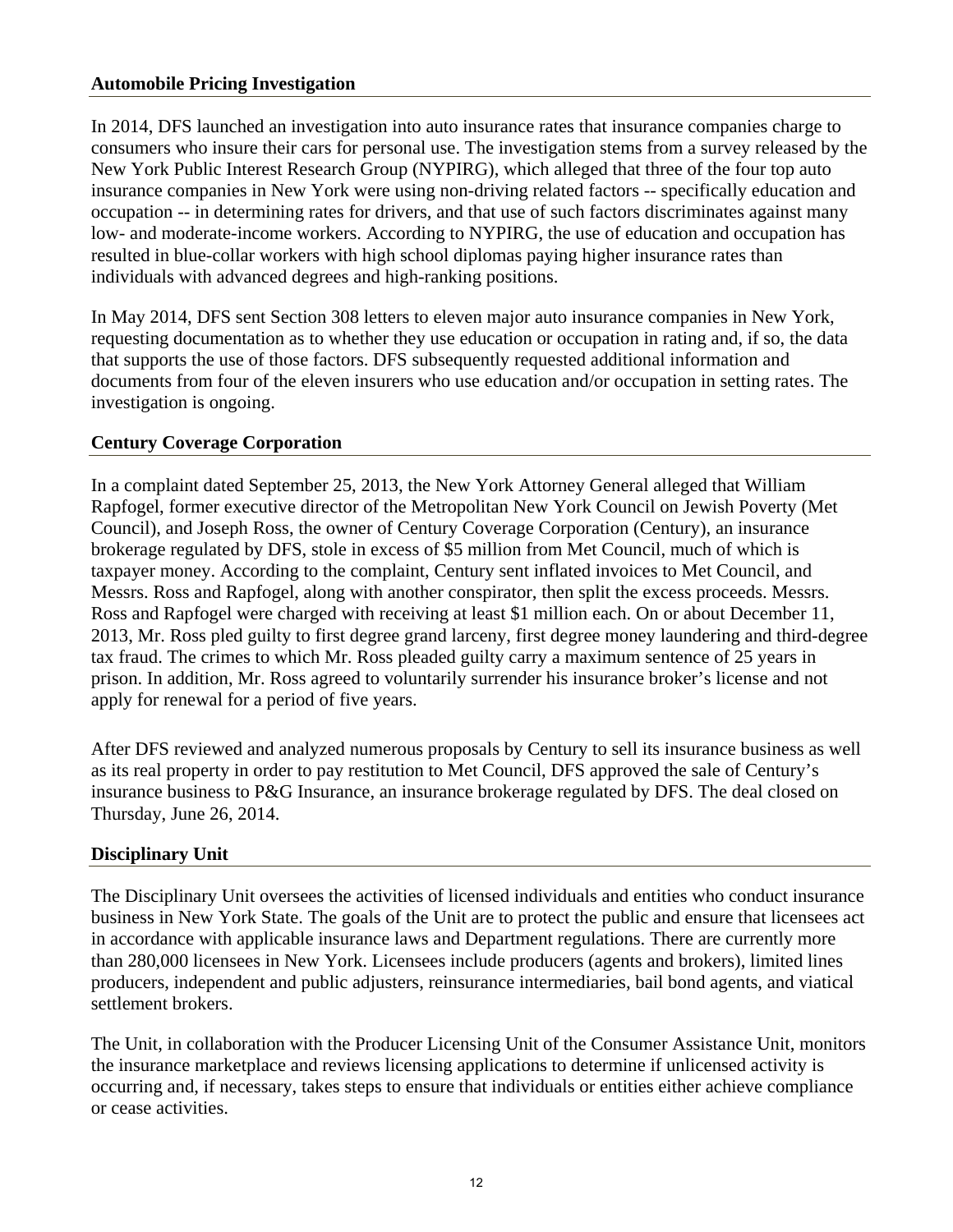The Omnibus Crime Bill of 1994 disqualifies from employment in the insurance industry anyone convicted of a criminal felony involving dishonesty or a breach of trust. This ban, however, may be removed if approval for written consent to engage in the business of insurance pursuant to 18 U.S.C. §§1033 and 1034 is given by the Superintendent. The Unit also reviews all such applications for written consent.

When a violation of the Insurance Law is proven, an administrative sanction may be imposed resulting in license revocation or suspension, the denial of pending applications, or monetary penalties imposed with corrective actions to address violations.

In 2014, DFS entered into approximately 250 stipulations imposing penalties on insurance companies or producers (i.e., agents or brokers). In addition, eighteen licenses were revoked after administrative hearing, thirty-six licenses were surrendered with the full force and effect of revocation, and five 1033 waivers were approved and four were denied.

#### **Stipulations in 2014**

| <b>Type of Action</b> | <b>Total Requested</b> | <b>Total Completed</b> | <b>Fine Amount</b> |
|-----------------------|------------------------|------------------------|--------------------|
| Agent/Broker          | 215                    | 209                    | \$747,100          |
| Company               | 49                     | 45                     | \$1,673,550        |
| Total                 | 274                    | 250                    | \$2,153,150        |

#### **Hearings in 2014**

|                            | Requested | Held | <b>Pending</b> |  |  |
|----------------------------|-----------|------|----------------|--|--|
| Agent/Broker/<br>Applicant | 46        | 28   | 18             |  |  |

## **CRIMINAL INVESTIGATIONS AND ENFORCEMENT ACTIVITIES**

## **Banking Criminal Investigations Bureau (CIB)**

#### **Highlights of 2014**

Court-ordered restitution resulting from CIB's investigations totaled over \$31.5 million.

The Mortgage Fraud Unit's investigations resulted in 29 arrests involving more than \$22.8 million in losses to victimized homeowners and financial institutions.

CIB conducted 54 investigations, which resulted in 17 convictions.

14 new cases were opened for investigation.

#### **Background**

The CIB investigates all possible violations of the New York Banking Law and certain enumerated misdemeanors and/or felonies of the New York Penal Code and takes appropriate action after such investigation. CIB also investigates violations of anti-money laundering laws and regulations as well as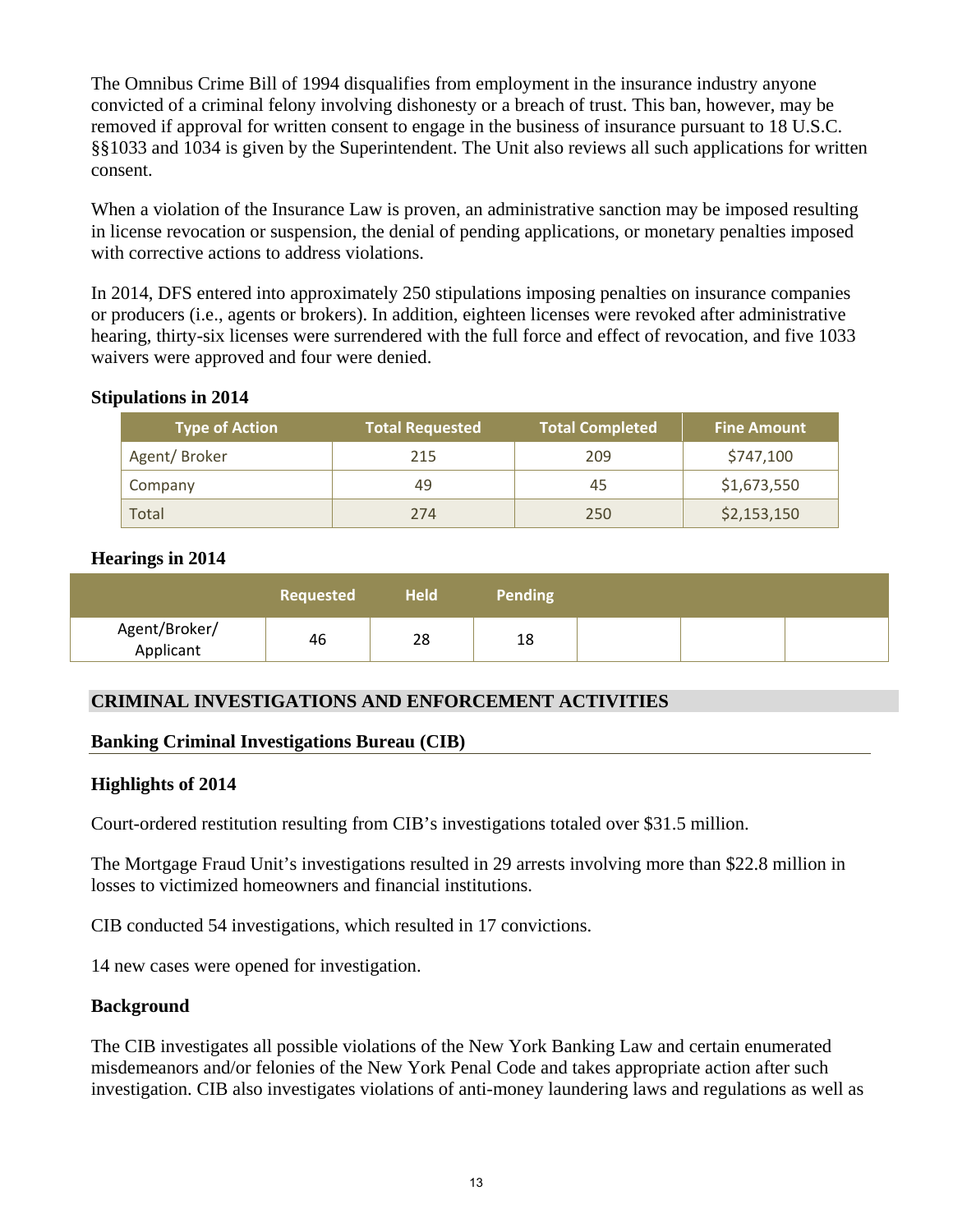crimes relating to residential mortgage fraud. In that capacity, CIB was delegated the responsibility to review applicants' criminal histories to assist the Mortgage Banking and Legal Divisions in their determinations of whether applicants meet the statutory requirements to be licensed or registered as a mortgage loan originator by DFS.

## **Operations and Activities**

CIB conducts specialized investigations into criminal conduct involving the financial services industry and works cooperatively with law enforcement and regulatory agencies at the federal, state, county, and local levels. Among CIB's major focuses are the following areas:

## **Bank Secrecy Act and Anti-Money Laundering Investigations**

CIB conducts criminal investigations into possible violations of the federal Bank Secrecy Act, federal and state anti-money laundering laws and related regulations, and possible violations of the federal Office of Foreign Assets Control (OFAC) laws and related regulations. Members of CIB have assisted federal, state and county prosecutors in numerous investigations relating to violations of both federal and state laws.

## **Investigations of Money Services Businesses**

CIB works closely with numerous federal, state, county and local regulatory and law enforcement agencies to ensure compliance with federal and state statutes and related regulations pertaining to money services businesses, including licensed check cashers and money transmitters. CIB works closely with the New York/New Jersey High Intensity Crime Area and with the federal Financial Crimes Enforcement Network on matters designed to detect and eliminate the illegal transmission of money within New York State as well as to eliminate illegal money laundering. CIB also works closely with both federal and state tax officials to identify and prosecute individuals and companies for tax avoidance activities.

## **Mortgage Fraud Investigations**

The Mortgage Frauds Unit (MFU) within CIB was created to combat mortgage fraud by providing investigative expertise and support to regulatory and law enforcement agencies. The MFU's three-fold mission is to investigate mortgage fraud cases throughout the State; to assist local, State and federal regulatory and law enforcement agencies in the investigation and prosecution of such cases; and to educate law enforcement and the financial sector in identifying, investigating and prosecuting mortgage fraud. The MFU is a member of several federal mortgage fraud task forces and its staff has provided expert testimony at trial and in grand jury proceedings. Since its inception in April 2007, the MFU has participated in investigations that have culminated in charges against more than 264 individuals and involved in excess of \$560.3 million in losses to victimized homeowners and financial institutions. In 2014, mortgage fraud investigations resulted in 29 arrests and 17 convictions in cases involving more than \$22.8 million in losses to victimized homeowners and financial institutions.

In furtherance of its mission, the MFU hosts a monthly Mortgage Fraud Working Group, created a Mortgage Fraud Training Course to train individuals in the investigation and prosecution of cases, and developed an annual Mortgage Fraud Forum to provide a platform for prosecutors across the state to explore trends and exchange ideas on methods to combat the epidemic of mortgage fraud. CIB held its seventh Mortgage Fraud Forum in 2014. The Forum highlighted recent mortgage fraud trends,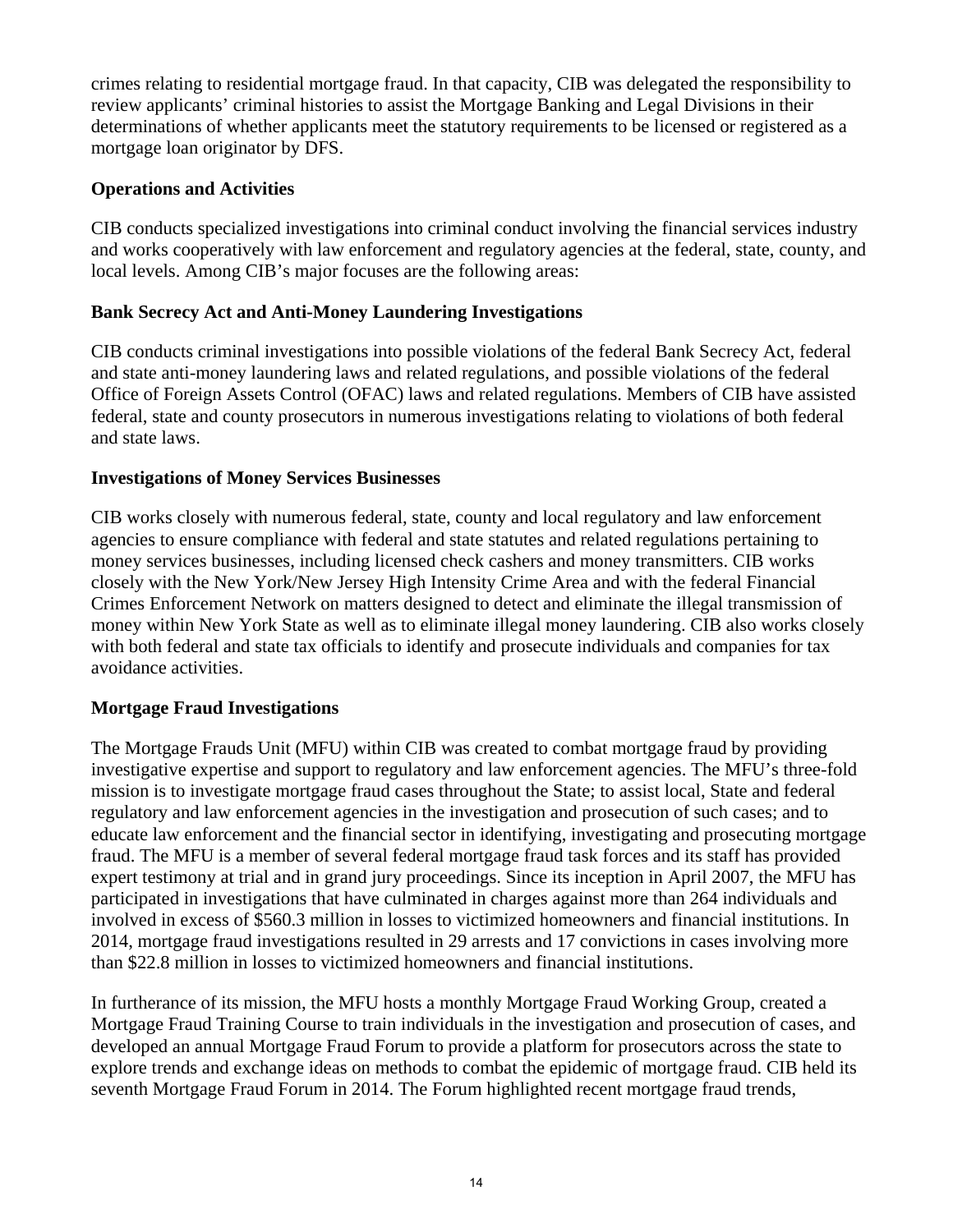including loan modification and foreclosure rescue scams, and state and federal investigations and prosecutions.

## **Major Mortgage Fraud Investigations During 2014**

- **Attorney Sentenced in \$6 Million Fraudulent Mortgage Loan Conspiracy.** In March, an attorney admitted to practice law in New York was sentenced for his participation in a mortgage fraud scheme involving more than \$6 million worth of fraudulent loans. He and his coconspirators sought and obtained home mortgage loans using straw buyers for homes at values that were well in excess of the prices at which the sellers agreed to sell the properties and well in excess of the prices at which the properties were actually sold. Through their scheme, the defendants obtained mortgage loans under false and fraudulent pretenses with a total face value of over \$6 million. All of the loans ended in default and/or foreclosure. The attorney was sentenced to 6 months home confinement, 3 years of supervisory release, and forfeiture of \$175,000. The investigation was conducted jointly with the FBI, and was prosecuted by the United States Attorney's Office for the Southern District of New York.
- **Defendant Sentenced to 36 Months.** In March, a man was sentenced to 36 months incarceration and ordered to pay restitution in the amount of \$792,973.03 for his participation in a mortgage fraud scheme using out of state straw buyers. The joint investigation was conducted by CIB and the FBI and prosecuted by the United States Attorney's Office for the Eastern District of New York.
- **Two Attorneys Indicted in \$1 Million Short Sale Mortgage Fraud Scheme.** Two attorneys were charged in April in a mortgage fraud scheme in which Queens homeowners, financial institutions and real estate buyers were defrauded out of more than \$1 million. CIB conducted the initial investigations and referred the matter to the Queens County District Attorney for prosecution.
- **Long Island Mortgage Banker and Five Others Indicted on \$30 Million Fraud.** The United States Attorney for the Eastern District of New York announced the indictment of six individuals in May. The six men were charged with carrying out a \$30 million mortgage fraud conspiracy by fraudulently inflating the prices of homes for sale in Nassau and Suffolk Counties and then obtaining mortgages that far exceeded the true collateral value of properties. The investigation was conducted jointly with the FBI.
- **Two Charged In Connection With Scheme To Defraud Potential Home Buyers.** In June, two Long Island men were arrested for perpetrating a scheme to defraud aspiring home owners who had poor credit and could not qualify for traditional mortgages. Through a company called CIG Realty, the defendants promised to help financially struggling individuals purchase homes by providing private financing for the purchases in exchange for small deposits or down payments. The customers were then supposed to repay CIG Realty until the customers' credit had improved to the point where they could obtain mortgages from banks. Contrary to the defendants' representations, however, CIG Realty did not purchase homes for customers and instead diverted most of the customers' deposits into the personal accounts of one of the defendants. Through their scheme, CIG Realty obtained at least approximately \$800,000 from more than 100 potential home buyers throughout the United States. CIB provided valuable assistance to the FBI in the investigation.
- **Final Defendant Sentenced in Massive Mortgage Fraud Scheme.** A man was sentenced in December to one year and a day, three years supervised release, and ordered to pay more than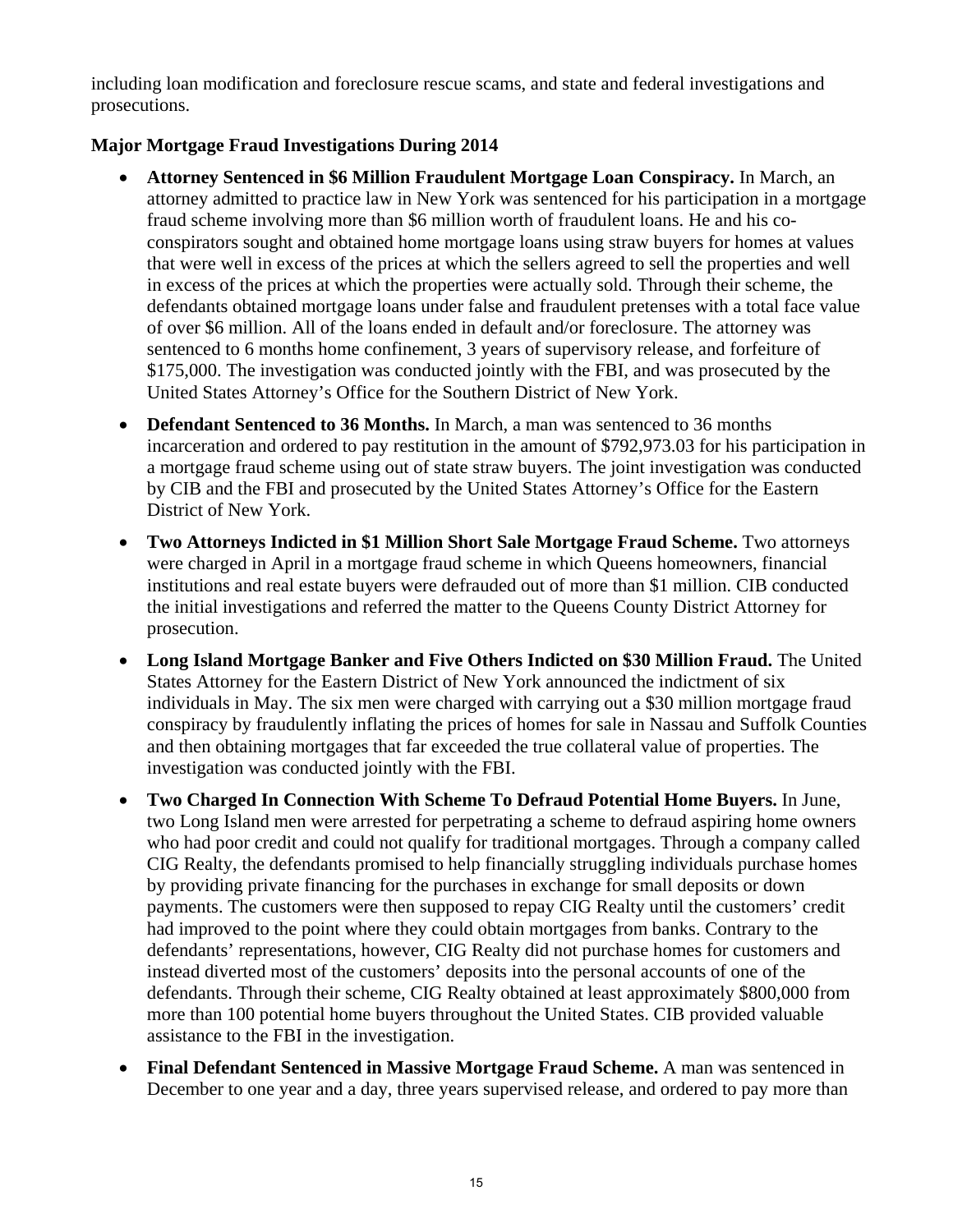\$2.8 million in court ordered restitution and \$18 million in forfeiture. The defendant and his coconspirators purchased dozens of residential properties throughout New York City and Long Island with fraudulent mortgages. The mortgages, which amounted to 100 percent of the purchase price of the residences, were obtained using names of fictitious individuals or individuals whose identification information was misappropriated or misused. The case was referred by CIB to the Crimes Proceeds Task Force (CPTF) at the New York Attorney General's Office. After referring the case to the CPTF, CIB provided extensive investigative resources and assistance to the CPTF.

#### **Major Financial Fraud Investigations During 2014**

- **Indictment Returned on International Bribery Scheme.** In April, a Federal Grand Jury sitting in the Southern District of New York returned an indictment charging the CEO and managing partner of Direct Access Partners, LLC with Conspiracy to Violate the Foreign Corrupt Practices Act, violation of the Foreign Corrupt Practices Act, violation of the Travel Act, Conspiracy to Commit Money Laundering and Money Laundering. The defendants are alleged to have engaged in a bribery scheme in which they bribed an agent of a foreign corporation in exchange for the foreign corporation's business. CIB provided valuable assistance to the FBI on the investigation.
- **Bronx Fraudster Pleads Guilty In Multi-Million Dollar Ponzi Scheme.** The owner of a tax preparation business plead guilty in November to securities fraud, grand larceny and scheme to defraud stemming from his involvement in a multi-million dollar Ponzi scheme. He owned and the Van Zandt Agency, a well-known tax preparation business in the Bronx. Starting in 2007, the owner began accepting investments from tax preparation clients who in many cases handed over their entire life savings. Their money, however, was not invested as promised instead was used to pay previous investors or diverted for personal expenditures. The scheme fraudulently raised more than \$4.8 million from 29 investors. CIB provided critical financial analytical and investigative assistance to the Office of the Attorney General on the investigation and prosecution of the case.
- **Kentucky Businessman Pleads Guilty To \$53 Million Tax Scheme and Massive Fraud Involving Bribery of Bank Officials.** In late December, a businessman from Kentucky plead guilty to various tax crimes and fraud that involved the bribery of bank officials, the fraudulent purchase of an insurance company and defrauding of insurance regulators. The businessman controlled numerous companies located throughout the United States that he used to orchestrate a \$53 million fraud on the IRS as well as other illegal schemes. He installed managers to conceal his control of the companies and stole monies intended for the IRS that were paid by his companies' clients. The businessman also maintained a corrupt relationship with Park Avenue Bank and its executives. He and his co-conspirators at the bank engaged in a series of deceptive financial transactions to funnel \$6.5 million to the bank president through accounts the businessman controlled. He and the co-conspirators also devised a scheme to purchase an insurance company by using the company's own assets as collateral for the purchase. CIB conducted the initial investigation and referred the matter to the United States Attorney's Office for the Southern District of New York, after which CIB provided invaluable investigative resources and assistance to the S.D.N.Y.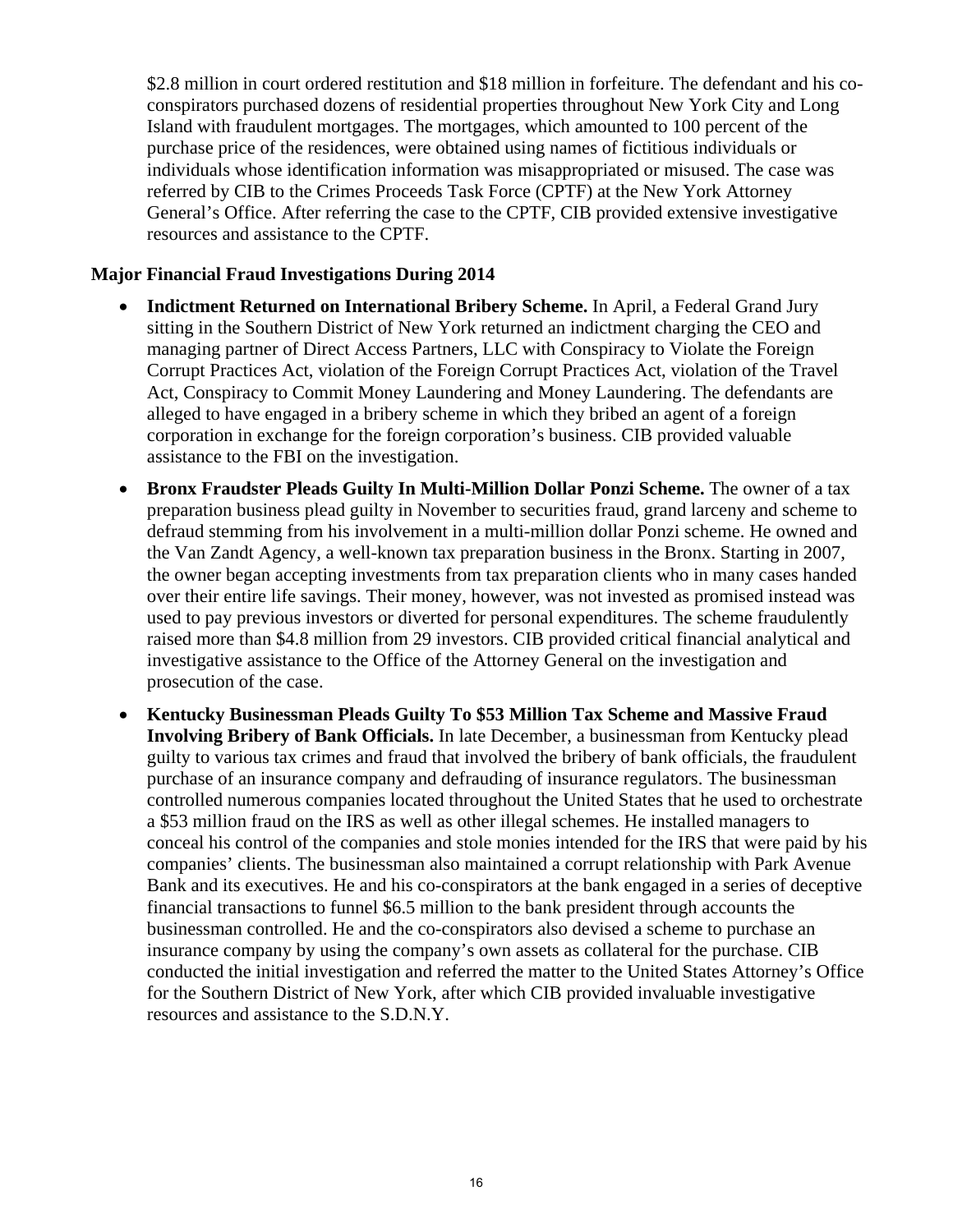## **ATM Program**

The New York Banking Law authorizes DFS to enforce provisions of the New York ATM Safety Act (Act). The primary purpose of the Act is to ensure the safety and convenience of ATM users by establishing minimum security measures at ATM locations. The ATM Inspection Unit, within DFS, ensures compliance with the Act by conducting inspections of bank-owned ATM facilities throughout the State and monitoring compliance submissions provided to DFS as required under the Act. The Superintendent has authority to assess fines for violations of the Act and to approve variances or exemptions of required security measures. The Act applies to all federal and state-chartered banking institutions, whether headquartered in or outside New York State, provided that the institution operates one or more ATMs within the State. As of year-end 2014, there were 5,280 ATMs under the ownership of banking institutions and, thus, subject to the security provisions of the Act.

In July of 2013, Governor Cuomo signed into law an amendment to the Act, which requires every banking institution that maintains ATM facilities in New York State to submit letters electronically twice a year certifying that the ATM facilities under their control are in compliance with the Act.

During 2014, the ATM Inspection Unit of CIB conducted 5,775 inspections and issued 1,118 notices of violations.

## **Mortgage Loan Originator Licensing Support**

CIB provides critical support to the Mortgage Banking Unit's efforts to comply with the federal SAFE Act. Under the SAFE Act, states were encouraged to increase uniformity, enhance consumer protection and reduce mortgage fraud through establishment of a national mortgage licensing system (NMLS). One of the key tools in the SAFE Act is the requirement of a criminal background check of each mortgage loan originator applicant. During 2014, CIB investigators reviewed 522 criminal history reports related to mortgage loan originator applications filed with the State.

## **CIB Task Force/Working Group Participation**

CIB is an active participant in numerous task forces and working groups designed to foster collaboration and cooperation among the many agencies involved in fighting financial fraud. Among the task force groups of which CIB is a member are the following:

Crime Proceeds Strike Force FBI C-3 Mortgage Task Force FBI Bank Fraud Task Force HIFCA(High Intensity Financial Crime Area)-El Dorado Task Force New York Identity Theft Task Force MAGLOGLEN (Middle Atlantic-Great Lakes Organized Crime Law Enforcement Network) New York State Mortgage Fraud Working Group National White Collar Crime Center New York External Fraud Committee Long Island External Fraud Committee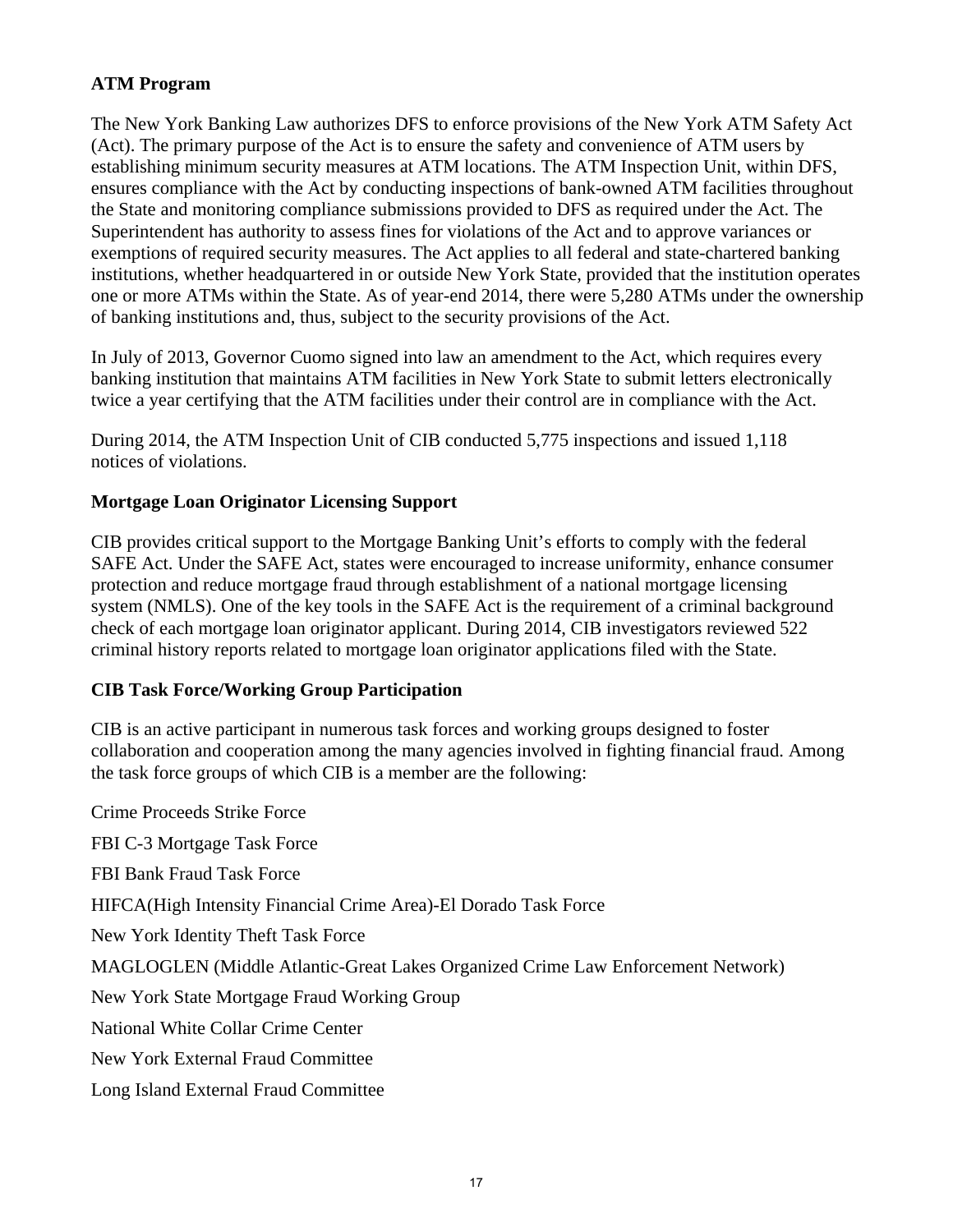#### **Highlights of 2014**

- Bureau investigations led to \$15.5 million in Court-ordered restitution
- Investigations conducted by Bureau staff resulted in 303 arrests, of which 77 were for health care fraud
- 443 new cases were opened for investigation
- Prosecutors obtained 684 convictions in cases in which the Bureau was involved, up from 385 in 2013
- The Bureau received 24,758 reports of suspected fraud, an increase of approximately 9% from 2013
- Of the fraud reports received, 15,439 reports were for suspected no-fault fraud, accounting for 62% of all fraud reports

#### **Background**

The Bureau has a longstanding commitment to combating insurance fraud. It is responsible for the detection and investigation of insurance and financial fraud and the referral for prosecution of persons or entities that commit those frauds. The Bureau is headquartered in New York City, with six offices in Mineola, Albany, Syracuse, Oneonta, Rochester and Buffalo.

#### **Operations and Activities**

Below is a summary of the Bureau's investigative and collaborative efforts.

## **Reports of Suspected Fraud/Investigations**

The Bureau received 24,758 reports of suspected fraud in 2014. The vast majority of those reports — 23,966 — were from licensees required to submit such reports to the Department; the remaining reports were from other sources, such as consumers and anonymous tips. The Bureau opened 443 new cases for investigation during the past year. Tables showing the number of fraud reports received, investigations opened, and arrests by type of fraud appear in the Appendices.

During 2014, the Bureau referred 233 cases to prosecutorial agencies for prosecution. Prosecutors obtained 684 convictions in Bureau cases.

## **No-Fault Fraud Reports and Investigations**

The number of suspected no-fault fraud reports received by the Bureau increased by approximately 17% from 2013 to 2014, accounting for 62% of all fraud reports received by the Bureau in 2014.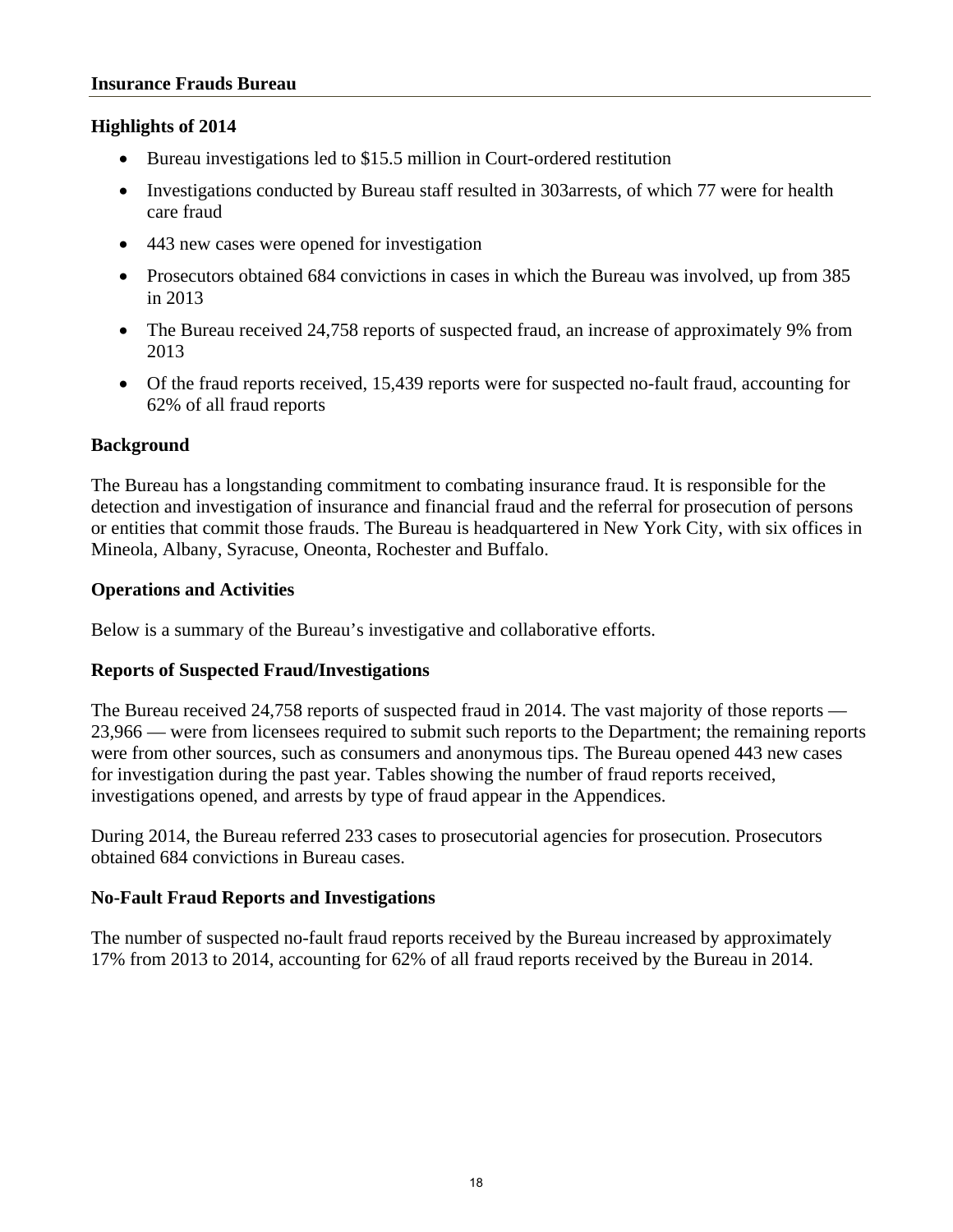

Combating no-fault fraud is one of the Department's highest priorities. Deceptive health care providers and medical mills that bill insurance companies under New York's no-fault system cost New York drivers hundreds of millions of dollars. The Department maintained its aggressive approach to combating this fraud throughout the year with ongoing investigations.

## **Arrests**

Insurance Frauds Bureau investigations led to 303 arrests for insurance fraud and related crimes during 2014.

## **Restitution**

Criminal investigations conducted by the Bureau resulted in \$15.5 million in court-ordered restitution in 2014.

#### **Multi-Agency Investigations**

In 2014, the Bureau conducted numerous multi-agency investigations with the following:

- New York Police Department's (NYPD) Fraudulent Accident Investigation Squad (FAIS) and Auto Crime Division
- Bureau of Alcohol, Tobacco, Firearms and Explosives (ATF)
- Fire Department of New York's (FDNY) Bureau of Fire Investigations
- Workers' Compensation Board's Office of the Fraud Inspector General
- State Insurance Fund
- District Attorney's Offices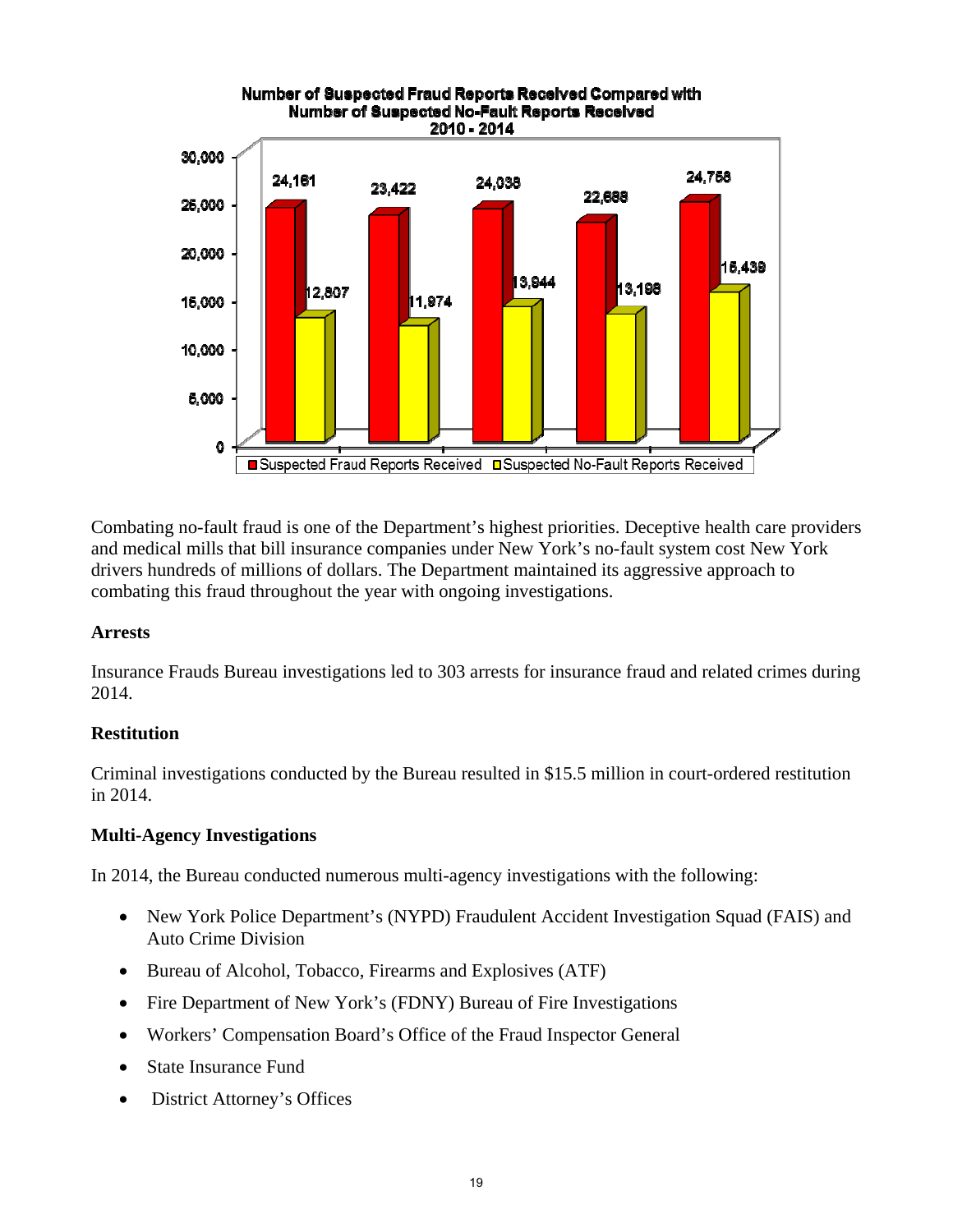- U.S. Attorney's Office
- New York State Attorney General's Office
- New York State Department of Motor Vehicles
- U.S. Postal Inspection Service
- Federal Bureau of Investigation (FBI)
- U.S. Department of Health and Human Services

## **Task Force/Working Group Participation**

The Bureau is an active participant in 13 task forces and working groups designed to foster cooperation among agencies involved in fighting insurance fraud. Participation provides the opportunity for intelligence gathering, joint investigations, information sharing and effective use of state resources. Among the groups in which Bureau staff participated during the past year are the following:

- Western New York Health Care Fraud Task Force
- Central New York Health Care Fraud Working Group
- Monroe County Auto Crime Task Force
- Rochester Health Care Fraud Working Group
- FBI New York Health Care Fraud Task Force/Medicare Fraud Strike Force
- New York Anti-Car Theft and Fraud Association
- National Insurance Crime Bureau Working Group
- Motor Vehicle Theft and Insurance Fraud Prevention Board
- High Intensity Drug Trafficking Area
- High Intensity Financial Crimes Area
- New York State Banking Department Mortgage Fraud Working Group
- Drug Enforcement Administration Tactical Diversion Task Force (Upstate/Downstate)
- Suffolk County District Attorney's Office Insurance Crime Bureau

## **2014 Highlights from Task Force Participation:**

- An investigation by the Rochester Health Care Fraud Working Group led to a plea agreement between the owner/operator of an upstate medical imaging center and the Office of the U.S. Attorney for the Western District of New York in which the owner/operator plead to health care fraud. He was accused of fraudulently billing for imaging procedures that were not prescribed in the amount of more than \$1 million.
- The Bureau's work within the DEA Tactical Diversion Task Force helped to secure 36 arrests in 2014. One investigation led to the indictment of 11 defendants, including a licensed physician, for their participation in a drug distribution ring that resulted in the unlawful distribution of nearly 1.2 million oxycodone tablets intended for sale on the streets of New York.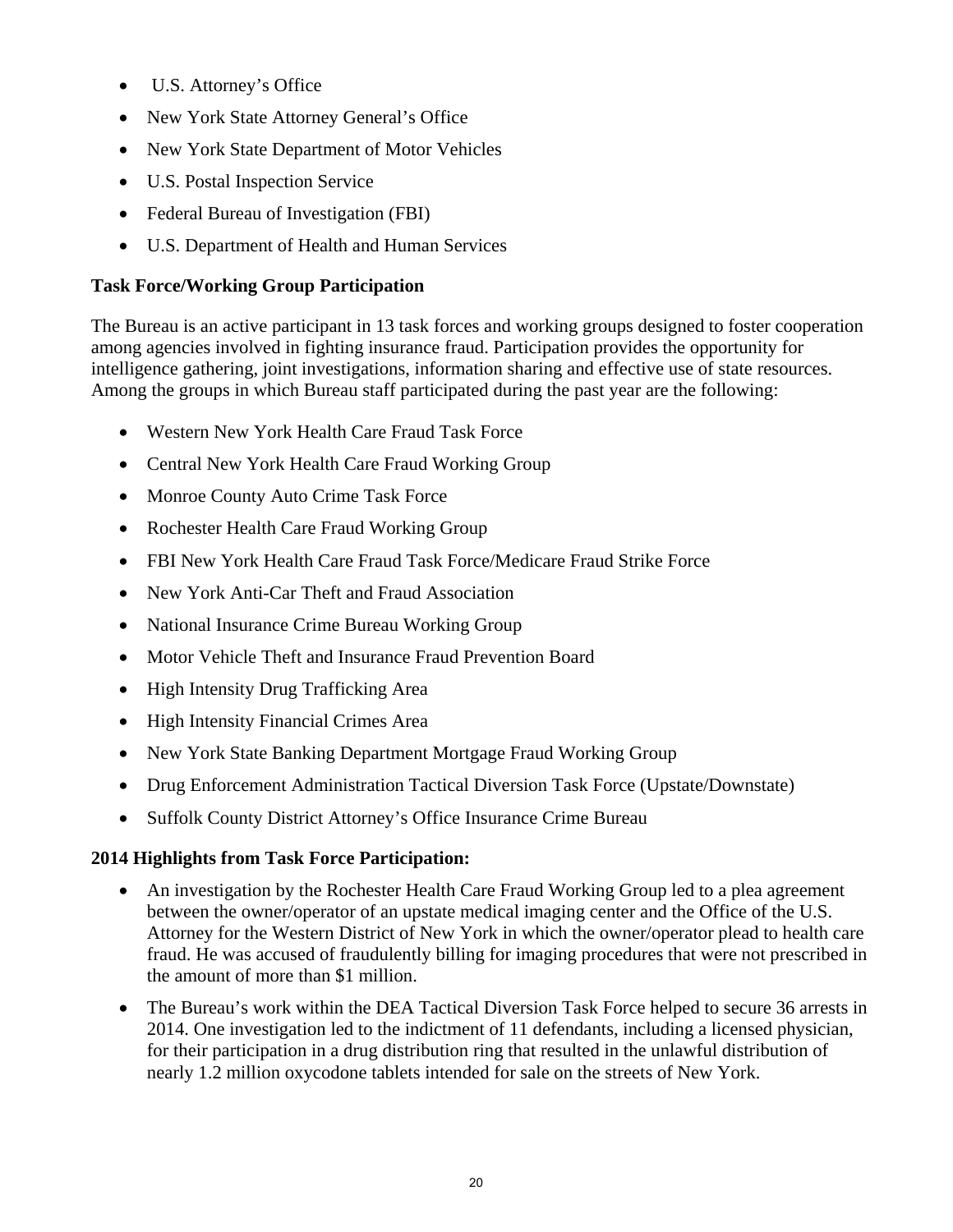• Based on information developed by the Bureau in conjunction with the High Intensity Drug Trafficking Area program, three defendants were arrested for their involvement in a checkcashing scheme that resulted in the loss of approximately \$99,000 to numerous check-cashing facilities in New York.

## **Collection of Rate Evasion Data**

DFS collected data from insurers that write personal lines insurance showing the number of instances in which individuals misrepresented the principal location where their vehicles were garaged and/or driven to obtain lower premiums in 2014. A summary of the data appears in the Appendices under the Section titled "2014 Data Call: Vehicle Principal Location Misrepresentations."

## **Approval of Fraud Prevention Plans**

Section 409 of the New York Insurance Law requires insurers that write at least 3,000 individual accident and health, workers' compensation or automobile policies (or group policies that cover at least 3,000 individuals) issued or issued for delivery annually in New York to submit a Fraud Prevention Plan for the detection, investigation and prevention of insurance fraud. Licensed health maintenance organizations with at least 60,000 enrollees must also submit a Fraud Prevention Plan. Plans must provide for a full-time Special Investigations Unit (SIU) discuss the following:

- Interface of SIU personnel with law enforcement and prosecutorial agencies
- Coordination with other units of the insurer for the investigation and initiation of civil actions based on information received by or through the SIU
- Development of a fraud detection and procedures manual to assist in the detection and elimination of fraudulent activity
- The rationale for the level of staffing and resources devoted to the SIU based on objective criteria
- In-service training of investigative, claims and underwriting personnel in identification and evaluation of insurance fraud
- Development of a public awareness program focused on the cost and frequency of insurance fraud and the methods by which the public can assist in preventing fraud.

Insurers may submit Fraud Prevention Plans for multiple affiliated insurers. A list of insurer Fraud Prevention Plans approved by DFS that were active as of December 31, 2014 appears in the Appendices.

## **Investigation of Life Settlement Fraud and Review of Fraud Prevention Plans**

A life settlement is the sale of a life insurance policy to a third party known as the life settlement provider. The owner of the life insurance policy sells the policy for an immediate cash benefit. The life settlement provider becomes the new owner of the life insurance policy, pays future premiums, and collects the death benefit when the insured dies.

The life settlement industry in New York became regulated by DFS after the Life Settlement Act was signed into law in 2009. The Act provides a comprehensive regulatory framework including consumer protections. The law also creates the crimes of life settlement fraud and aggravated life settlement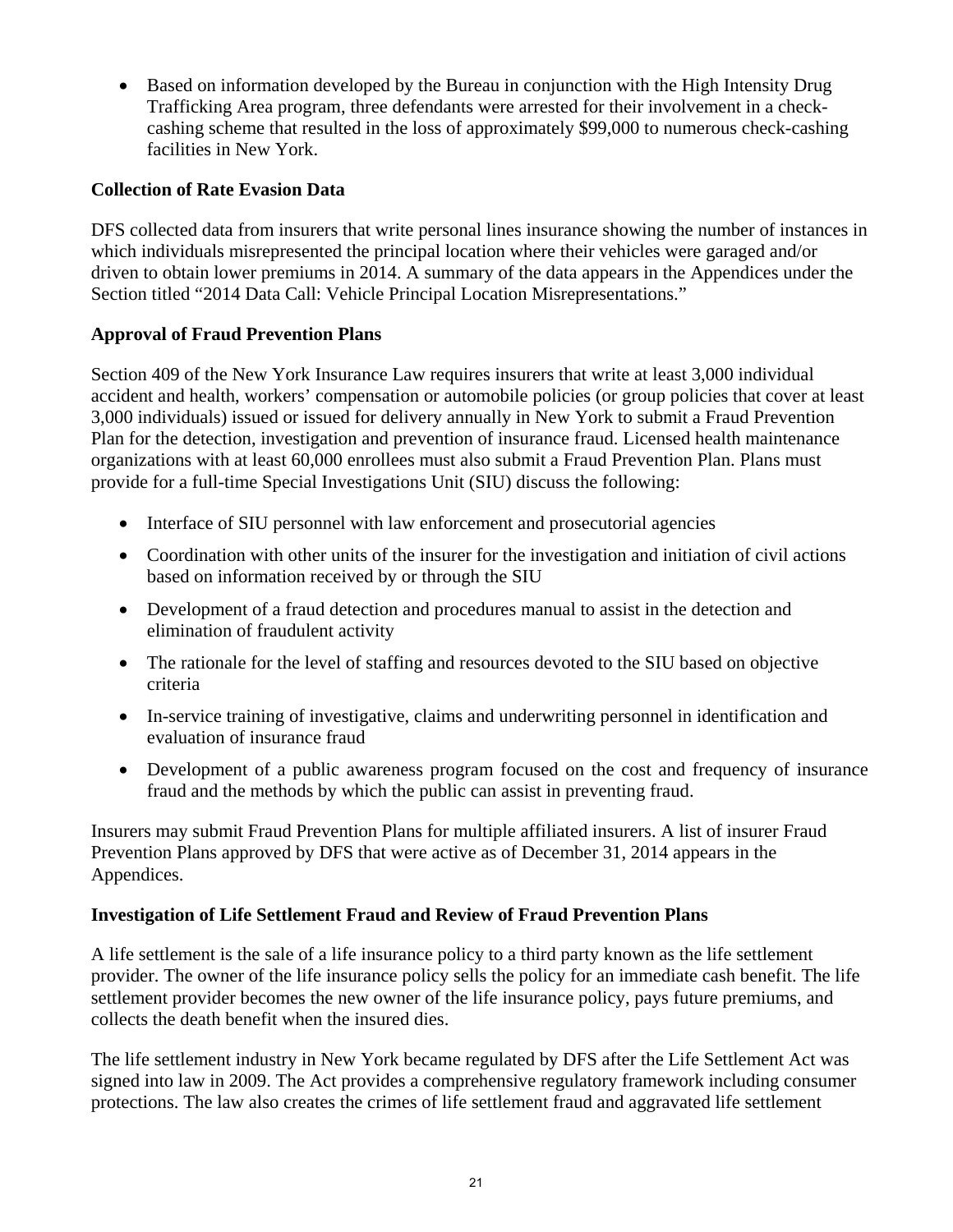fraud. The Bureau collaborates with industry and law enforcement in the investigation and prevention of life settlement fraud.

Life settlement providers must submit Fraud Prevention Plans with their licensing applications. They are also required by Section  $411(e)$  to submit an annual report by March 15 of each year, describing the provider's experience, performance and cost effectiveness in implementing its Plan. There were 30 licensed life settlement providers in New York as of December 31, 2014. A complete list of licensed life settlement providers with approved Plans on file appears in the Appendices.

## **Major Insurance Fraud Cases During 2014**

- In January 2012, the State Insurance Fund cancelled the workers' compensation policy of a bicycle messenger service in Manhattan for nonpayment of premiums. Later that year, to avoid paying premiums owed, the owner and president of the company allegedly asked a friend to pose as president of the company and apply to the Fund for insurance for a new company while the owner ran the business. The Bureau's investigation led to the owner's arrest.
- An investigation by the Bureau led to the February arrest of a downstate business owner who was charged with violation of the Workers' Compensation Law and related crimes after he submitted documents to the State Insurance Fund that contained materially false information. In response to a Fund audit, he had reported that sales and payroll for his company totaled \$351,929.00, however, evidence indicated that his sales and payroll actually totaled \$1,029,316. As a result of the fraud, the business owner avoided paying \$66,599 in premiums for workers' compensation coverage.
- An upstate roofer and his son pleaded guilty in May to grand larceny and other crimes in connection with a scheme to defraud unsuspecting homeowners. From August 2011 to late 2013, the roofer solicited customers throughout the Capital Region and the Mohawk Valley despite being prohibited from such activities since 2003. He informed prospective customers that his company was fully insured when, in fact, he had filed for and received an exemption from the requirement to carry workers' compensation insurance by falsely claiming he had no employees. He and his son, who worked at the company, provided a forged liability insurance certificate to homeowners as proof of the nonexistent coverage. After contracts were signed and he received payment, the roofer failed to complete many jobs or did no work at all. He was sentenced to 3-to-9 years in prison and ordered to pay \$26,000 in restitution. His son pleaded guilty to offering a false instrument for filing (providing the forged liability insurance certificate to homeowners) and was sentenced to three years' probation. The investigation was conducted by the New York State Attorney General's Office with the assistance of the Bureau.
- A former New York licensed insurance agent was sentenced in November to 30 months in federal prison and ordered to pay \$30,000 in restitution. He had been arrested in May and pleaded guilty to mail fraud. The former agent submitted numerous premium finance agreements and used the names of individuals who had contacted his agency to obtain quotes for commercial auto insurance policies without their consent. He prepared the documents, forged the names of the individuals and submitted them electronically or by U.S. mail to the premium finance companies. He then prepared bank drafts in his name for the amounts of the premium finance loans and deposited the checks in his personal account. He also failed to submit paperwork to any insurance companies as reported in the premium finance agreements, nor did he pay any insurance premiums for the agreements. The investigation was conducted by the Bureau and the United States Postal Service Office of the Inspector General.
- A man posing as a licensed physician was arrested in November and charged with insurance fraud and criminal impersonation. At a Workers' Compensation Board hearing, the claimant's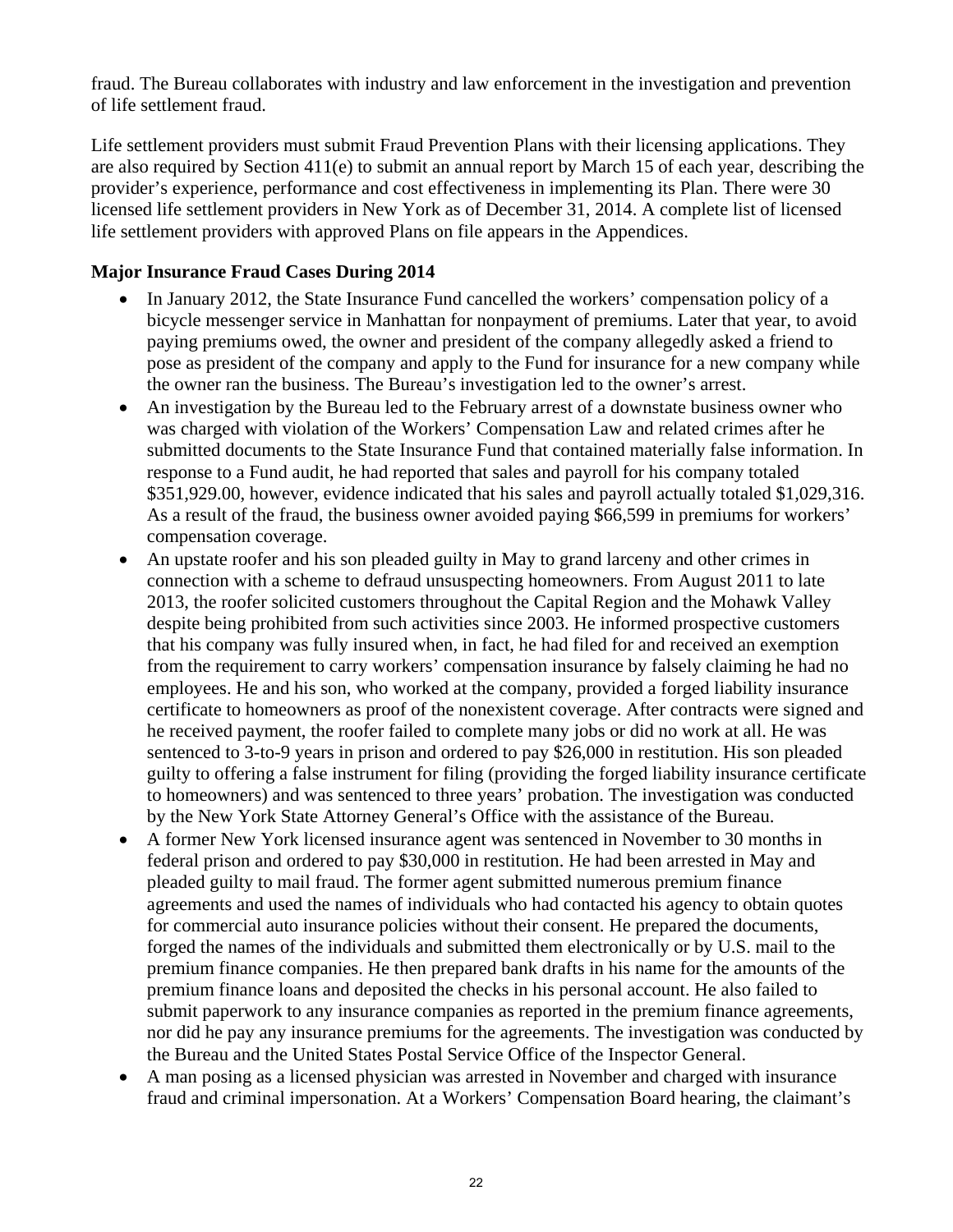attorney called on a doctor he had used as a witness in the past to testify on behalf of the claimant. When Chubb, the insurer involved in the case checked into the witness's background, there was no record of his having been licensed as a physician in New York State. An investigation conducted by the Bureau, the National Insurance Crime Bureau and the NYPD's Fraudulent Accident Investigation Squad revealed that he was not licensed but was using the Tax Identification Number of a legitimate doctor without that doctor's knowledge or consent of that doctor.

- A Queens man was arrested and charged with grand larceny, insurance fraud and falsifying business records. After the man's brother was hospitalized in Ireland in 2010, the defendant was given Power of Attorney over his brother's affairs. His niece, the daughter of the ill brother, later had her uncle removed, was granted Power of Attorney, and subsequently discovered discrepancies in her father's bank account. She reported her findings to the Queens District Attorney's office who informed the State Insurance Fund. The Fund filed a report of suspected fraud with the Bureau. A joint investigation by the Bureau and the Queens DA's Office revealed that over the course of 4 and1/2 years, the defendant had withdrawn \$45,459.80 from his brother's account without permission or authority.
- related crimes. In 2008, he had reported a work-related injury to his neck and filed for workers' A taxi driver was arrested in October for violation of the Workers' Compensation Law and compensation benefits. An investigation conducted by the Bureau and Hereford Insurance Company uncovered evidence that the defendant was already collecting workers' compensation benefits from a prior on-the-job injury and had not reported that he had returned to work as a taxi driver, using an alias. As a result of the fraud, Hereford paid out \$22,705 in benefits.
- fraudulent claim. A Brooklyn man was arrested and charged with insurance fraud in connection with an "owner give-up" case. In March 2014, he reported to the NYPD and State Farm Insurance Company that his car had been stolen and he subsequently filed a claim for the loss. A joint investigation by the Bureau and the NYPD's Auto Crime Division revealed that the man had arranged to have his car shipped to the Dominican Republic two weeks before he made the false theft report. The vehicle was later recovered in the Dominican Republic. State Farm paid out \$19,294 on the

## **MOBILE COMMAND CENTER (MCC)**

The MCC is a state-of-the-art vehicle equipped with the latest in computer and communications technology, including broadband and broadcast satellite, as well as police and ham radio communications.

## **Deployments**

DFS deployed the MCC to assist homeowners and businesses affected by flooding, a tornado and heavy snowfall. The Department assisted consumers at 33 locations throughout the state to contact insurers if consumers had been unable to do so and to answer insurance coverage questions.

The MCC also was deployed to Manhattan's East Harlem neighborhood in March to offer assistance with insurance related questions following a gas explosion that leveled two apartment buildings.

In addition, the MCC was deployed to 21 sites statewide during 2014 to provide hands-on advice and foreclosure-prevention assistance to New York families struggling to save their homes.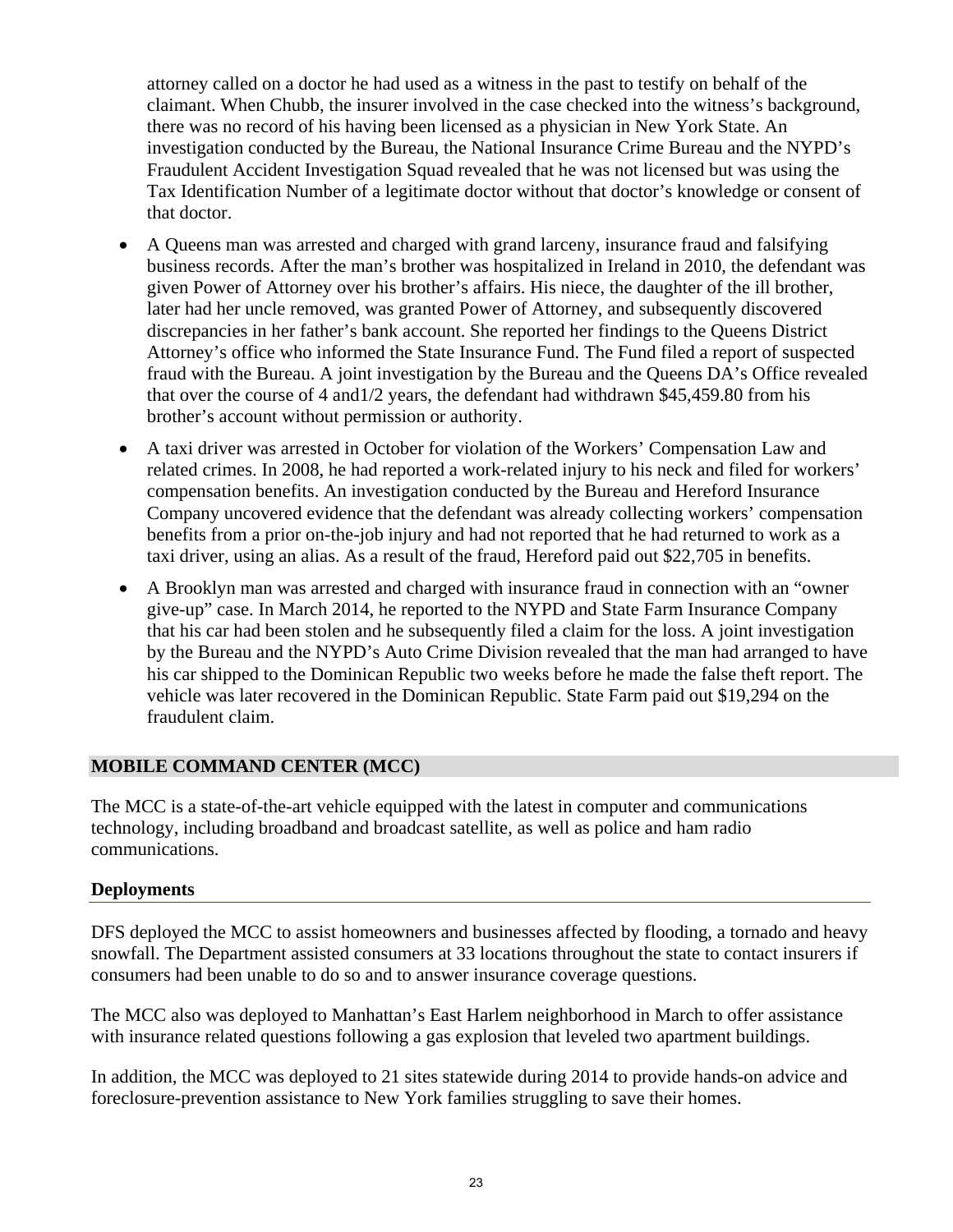#### **THE CONSUMER ASSISTANCE UNIT (CAU)**

#### **Operations and Activities**

CAU staff responsibilities include handling consumer complaints against regulated or licensed insurance companies and financial institutions under the supervision of DFS, disseminating information and responding to consumer inquiries, and mediating and resolving disputes that consumers would otherwise be unable to resolve on their own. CAU also acts as industry watchdog, promoting industry accountability by working closely with insurance companies and financial institutions to investigate and help correct patterns of consumer abuse and fraud.

The New York Complaint Information System (NYCIS) serves as CAU's work flow engine. NYCIS not only allows staff to manage their files but also enhances consumer protection efforts by allowing staff to more easily identify potential problems and trends. By utilizing customized reports, CAU assists in large scale investigations when staff is collecting documents and reviewing past complaints. The recently implemented full text functionality is particularly useful when there is a need to research previous issues.

Among the improvements already implemented or currently in the process of being implemented are the following:

#### **Complaint Resolution**

The CAU provides a hands-on approach to consumer issues through informal mediation and negotiation. When possible, CAU attempts to resolve issues that extend beyond strict violations of law to the satisfaction of all parties. With the addition of Consumer Representatives to our staff, CAU is able to mediate complaints in greater numbers and more efficiently, and thus provide an enhanced consumer experience.

#### **Consolidation of Complaint System**

Using our enhanced complaint system, CAU staff can quickly track various types of financial complaints and identify trends. Once a systemic trend or issue is identified, it is elevated to the Civil Investigations Unit to review and decide if a more complex review of the issue is needed, with the ultimate goal of benefiting a broad class of consumers.

## **Complaint Triage**

Improvement of processes for triaging complaints and reevaluation of staff assignments have enabled CAU to route complaints more quickly and use resources and staff more efficiently depending on the level of complexity of the issues.

## **Consolidated Call Center (CCC)**

To promote efficiencies, DFS integrated its call center function with that of the Department of Tax and Finance (DTF). DFS staff works with the CCC to provide updates and new information to assist callers. The call center operates 8:30 - 4:30 Monday through Friday, with extended coverage during disasters.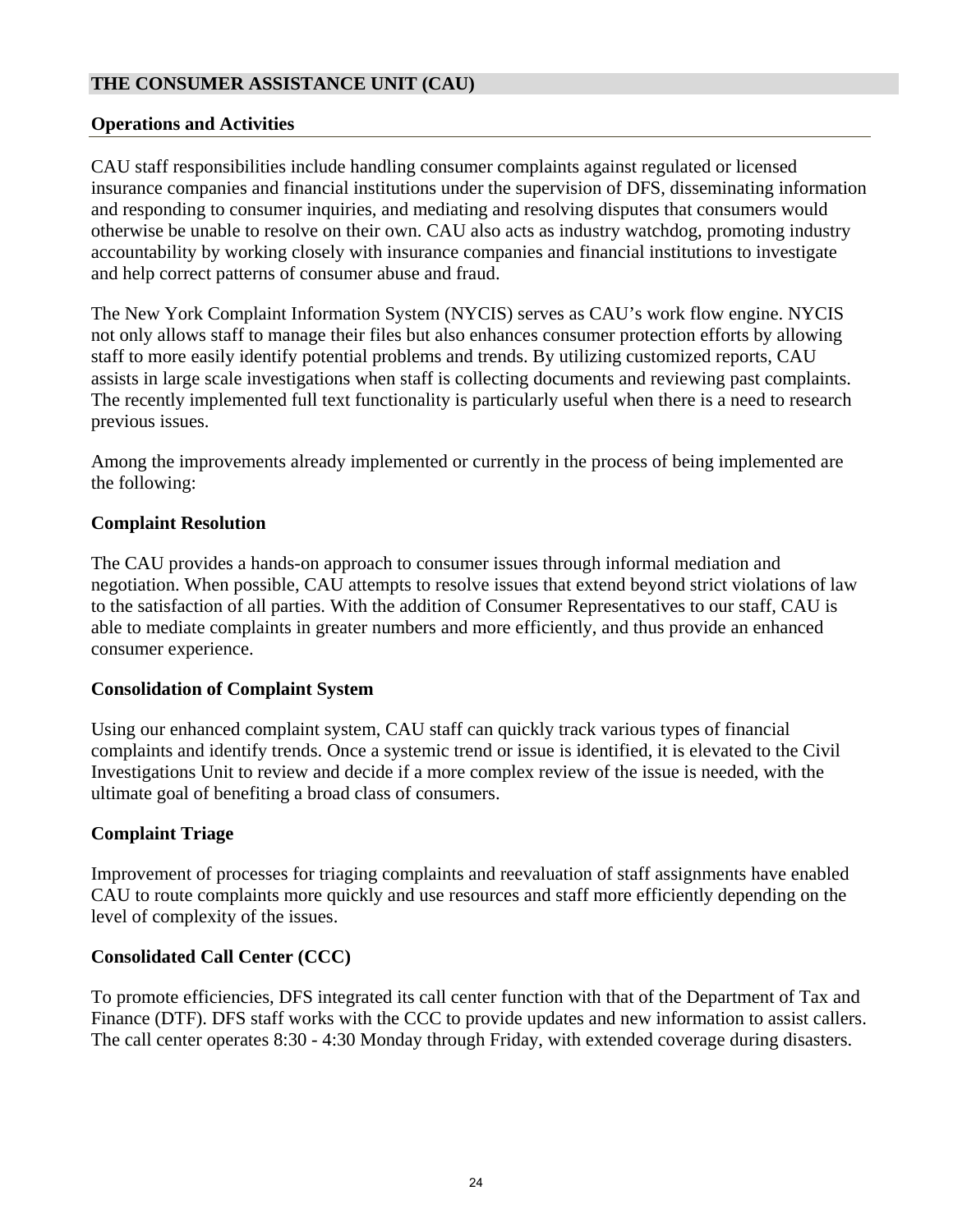#### **Consumer Assistance on "Gap" Products**

The FSL gave the FFCPD authority to handle additional "gap" complaints involving unregulated financial products and service providers, such as payday loans (illegal in New York), debt collectors, prepaid debit cards, financial products offered by retailers, student loans, and debt settlement complaints, among others. CAU is effectively working on training staff to handle such gap complaints, and is developing new procedures to ensure that these new complaints are processed and mediated expeditiously. FFCPD has hired and will be recruiting and training additional DFS Consumer Representatives to work on these complaints.

#### **Complaints and Inquiries**

#### **Insurance Complaints**

CAU received 36,708 insurance complaints in 2014. The Unit processed 27,725 insurance complaints, and handled 844 insurance inquiries. Insurance complaints were closed as follows: 5,534 were upheld and/or transferred for prompt pay review; 3,671 were not upheld but adjusted; 10,036 were not upheld; and 8,484 were referrals, duplicates, withdrawn or suspended.

For approximately 27% of the closed files, the Unit successfully recovered monetary value for the consumer in the form of increased claim payment, reinstatement of lapsed coverage, payment for denied medical claims, or coverage of disaster-related claims that previously had been denied.

The specific breakdown is as follows:

| <b>Type</b>              | # of Complaints | <b>Recovery</b> |
|--------------------------|-----------------|-----------------|
| Property & Casualty      | 1,191           | \$14,935,030    |
| <b>Service Contracts</b> | 19              | 21,940          |
| No-Fault                 | 658             | 2,167,897       |
| Health                   | 1142            | 7,204,320       |
| Auto                     | 699             | 4,099,352       |
| Investigations           | 30              | 215,293         |
| Life                     | 98              | 3,120,728       |
| Prompt Pay               | 2809            | 9,039,788       |
| <b>Total</b>             | 6,646           | \$40,804,348    |

During 2014, CAU also required insurance companies to offer reinstatement to 795 policyholders as a result of CAU's discovery that the same insurer errors involved in individual cases had been made in numerous instances with respect to consumers who had not filed complaints.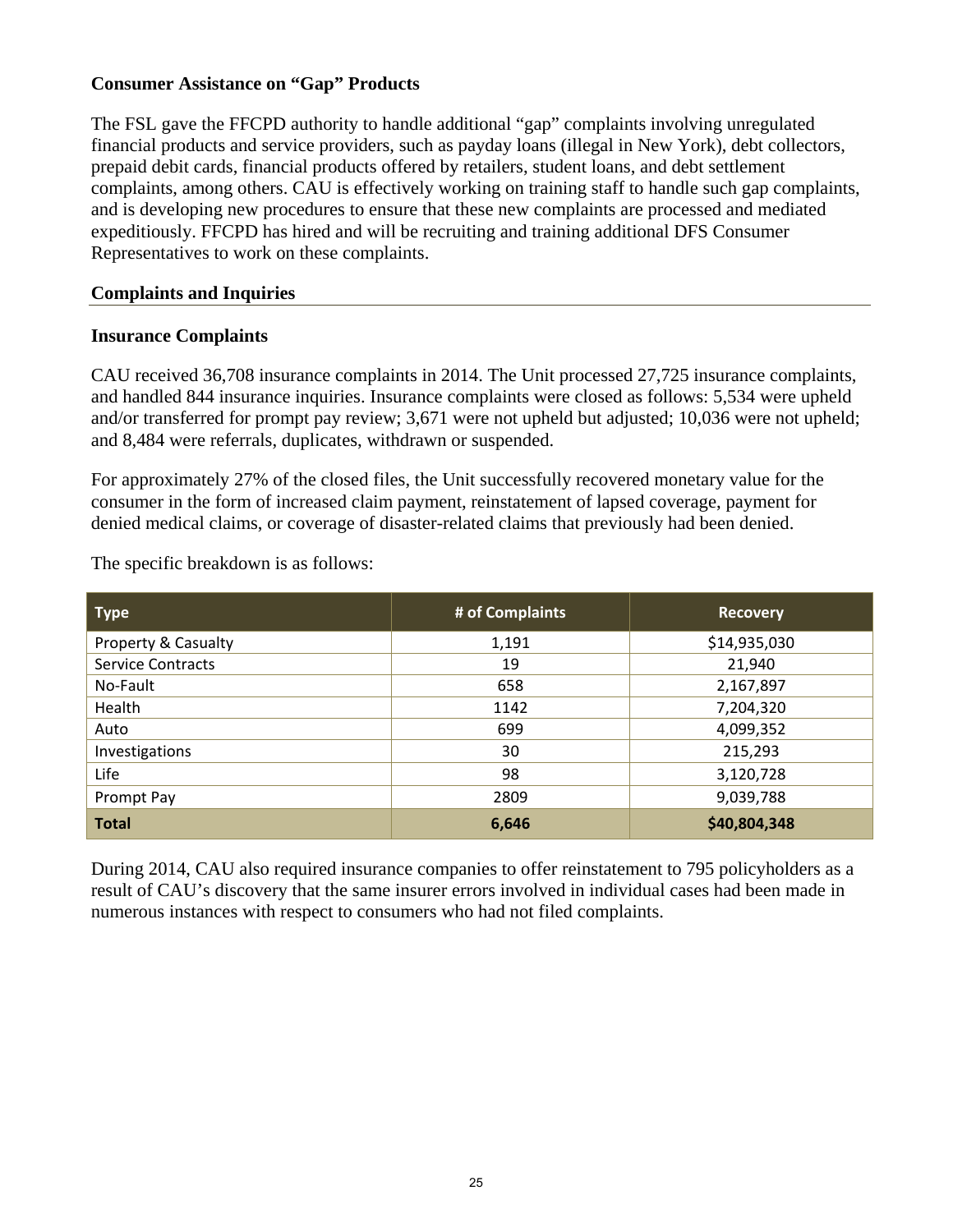## **Banking Complaints, Referrals and Inquiries (Non-Mortgage Related)**

In 2014, the CAU processed an aggregate volume of 2,806 non-mortgage related complaints, referrals and inquiries, representing a  $243\%$  increase from  $2013$ .<sup>1</sup> A breakdown is set out below:

|                   | 12/31/2014 | 12/31/2013 | Change % |
|-------------------|------------|------------|----------|
| Complaints        | 2561       | 547        | 368.2    |
| Referrals         | 165        | 179        | 007.8    |
| Written Inquiries | 80         | 92         | 13.04    |
| Aggregate Volume  | 2806       | 818        | 243.03   |
| Phone Inquiries   | 57,383     | 31,937     | 79.68    |

## **External Appeals**

 $\overline{a}$ 

Under Article 49 of the Insurance Law, consumers have the right to request a review of certain coverage denials by medical professionals who are independent of the health care plan issuing the denial. An external appeal can be requested when a health plan denies insurance coverage because it deems specific health care services to be experimental or investigational, not medically necessary, for treatment of a rare disease or for participation in a clinical trial. Additionally, consumers covered by an HMO may file for an external appeal when their requests for out-of-network exceptions are denied and the HMO offers an alternate in-network treatment.

CAU screens the appeals applications for completeness and eligibility. Eligible applications are randomly assigned to one of three external appeal agents screening for conflicts of interest. Once assigned, DFS monitors to insure a timely decision is rendered by the External Appeal Agent and that proper notice of the decision is provided.

| This table summarizes appeals received and appeals closed for 2014 and the preceding five years: |  |
|--------------------------------------------------------------------------------------------------|--|
|                                                                                                  |  |

| <b>Summary of External Appeal Applications Received by Year</b> |                 |               |            |                           |                      |             |
|-----------------------------------------------------------------|-----------------|---------------|------------|---------------------------|----------------------|-------------|
| Year                                                            | <b>Received</b> | <b>Closed</b> | Ineligible | <b>Voluntary Reversal</b> | <b>Denial Upheld</b> | Overturned* |
|                                                                 |                 |               |            |                           |                      |             |
| 2009                                                            | 4260            | 4166          | 1783       | 350                       | 1218                 | 815         |
| 2010                                                            | 4955            | 4600          | 1869       | 361                       | 1430                 | 940         |
| 2011                                                            | 5469            | 5416          | 1754       | 362                       | 2117                 | 1183        |
| 2012                                                            | 5796            | 5753          | 1874       | 360                       | 2427                 | 1092        |
| 2013                                                            | 7868            | 7725          | 2734       | 483                       | 2987                 | 1521        |

<sup>&</sup>lt;sup>1</sup> This number reflects closed cases. As DFS expands its into new areas permitted under its gap authority, consumers are submitting complaints concerning products and providers covered by that gap authority.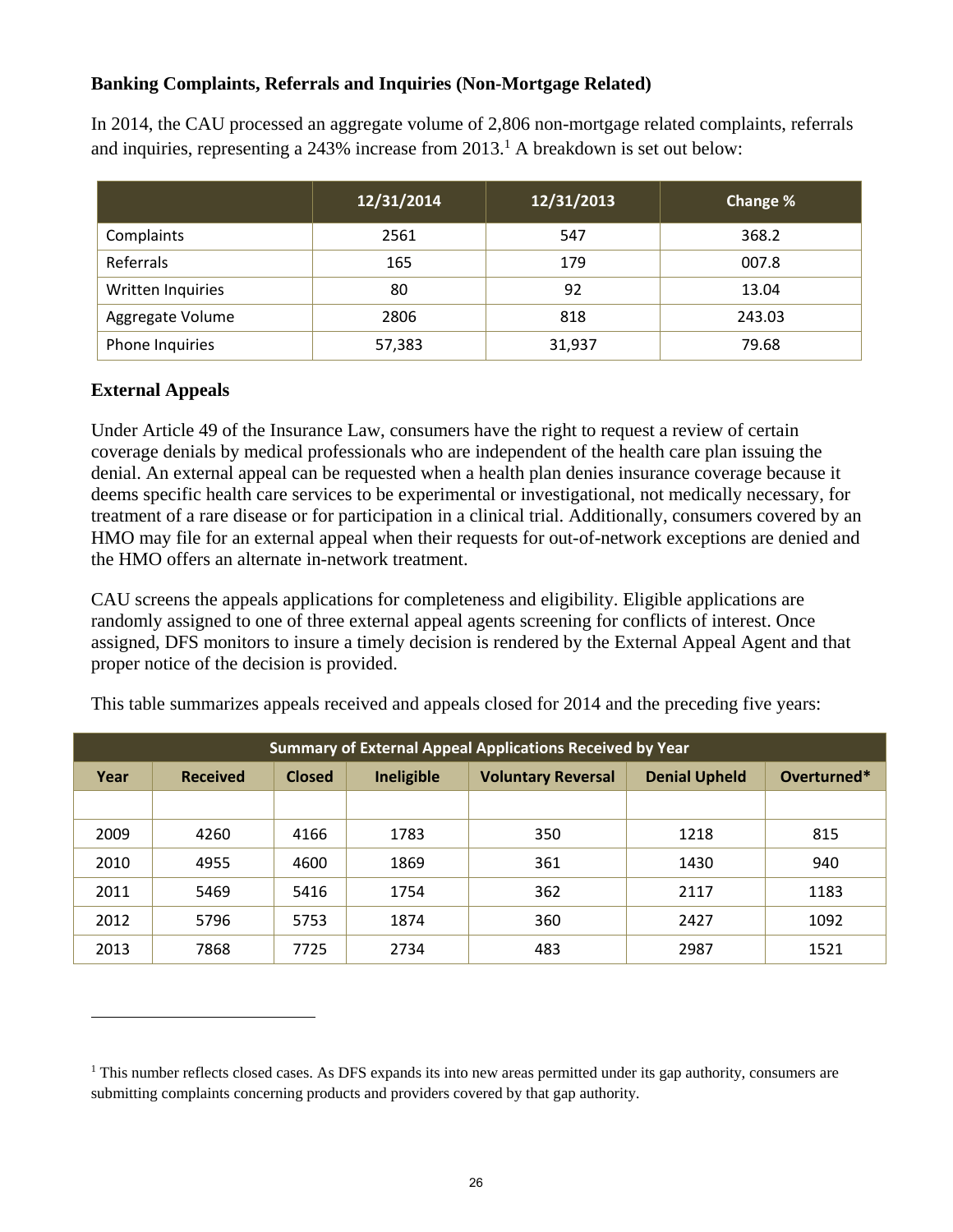| 2014                                                                                           | 8520 | 8296 | 2502 | 622 | 3357 | 1815 |
|------------------------------------------------------------------------------------------------|------|------|------|-----|------|------|
| Voluntary Reversals - Plan overturned its denial before the appeal was submitted to a reviewer |      |      |      |     |      |      |
| <b>Ineligible</b> - Appeal was not eligible for an external review                             |      |      |      |     |      |      |
| <b>Overturned</b> - includes decisions that overturned the denial in whole and in part         |      |      |      |     |      |      |

This table lists the number of external appeal determinations categorized by type of appeal:

| <b>External Appeal Determinations by Type of Appeal in 2014</b> |              |                   |                           |               |
|-----------------------------------------------------------------|--------------|-------------------|---------------------------|---------------|
| <b>Type of Denial</b>                                           | <b>Total</b> | <b>Overturned</b> | <b>Overturned in Part</b> | <b>Upheld</b> |
| <b>Medical Necessity</b>                                        | 499944       | 1501              | 236                       | 3262          |
| Experimental/Investigational                                    | 163          | 70                |                           | 91            |
| <b>Clinical Trial</b>                                           |              |                   | 0                         |               |
| Out-of-Network                                                  | 5            | 4                 | 0                         |               |
| Rare Disease                                                    | 3            |                   | 0                         |               |
| <b>Total</b>                                                    | 5172         | 1577 (30%)        | 238 (5%)                  | 3357 (65%)    |

As part of the oversight of the External Appeal program, we review all external appeal decisions received to ensure that the appropriate number of clinical peer reviewers was used on the appeal, the clinical peer reviewer is board eligible or board certified in the appropriate specialty, and the review was conducted in accordance with the standards set out in Article 49 of the Insurance Law. When appropriate, DFS contacts the external appeal agent to obtain a response to medical questions and concerns raised by the consumer or their provider.

| 2014 External Appeals Rejected as Ineligible                           |                 |  |  |  |
|------------------------------------------------------------------------|-----------------|--|--|--|
| Reason                                                                 | <b>Quantity</b> |  |  |  |
| <b>Applicant Withdrew Appeal</b>                                       | 57              |  |  |  |
| Contractual Issue                                                      | 198             |  |  |  |
| Covered benefit issue                                                  | 68              |  |  |  |
| <b>CPT Code</b>                                                        | 4               |  |  |  |
| Dr. Unable to complete attestation                                     | 6               |  |  |  |
| Incomplete application / Failure to respond with requested information | 1124            |  |  |  |
| Federal Employees Health benefit program                               |                 |  |  |  |
| Medicare                                                               | 119             |  |  |  |
| No internal appeal                                                     | 131             |  |  |  |
| Non-Par provider                                                       | 1               |  |  |  |
| Out of Network                                                         | 11              |  |  |  |
| Out-of-state contract                                                  | 45              |  |  |  |
| Provider ineligible to appeal                                          | 33              |  |  |  |
| Reimbursement issue                                                    | 41              |  |  |  |
| Self-insured coverage                                                  | 364             |  |  |  |
| Untimely                                                               | 270             |  |  |  |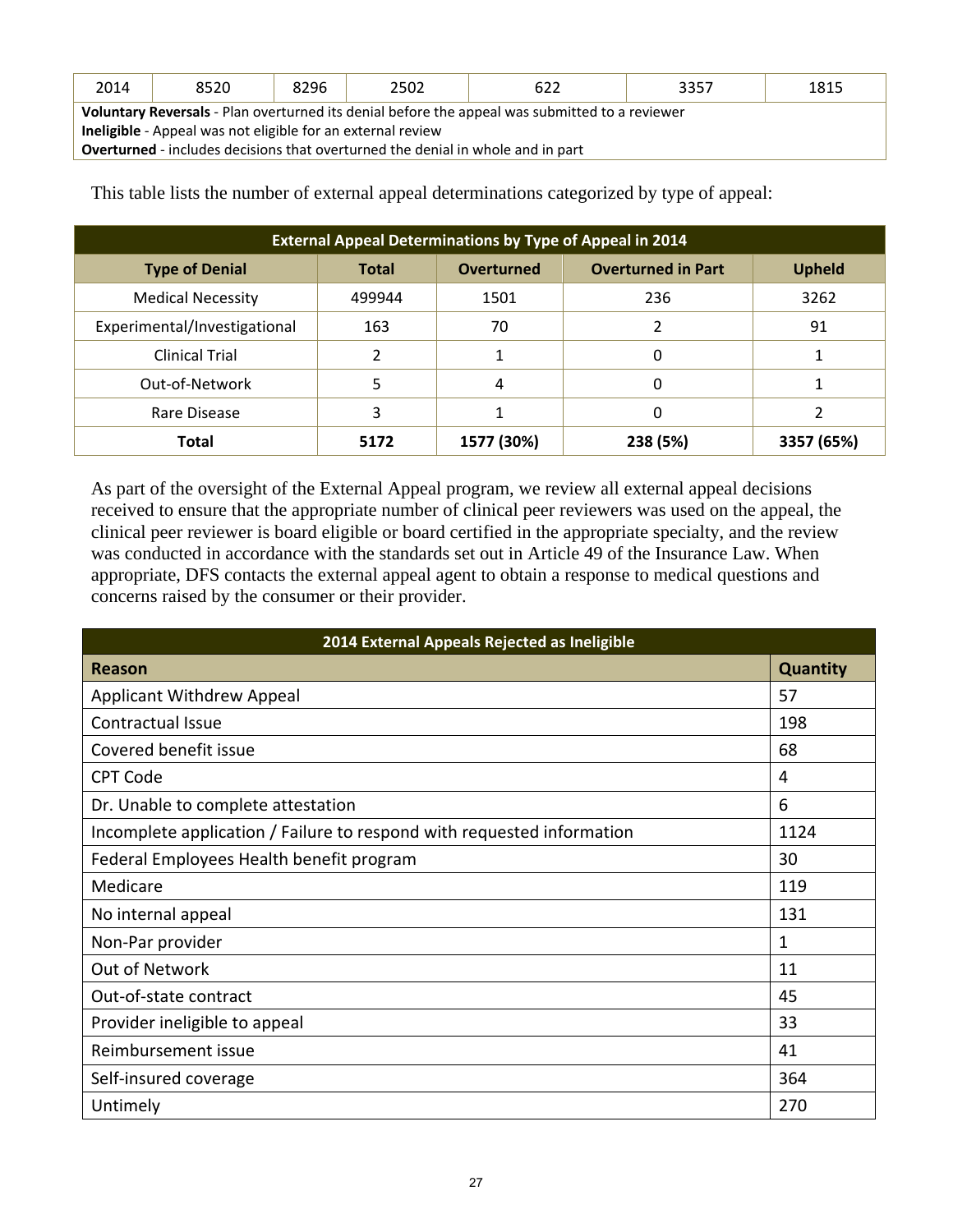## **Outreach and Response Efforts in 2014**

Storm Sandy Response: CAU received 154 complaints related to Storm Sandy disaster insurance issues. Many of the complaints concerned delays in property inspections by adjusters, delays in claims payments, and disputes over settlement amounts. CAU closed over 721 files; of those, CAU assisted 90 consumers to recover a total of \$3.4million. Since the onset of Storm Sandy, we assisted over 1000 consumers to recover a total of \$19.1 million.

## **PRODUCER LICENSING**

The Producer Licensing Unit reviews applications, issues licenses and processes renewals for insurance companies as well as licensed producers, including agents, brokers, adjusters, bail bond agents, life settlement brokers, providers and intermediaries. In 2014, the Producer Licensing Unit issued 172,257 licenses, and collected over \$21.4 million in fees. The Producer Licensing Unit also monitors, approves and audits courses, instructors and providers for education and continuing education.

In conjunction with other DFS units, the Producer Licensing Unit developed and published a title agent application to enable licensing by September 27, 2014, the law's effective date. As of year-end, DFS had issued 1294 title agent licenses and 106 applications were pending the receipt of additional information or had been returned due to ineligibility.

#### **CONSUMER EXAMINATIONS**

#### **Background**

The mission of the Consumer Examination Unit (CEU) is to maintain and enhance consumer confidence in New York's banking system by ensuring that regulated institutions abide by the State's consumer protection, Fair Lending and Community Reinvestment Act (CRA) laws and regulations and to increase consumer access to traditional banking services in under-served communities by administering the DFS Banking Development District (BDD) program and evaluating regulated institutions' branching, investment, and merger applications for their performance records and community development objectives. Whenever possible, CEU will harmonize its examination and enforcement activities with those of the Department's federal counterparts.

#### **Operations and Activities**

#### **Consumer Compliance Examinations**

CEU's consumer compliance examinations promote consumer confidence in DFS-regulated depository institutions by monitoring institutions' compliance with consumer protection statutes and regulations through biennial on-site compliance examinations. Although consumer compliance examinations are not required by statute, performing periodic consumer compliance reviews positively impacts both the strength of regulated financial institutions and the financial well-being of consumers.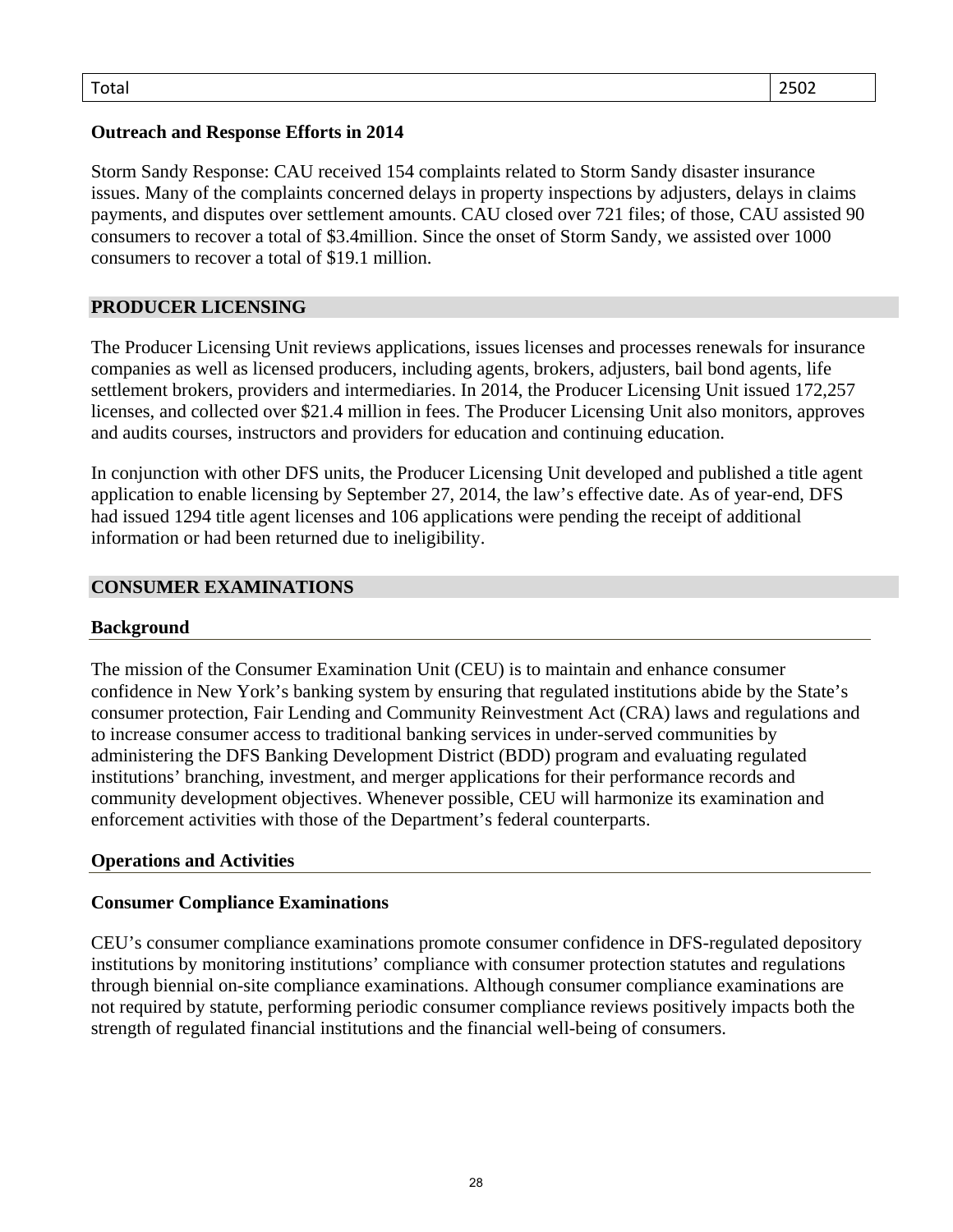## **Approaches:**

- Conduct intensive on-site consumer compliance examinations of regulated institutions.
- Improve compliance by identifying deviations from bank policy and/or industry "best practices" during the examination process.
- Create written, value-added examination findings that will help bank management implement strong compliance procedures.
- Ensure that examiners are trained not only to identify routine compliance issues but also to anticipate and detect new risks that surface as emerging technologies and products are adopted.

In 2014, CEU conducted 11 consumer compliance exams. The examinations revealed that several depository institutions were subject to regulatory risk resulting from their failure to develop policies and procedures that covered all relevant New York State laws, regulations and supervisory procedures. The examinations also uncovered objectionable practices regarding late fees in loan servicing; required disclosures, such as those required for basic banking accounts, ATM security and safe deposit boxes; and bank account service charges exceeding the amounts mandated by law. CEU is following through with the institutions to address the objectionable practices. CEU also enhanced its examination inquiries to improve financial institution security of sensitive consumer data transmitted to CEU's examination and data analysis teams and to better understand the market in the closed-end consumer loan space.

## **Fair Lending Examinations**

DFS seeks to ensure that New York borrowers are treated fairly and equitably in all aspects of the credit application, underwriting and servicing processes. The fair lending examination includes on-site examinations, targeted examinations and in-depth investigations; processing and analyzing pertinent data from regulated entities; and guiding institutions on the content and implementation of their formal Fair Lending Plans. The subject areas of these examinations extend to predatory lending, reviewing sub-prime loans for appropriateness, and supporting mortgage fraud investigations. Although fair lending examinations, like consumer compliance examinations, are not statutorily required, performing these examinations helps to identify and correct potentially discriminatory lending and ensures consumers that DFS is committed to protecting them against discriminatory lending practices, as outlined in Executive Law § 296-a. Accordingly, the DFS conducts a thorough and rigorous examination.

## **Approaches:**

- Initiate fair lending examinations of mortgage brokers to address the risks inherent in a segment of the industry that presents unique and potentially problematic fair lending risks. The need for these examinations is underscored by mortgage brokers' increasing role in the market as more and more banks exit the one-to-four family mortgage lending business.
- Coordinate with and perform examinations to ensure that all DFS-regulated lenders are held to the same fair lending standards and expectations.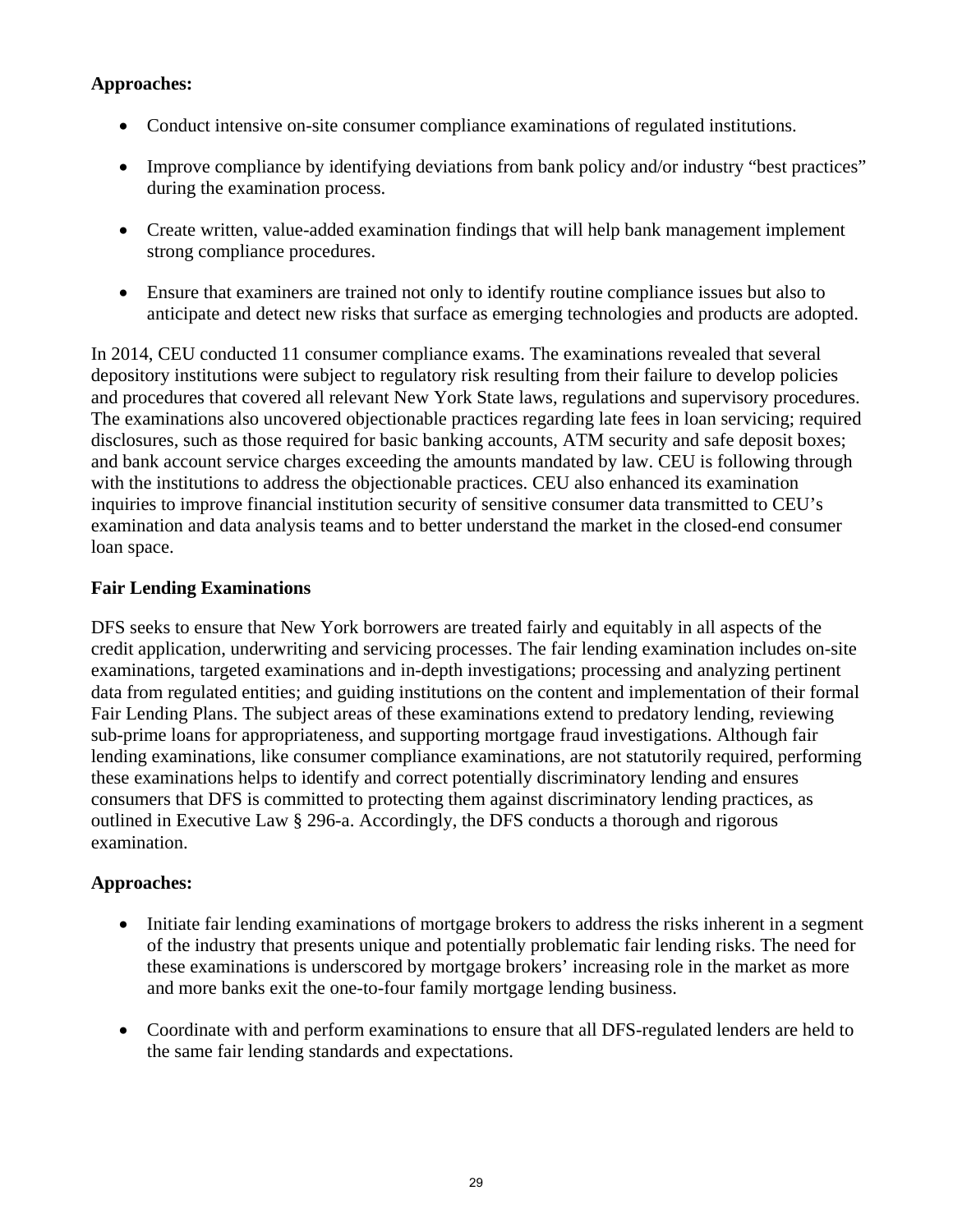Conduct advanced analyses to determine the relationship between exotic mortgage products and economic factors that lead to foreclosures.

In 2014, CEU conducted 17 fair lending exams of 10 depository institutions and 7 non-depository institutions. The 7 non-depository examinations focused on lending by mortgage bankers and automobile finance companies. CEU also reviewed approximately 82 fair lending plans, and developed a process to better examine auto finance institutions by requesting additional credit factors such as scorecards and a description of the institution's custom credit score criteria. The unit continued to implement its system for ensuring that all depository and non-depository institutions track the military status of their consumers, and it continued to examine for discrimination based on sexual preference. In addition, CEU now requires all depository institutions to retain Home Mortgage Disclosure Act (HMDA)-like data for all auto lending applications they receive.

## **CRA Examinations**

CRA examinations seek to ensure that regulated institutions are providing loans, investments and services to support the economic stability, growth and/or revitalization of the communities they serve, particularly in low-and moderate-income (LMI) neighborhoods. CRA examinations further seek to ensure that borrowers and businesses at all income levels have access to appropriate financial resources at a reasonable cost without straying beyond the bounds of safe and sound banking practices.

Through CRA examinations, CEU enforces New York State's CRA regulations (Part 76 of the General Regulations of the Superintendent). Through intensive on-site examinations, CEU supports banks' efforts to comply with Part 76, and issues examination ratings and reports that must be shared with the public.

## **Approaches:**

- Conduct on-site examinations of financial institutions' CRA performance.
- Identify and incorporate community needs and market data, including information on distressed multifamily buildings and pre-foreclosure filings, to assess the performance of financial institutions in meeting community credit needs.
- Develop examiners' subject matter expertise to ensure that field staff can make nuanced but critical distinctions between poor CRA performance and performance that can be reasonably explained by local economic conditions and/or competitive pressures (i.e., so called "performance context issues).
- Generate high quality examination reports that assign appropriate ratings, provide solid support for the examiners' conclusions, treat comparable institutions in a manner that is consistent and defensible before bank management, consumer advocacy groups and other outside parties, including other banks.

In 2014, the Consumer Examination Unit conducted 28 CRA exams. CEU focused on maximizing the effectiveness of the DFS guidelines regarding bank lending to owners of multifamily affordable housing (see "Slumlord Prevention Guidelines" below). CEU drafted and implemented new exam procedures to effectuate the guidelines. The procedures earned strong support from community advocacy groups and were well received by CEU's regulated institutions.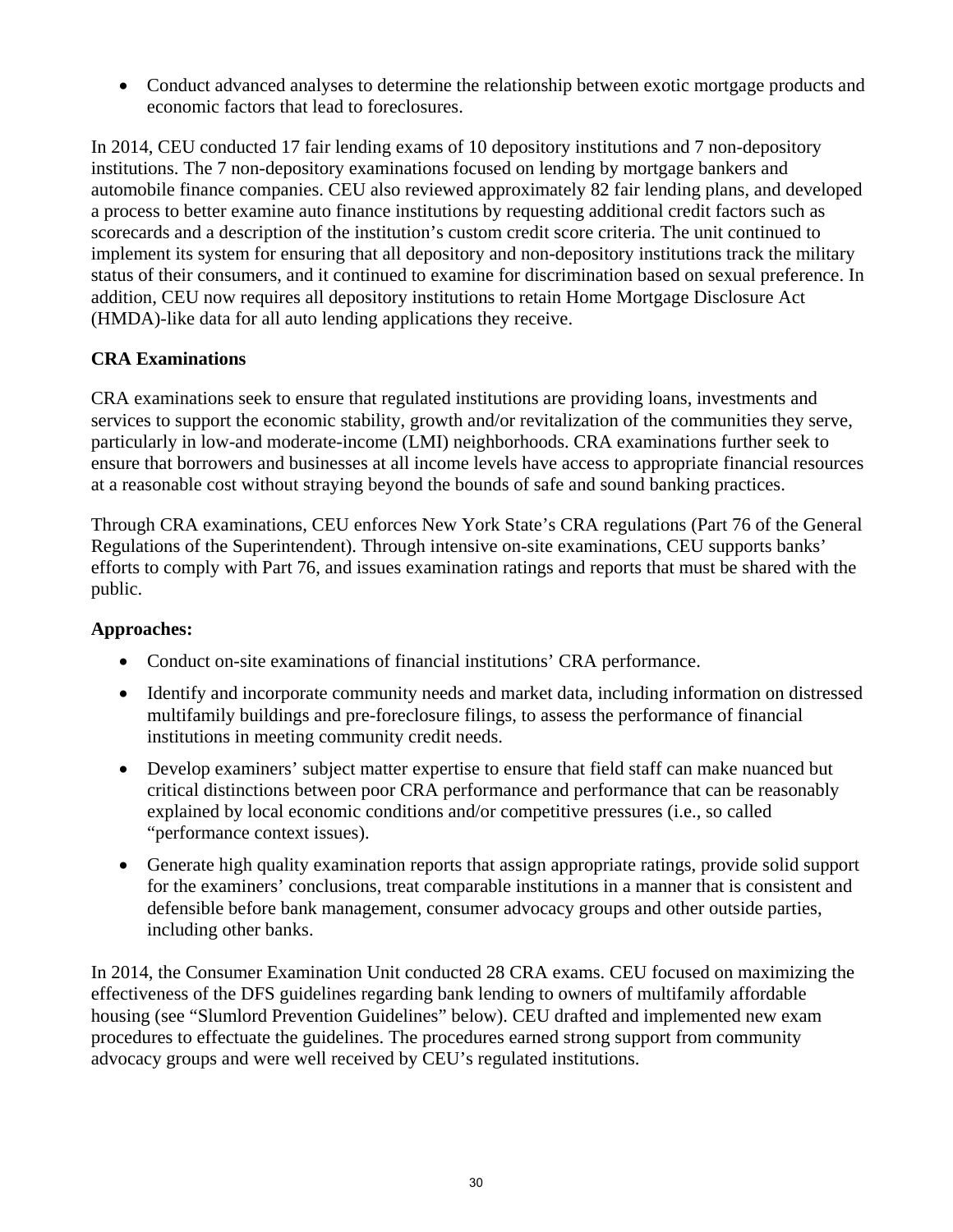#### **Slumlord Prevention Guidelines**

DFS addressed the rise in the number of affordable multifamily properties now considered in physical and/or financial distress by finalizing its Slumlord Prevention Guidelines to help protect tenants, strengthen communities, and promote sustainable, long-term investments in rental housing.

The guidelines, proposed in September 2013 and finalized in updated form in December 2014, include new CRA examination rules and a number of financial institution best practices to incentivize banks to lend to landlords who are committed to the long-term health of a community — instead of slumlords who let buildings fall into disrepair.

Under the guidelines, CRA examinations will be used to:

- Require banks to meet their responsibility to ensure their loans contribute to, and do not undermine, the availability of affordable housing or neighborhood conditions;
- Ensure banks actively monitor the multifamily rental properties financed by their loans so that families are not forced to live in dilapidated or unsafe conditions;
- Evaluate whether banks' loans to landlords were underwritten in a sound manner in order to protect tenants from eviction based on speculative real-estate investment, as opposed to responsible ownership;
- Ensure banks consult with appropriate community organizations when foreclosing on a multifamily property in distressed physical or financial condition so that responsible owners may be identified to acquire the property and protect tenants.

#### **Community Development**

The Community Development Unit (CDU) facilitates the development and/or preservation of banking services in under-served and LMI neighborhoods. CDU researches and analyzes community demographic information to ascertain the financial needs of consumers; reviews the community impact of applications for branch closings, openings and relocations, as well as bank mergers, acquisitions, conversions, dissolutions and community development equity investments; and administers the Banking Development District (BDD) program. In addition, CDU leads the DFS community outreach efforts and fosters working relationships with community groups, financial institutions, municipal governments and agencies, and other regulatory agencies to ensure that residents, businesses and communities throughout New York State have access to the banking information, products and services they need.

## **Approaches:**

Conduct research on community needs and banking services to inform the bank application process. Contribute to the development of regulatory, policy and programmatic initiatives that involve consumer-related concerns, affect LMI areas in the State, or both.

Engage banks and community groups on select issues facing consumers and LMI communities, such as efforts to assist consumers avoid foreclosures and Storm Sandy recovery efforts.

Administer the BDD program, including reviewing annually participating banks' requests for renewal of deposits and making recommendations to the Office of the State Comptroller and financial institution applicants based on those reviews.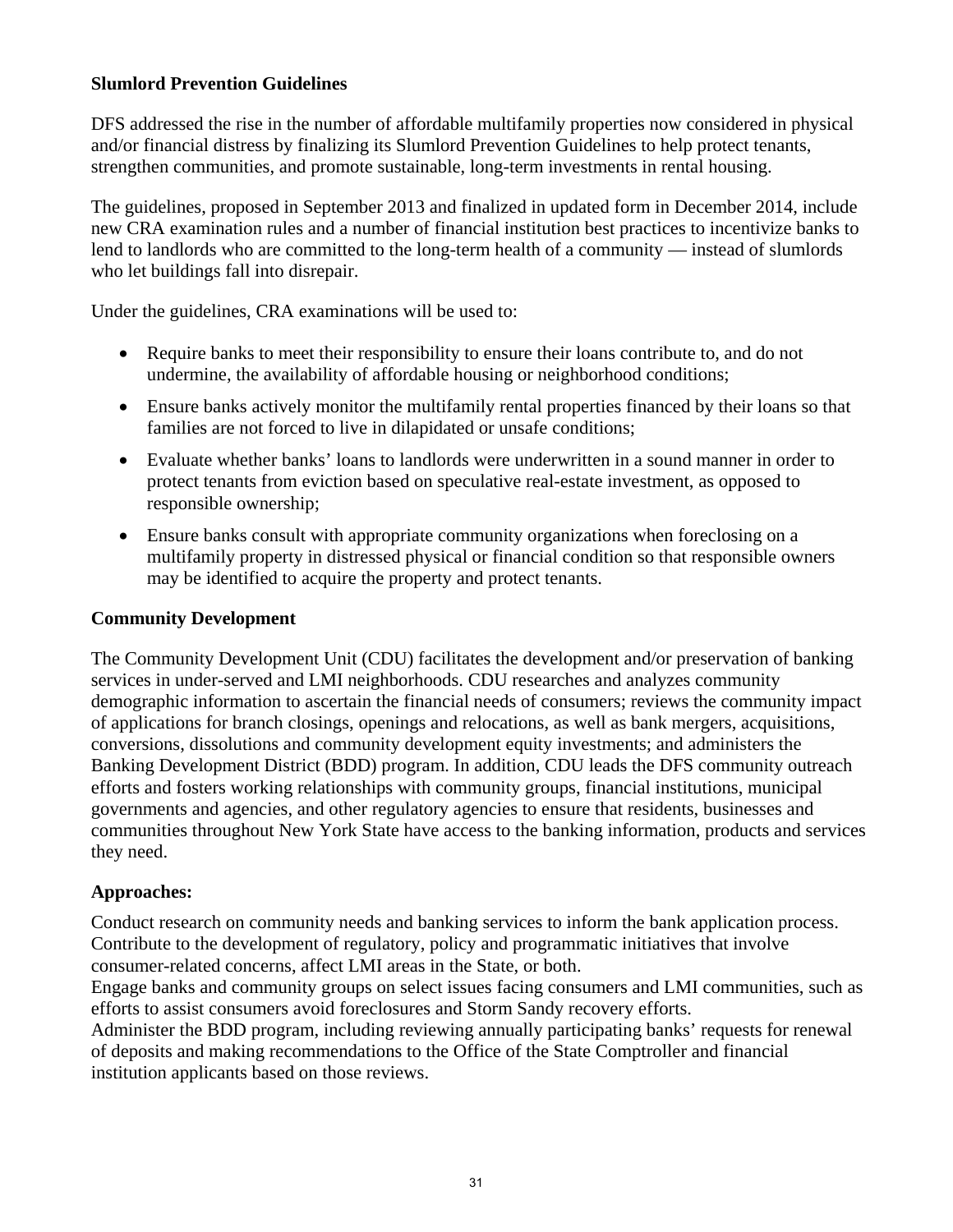Build on the successes of, and work to strengthen, the BDD program to improve its effectiveness and impact on Under-banked communities, including the implementation of changes identified in the 10 Year Report.

## **Applications Processing**

In 2014, CDU processed 45 branch applications of the following types: closings (13); branch openings – electronic facilities (15); branch openings (15); and relocations (6). In addition, the branch processed 1 specialized applications (conversion), and issued 37 approval memos and letters for applications to make community development equity investments.

## **BDD Applications**

CDU reviewed 17 BDD Request for Renewal of Deposit Applications, and issued recommendations for the renewal of deposits resulting from the reviews. The reviews resulted in 15 recommendations for renewal with no reservations, one recommendation with 12-month probation, and one recommendation for renewal with six-month probation. CDU also reviewed one progress report for a BDD branch which has an initial deposit for a 4-year term.

CDU also redesigned a new application for new designation of BDDs and BDD branches and received three applications and four inquiries in 2014.

## **Community Outreach**

CDU continued to participate in the At-Risk Multifamily Building Data Sharing Initiative with NYC Housing Preservation and Development.

## **CRA Quarterly Mailings**

CDU completed four quarterly electronic mailings to over 100 community groups across the State.

## **Research and reporting**

CDU began work on a study analyzing the banking trends of the unbanked in New York State, and participated in conference calls with outside entities on the subject. The report is currently underway.

## **Summary of Consumer Examination Unit**

## **Consumer Examinations Summary**

The Consumer Examination Unit is responsible for performing consumer compliance, fair lending and Community Reinvestment Act examinations as well as for performing community development functions. In 2014, the unit conducted 11 consumer compliance, 17 fair lending and 28 CRA exams, and made recommendations regarding 72 bank applications and 17 requests for the renewal of BDD branch deposits.

| <b>Type of Work</b>        | 2014 | Scheduled in 2015. |
|----------------------------|------|--------------------|
| <b>Consumer Compliance</b> |      | 30                 |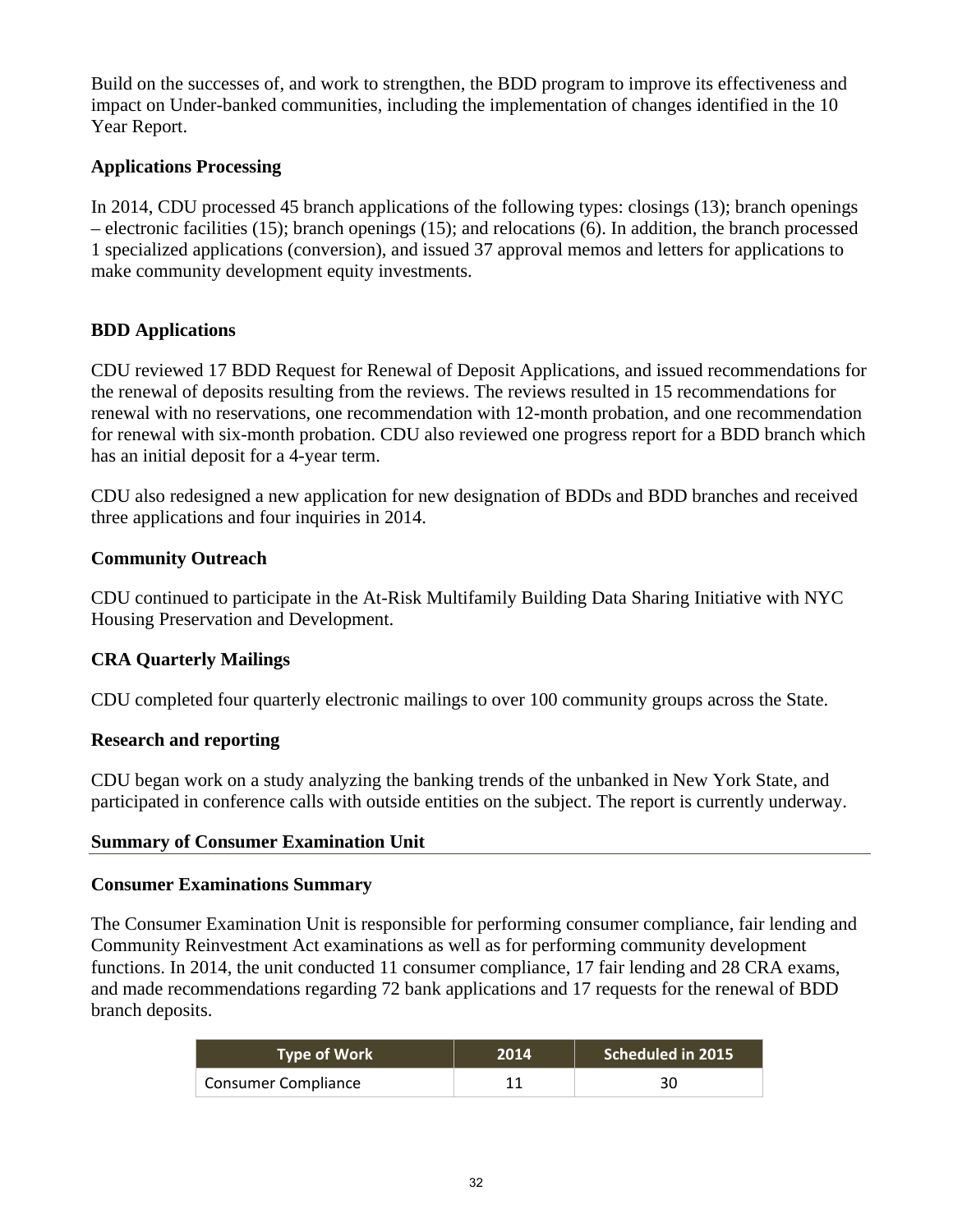| Fair Lending (FL)             | 17 | 37      |
|-------------------------------|----|---------|
| <b>FL Depositories</b>        | 10 | 30      |
| FL Non-depositories           | 7  | 7       |
| <b>CRA</b>                    | 28 | 24      |
| CDU - applications            | 72 | unknown |
| CDU - BDD request for renewal | 17 | 18      |

## **HOLOCAUST CLAIMS PROCESSING OFFICE (HCPO)**

 $\overline{a}$ 

The Holocaust Claims Processing Office helps Holocaust victims and their heirs recover assets deposited in banks, unpaid proceeds of insurance policies issued by European insurers, and artworks that were lost, looted or sold under duress. The HCPO accepts claims for Holocaust-era looted assets from anywhere in the world and charges no fees for its services. From its inception through December 2014, HCPO has responded to more than 14,000 inquiries and received claims from 5,083 individuals from 46 states, the District of Columbia and 39 countries. In 2014, the combined total of offers extended to HCPO claimants for bank, insurance and other asset losses is \$5,065,548. The combined total<sup>2</sup> of offers extended to HCPO claimants for bank, insurance, and other asset losses amounts to \$171,720,702 and a total of 94 cultural objects have been restituted. This represents an increase of 15 objects from the previous year.

 As required by Section 37-a of the Banking Law, HCPO submitted its 2014 Annual Report to the Governor and Legislature on January 15, 2015. The report is available on the Department's website.

<sup>&</sup>lt;sup>2</sup> Processes offer victims or heirs monetary compensation calculated on the value of the lost assets. However, the total amount of funds available to a claims agency may be limited and may not allow for full payment of loss. Thus, the actual payment may be substantially less. The amount offered is important as it recognizes the actual loss and guides in determining the amount of payment when full payment is not possible. Therefore, the HCPO reports the amount offered. Sometimes victims do not consider the offer adequate and do not agree to settle. In other cases, the amount offered is the amount paid.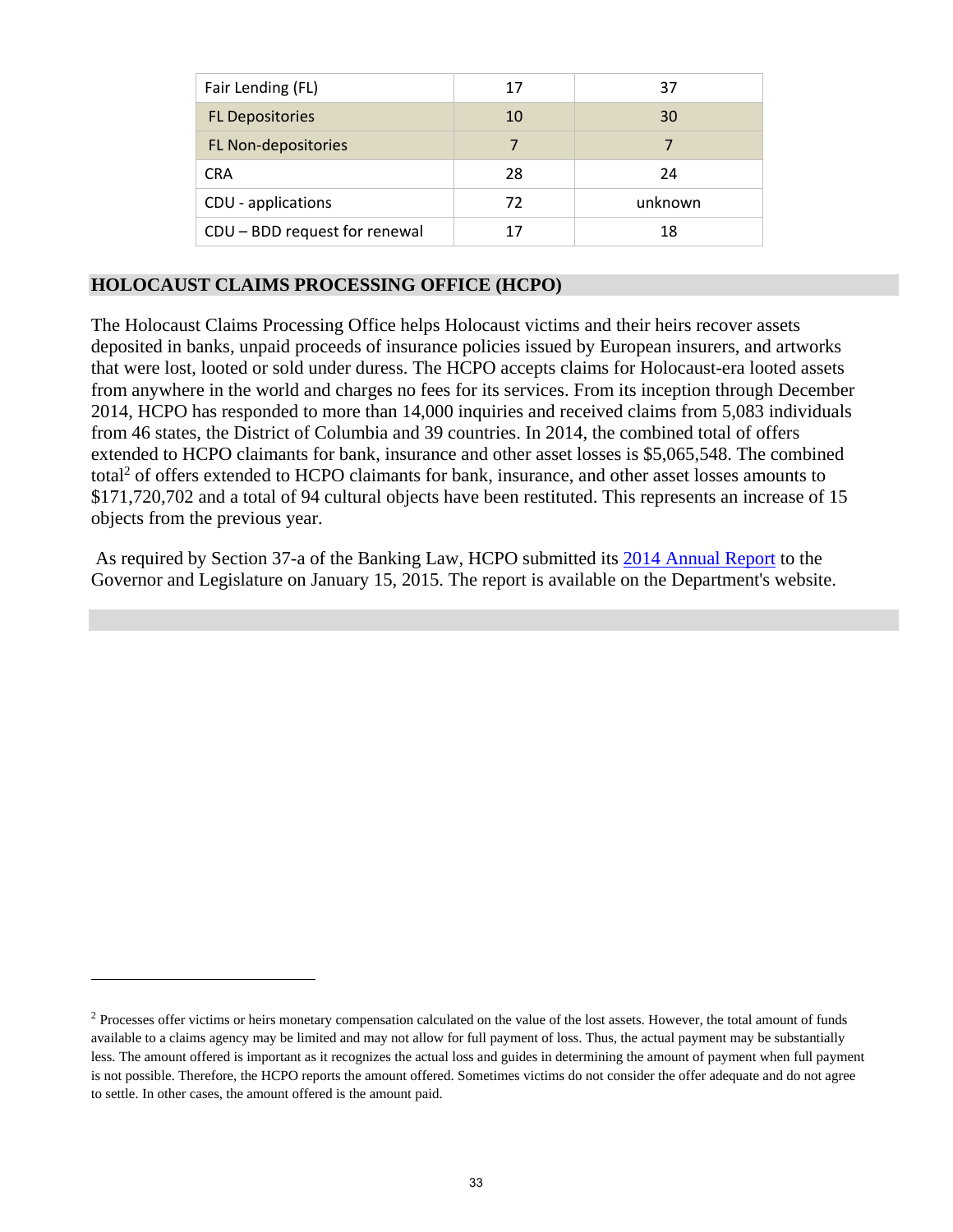## **APPENDICES – 2014 STATISTICS**

The FFCPD received 24,758 reports of suspected fraud in 2014, compared with 22,688 in 2013, an increase of approximately 9%.



#### **Number of Suspected Fraud Reports Received**

## **Information Furnished By (IFB) Reports Received by Year**

| <b>IFBs Received by Year</b> | 2010   | 2011   | 2012   | 2013     | 2014           |
|------------------------------|--------|--------|--------|----------|----------------|
| <b>Boat Theft</b>            | 5      | 5      | 4      | $\Omega$ | $\overline{2}$ |
| Auto Theft                   | 1,084  | 922    | 877    | 751      | 693            |
| Theft From Auto              | 33     | 28     | 23     | 29       | 18             |
| Auto Vandalism               | 205    | 350    | 290    | 239      | 213            |
| <b>Auto Collision Damage</b> | 1,654  | 2,213  | 1,931  | 1,812    | 1,654          |
| <b>Auto Fraudulent Bills</b> | 98     | 114    | 37     | 80       | 219            |
| <b>Auto Miscellaneous</b>    | 1,938  | 1,268  | 1,376  | 1,271    | 1,503          |
| Auto I.D. Cards              | 11     | 9      | 13     | 11       | 6              |
| Total - Auto                 | 5,028  | 4,909  | 4,551  | 4,193    | 4,308          |
| Workers' Compensation        | 1,352  | 1,584  | 1,255  | 1,014    | 998            |
| Total - Workers' Comp        | 1,352  | 1,584  | 1,255  | 1,014    | 998            |
| <b>Disability Insurance</b>  | 193    | 144    | 142    | 182      | 162            |
| Health Accident Insurance    | 1,625  | 1,915  | 1,389  | 1,163    | 1,234          |
| No-Fault Insurance           | 12,807 | 11,974 | 13,944 | 13,198   | 15,439         |
| Total - Medical/No-Fault     | 14,625 | 14,033 | 15,475 | 14,543   | 16,835         |
| <b>Boat Fire</b>             | 1      | 4      | 1      | $\Omega$ | $\mathbf{0}$   |
| <b>Auto Fire</b>             | 278    | 243    | 186    | 185      | 167            |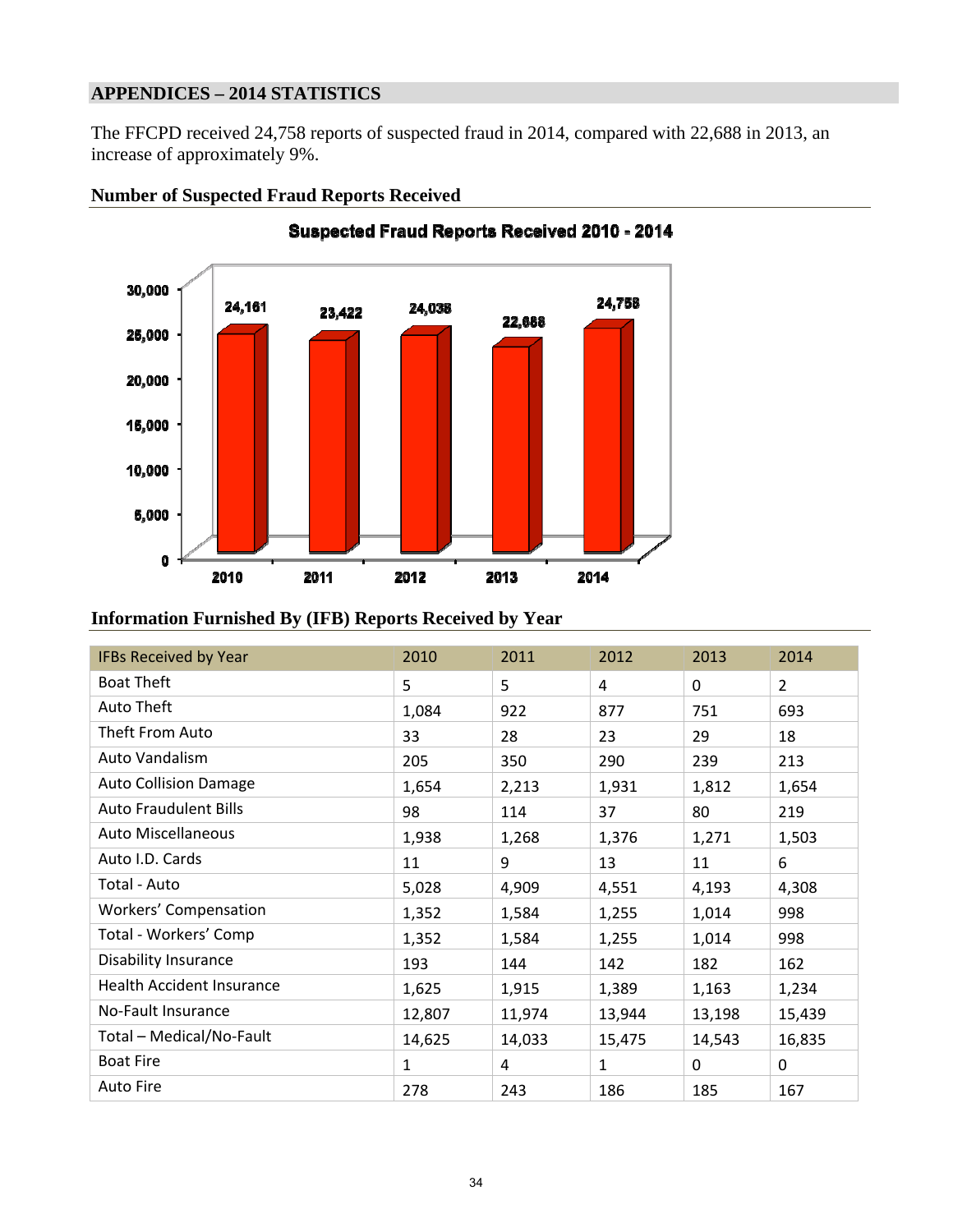| Fire - Residential              | 170          | 149          | 120            | 89             | 104            |
|---------------------------------|--------------|--------------|----------------|----------------|----------------|
| Fire - Commercial               | 40           | 34           | 29             | 21             | 40             |
| Total - Arson Unit              | 489          | 430          | 336            | 295            | 311            |
| Burglary - Residential          | 362          | 380          | 278            | 254            | 174            |
| <b>Burglary - Commercial</b>    | 176          | 82           | 60             | 45             | 33             |
| Homeowners                      | 1,038        | 823          | 997            | 1,068          | 769            |
| Larceny                         | 33           | 36           | 65             | 79             | 77             |
| Lost Property                   | 108          | 219          | 108            | 109            | 172            |
| Robbery                         | 24           | 22           | 9              | 14             | $\overline{7}$ |
| <b>Bonds</b>                    | 15           | 6            | 6              | 9              | $\overline{3}$ |
| Life Insurance                  | 378          | 407          | 381            | 397            | 433            |
| Ocean Marine Insurance          | 9            | 10           | 6              | 18             | 13             |
| Reinsurance                     | $\mathbf 0$  | $\mathbf{1}$ | $\mathbf 0$    | $\pmb{0}$      | $\mathbf{1}$   |
| Appraisers/Adjusters            | 8            | 11           | 5              | 5              | 8              |
| Agents                          | 50           | 55           | 30             | 56             | 90             |
| <b>Brokers</b>                  | 100          | 50           | 40             | 45             | 46             |
| Ins. Company Employees          | 3            | 3            | 0              | 4              | 4              |
| <b>Insurance Companies</b>      | 23           | 42           | 69             | 62             | 33             |
| Title/Mortgage                  | 208          | 143          | 73             | 38             | 11             |
| <b>Commercial Damage</b>        | 70           | 81           | 68             | 103            | 77             |
| Unclassified                    | 62           | 95           | 226            | 337            | 355            |
| <b>Total - General Unit</b>     | 2,667        | 2,466        | 2,421          | 2,643          | 2,306          |
|                                 |              |              |                |                |                |
| <b>IFBs Received</b>            | 2010         | 2011         | 2012           | 2013           | 2014           |
| <b>Auto Unit Totals</b>         | 5,028        | 4,909        | 4,551          | 4,193          | 4,308          |
| <b>Workers Comp Unit Totals</b> | 1,352        | 1,584        | 1,255          | 1,014          | 998            |
| Medical/No-Fault Unit Totals    | 14,625       | 14,033       | 15,475         | 14,543         | 16,835         |
| <b>Arson Unit Totals</b>        | 489          | 430          | 336            | 295            | 311            |
| <b>General Unit Totals</b>      | 2,667        | 2,466        | 2,421          | 2,643          | 2,306          |
| <b>Grand Total</b>              | 24,161       | 23,422       | 24,038         | 22,688         | 24,758         |
|                                 |              |              |                |                |                |
| Cases Opened by Year            | 2010         | 2011         | 2012           | 2013           | 2014           |
| <b>Boat Theft</b>               | 3            | $\Omega$     | $\overline{2}$ | 0              | 0              |
| Auto Theft                      | 119          | 96           | 70             | 55             | 56             |
| Theft From Auto                 | $\mathbf{1}$ | $\mathbf{1}$ | $\mathbf 0$    | $\mathbf 0$    | $\overline{2}$ |
| Auto Vandalism                  | 14           | 9            | 6              | 3              | $\mathbf{1}$   |
| <b>Auto Collision Damage</b>    | 63           | 65           | 38             | 25             | 34             |
| <b>Auto Fraudulent Bills</b>    | 5            | 5            | 3              | $\overline{2}$ | $\overline{4}$ |
| Auto Miscellaneous              | 61           | 39           | 25             | 16             | 27             |
| Auto I.D. Cards                 | 3            | $\mathbf{1}$ | 0              | 0              | 0              |
| Total - Auto                    | 269          | 216          | 144            | 101            | 124            |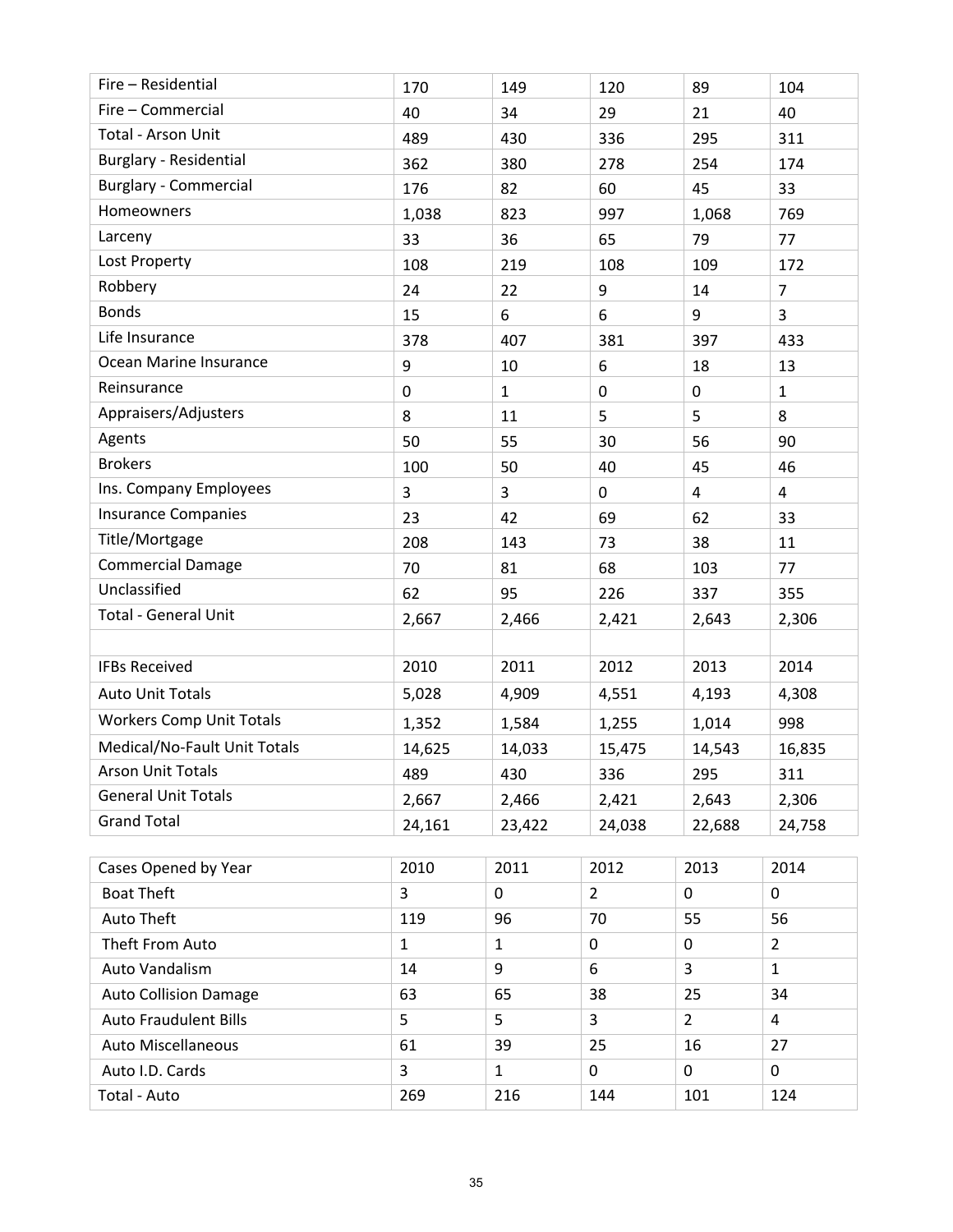| <b>Workers' Compensation</b>     | 537            | 1,042          | 467            | 98               | 88             |
|----------------------------------|----------------|----------------|----------------|------------------|----------------|
| Total - Workers' Comp            | 537            | 1,042          | 467            | 98               | 88             |
| Disability Insurance             | 18             | 13             | 3              | $\overline{2}$   | 10             |
| <b>Health Accident Insurance</b> | 80             | 72             | 41             | 32               | 34             |
| No-Fault Insurance               | 72             | 88             | 44             | 22               | 65             |
| Total - Medical/No-Fault         | 170            | 173            | 88             | 56               | 109            |
| <b>Boat Fire</b>                 | $\mathbf 0$    | $\mathbf{1}$   | $\mathbf 0$    | 0                | 0              |
| <b>Auto Fire</b>                 | 59             | 48             | 35             | 14               | 11             |
| Fire - Residential               | 28             | 19             | 11             | 8                | 6              |
| Fire - Commercial                | 12             | 12             | 6              | 6                | 9              |
| Total - Arson                    | 99             | 80             | 52             | 28               | 26             |
| Burglary - Residential           | 15             | 12             | 11             | $\mathbf{1}$     | $\overline{2}$ |
| <b>Burglary - Commercial</b>     | 5              | $\overline{2}$ | $\mathbf{1}$   | $\mathbf{1}$     | $\mathbf 0$    |
| Homeowners                       | 25             | 22             | 9              | 6                | 9              |
| Larceny                          | 13             | 8              | 13             | 14               | 11             |
| Lost Property                    | 4              | $\mathbf{1}$   | $\overline{2}$ | 0                | $\mathbf{1}$   |
| Robbery                          | $\mathbf 0$    | $\mathbf{1}$   | $\mathbf 0$    | $\mathbf 0$      | $\mathbf{1}$   |
| <b>Bonds</b>                     | 4              | $\overline{2}$ | 3              | 5                | $\mathbf 0$    |
| Life Insurance                   | 9              | 13             | 9              | 11               | 10             |
| Ocean Marine Insurance           | $\mathbf{1}$   | $\mathbf{1}$   | $\mathbf 0$    | $\mathbf{1}$     | $\mathbf 0$    |
| Reinsurance                      | $\mathbf 0$    | $\mathbf 0$    | $\mathbf 0$    | $\mathbf 0$      | $\mathbf 0$    |
| Appraisers/Adjusters             | $\overline{2}$ | $\overline{2}$ | $\mathbf{1}$   | $\overline{2}$   | $\mathbf 0$    |
| Agents                           | 18             | 12             | 4              | 9                | 15             |
| <b>Brokers</b>                   | 15             | 17             | $\overline{7}$ | 8                | 6              |
| Ins. Company Employees           | $\mathbf{1}$   | $\mathbf{1}$   | $\mathbf 0$    | $\boldsymbol{0}$ | $\mathbf{1}$   |
| <b>Insurance Companies</b>       | 9              | 10             | $\mathbf{1}$   | $\mathbf 0$      | 6              |
| Title/Mortgage                   | 21             | 8              | $\overline{4}$ | $\overline{2}$   | $\mathbf{1}$   |
| <b>Commercial Damage</b>         | 7              | 6              | 4              | $\overline{2}$   | $\overline{7}$ |
| Miscellaneous                    | 12             | 38             | 21             | 48               | 26             |
| <b>Total - General</b>           | 161            | 156            | 90             | 110              | 96             |
| <b>Grand Total</b>               | 1,236          | 1,667          | 841            | 393              | 443            |
|                                  |                |                |                |                  |                |
| Cases Opened by Year             | 2010           | 2011           | 2012           | 2013             | 2014           |
| <b>Auto Unit Totals</b>          | 269            | 216            | 144            | 101              | 124            |
| <b>Workers Comp Unit Totals</b>  | 537            | 1,042          | 467            | 98               | 88             |
| Medical/No-Fault Unit<br>Totals  | 170            | 173            | 88             | 56               | 109            |
| Arson Unit Totals                | 99             | 80             | 52             | 28               | 26             |
| <b>General Unit Totals</b>       | 161            | 156            | 90             | 110              | 96             |
| Total                            | 1,236          | 1,667          | 841            | 393              | 443            |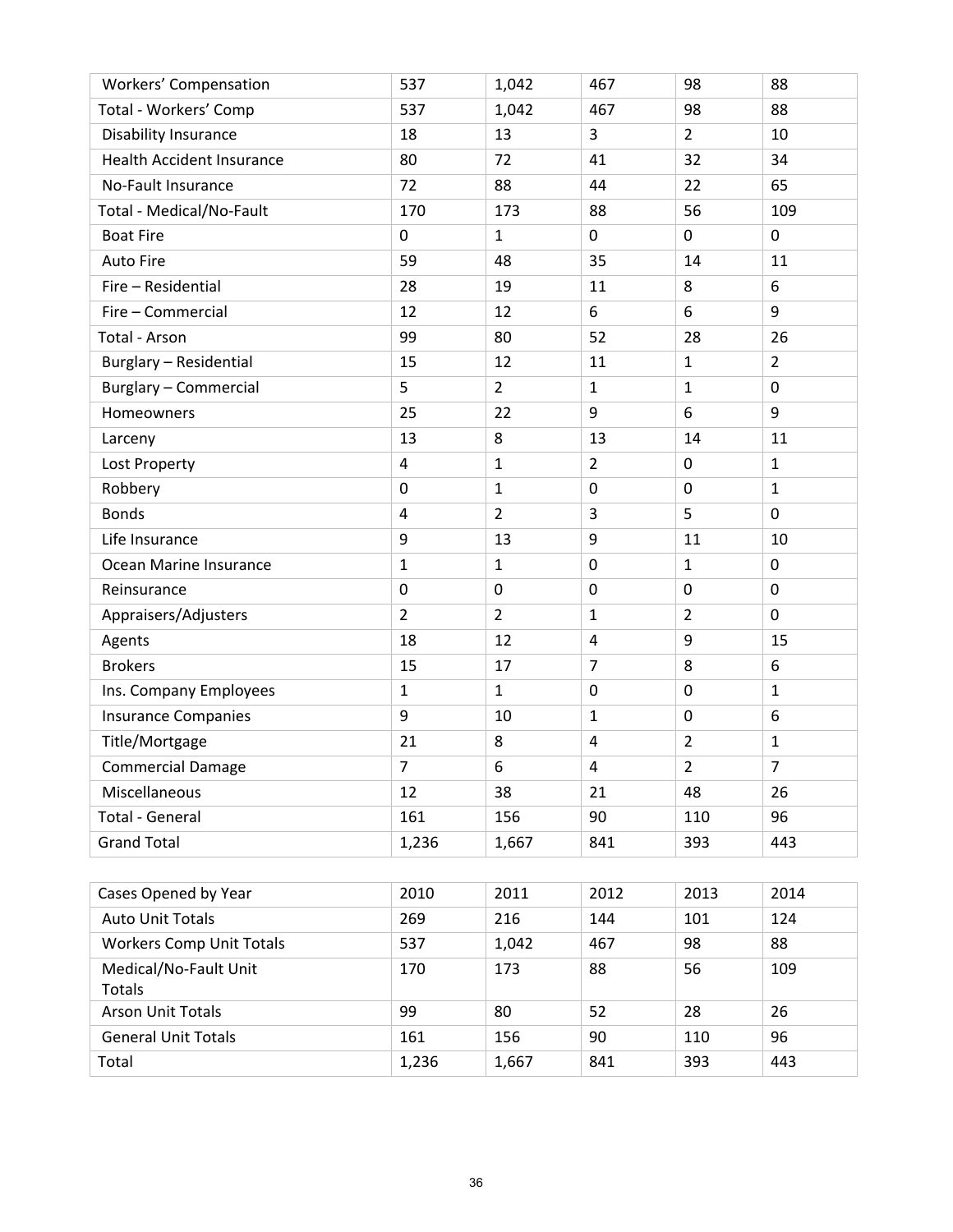| 2010                        | <b>IFBs</b> | Cases | Arrests |
|-----------------------------|-------------|-------|---------|
| Auto Unit Total             | 5,028       | 269   | 252     |
| Workers' Comp Unit Total    | 1,352       | 537   | 119     |
| Medical/No-Fault Unit Total | 14,625      | 170   | 159     |
| Arson Unit Total            | 489         | 99    | 56      |
| <b>General Unit Total</b>   | 2667        | 161   | 82      |
| <b>Grand Total</b>          | 24,161      | 1,236 | 668     |

| 2011                        | <b>IFBs</b> | Cases | Arrests |
|-----------------------------|-------------|-------|---------|
| <b>Auto Unit Total</b>      | 4,909       | 216   | 225     |
| Workers' Comp Unit Total    | 1,584       | 1.042 | 148     |
| Medical/No-Fault Unit Total | 14,033      | 173   | 210     |
| <b>Arson Unit Total</b>     | 430         | 80    | 43      |
| <b>General Unit Total</b>   | 2,466       | 156   | 77      |
| <b>Grand Total</b>          | 23,422      | 1,667 | 703     |

| 2012                        | <b>IFBs</b> | Cases | Arrests |
|-----------------------------|-------------|-------|---------|
| Auto Unit Total             | 4,551       | 144   | 164     |
| Workers' Comp Unit Total    | 1,255       | 467   | 99      |
| Medical/No-Fault Unit Total | 15,475      | 88    | 195     |
| <b>Arson Unit Total</b>     | 336         | 52    | 28      |
| <b>General Unit Total</b>   | 2,421       | 90    | 109     |
| <b>Grand Total</b>          | 24,038      | 841   | 595     |

| 2013                        | <b>IFBs</b> | Cases | Arrests |
|-----------------------------|-------------|-------|---------|
| Auto Unit Total             | 4,193       | 101   | 97      |
| Workers' Comp Unit Total    | 1,014       | 98    | 85      |
| Medical/No-Fault Unit Total | 14,543      | 56    | 170     |
| Arson Unit Total            | 295         | 28    | 17      |
| <b>General Unit Total</b>   | 2,643       | 110   | 99      |
| <b>Grand Total</b>          | 22,688      | 393   | 468     |

| 2014                        | <b>IFBs</b> | Cases | Arrests |
|-----------------------------|-------------|-------|---------|
| <b>Auto Unit Total</b>      | 4,308       | 124   | 87      |
| Workers' Comp Unit Total    | 998         | 88    | 71      |
| Medical/No-Fault Unit Total | 16,835      | 109   | 77      |
| <b>Arson Unit Total</b>     | 311         | 26    | 18      |
| <b>General Unit Total</b>   | 2,306       | 96    | 50      |
| <b>Grand Total</b>          | 24,758      | 443   | 303     |

## **Approved Fraud Prevention Plans on File as of December 31, 2014**

ACE USA Group of Companies Aetna Life Insurance Company AIG Companies Allstate Insurance Group Allstate Life Insurance Company of New York Amalgamated Life Insurance Company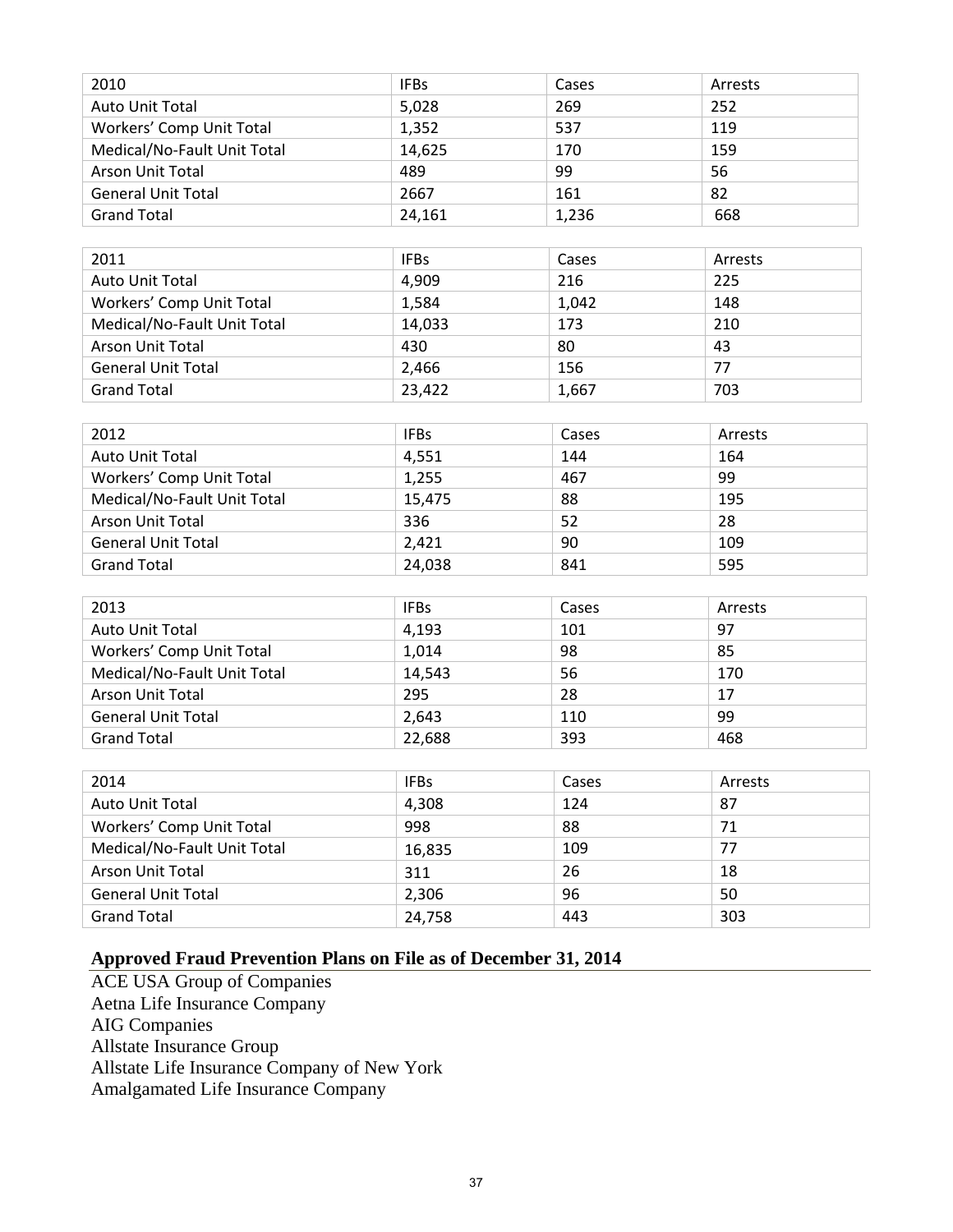EmblemHealth American Commerce Insurance Company American Family Life Assurance of New York American General Life Companies American Medical and Life Insurance Company American Modern Insurance Group American Progressive Life and Health Insurance Company of New York American Transit Insurance Company Americhoice of New York, Inc. Ameritas Life Insurance Corp. of New York Amex Assurance Company Amica Mutual Insurance Company AMTrust Financial Services Inc. Arch Insurance Company Assurant Group AXA Equitable Insurance Company AutoOne Insurance Company Capital District Physicians' Health Plan Central Mutual Insurance Company Central States Indemnity Company of Omaha Centre Life Insurance Company Chubb Group of Insurance Companies CIGNA Health Group Cincinnati Insurance Company CNA Insurance Companies Combined Life Insurance Company of New York Countryway Insurance Company Country-Wide Insurance Company CSAA Fire & Casualty Insurance Company CUNA Mutual Insurance Society Dairyland Insurance Company Dearborn National Life Insurance Company of New York Delta Dental Insurance Company Delta Dental of New York Dentcare Delivery Systems Eastern Vision Service Plan Electric Insurance Company Erie Insurance Group Esurance Insurance Company Eveready Insurance Company Excellus BlueCross BlueShield Farm Family Casualty Insurance Company Farmers' New Century Insurance Company Fiduciary Insurance Company of America Firemans' Fund Insurance Company First Reliance Standard Life Insurance Company **GEICO** Genworth Life Insurance Company of New York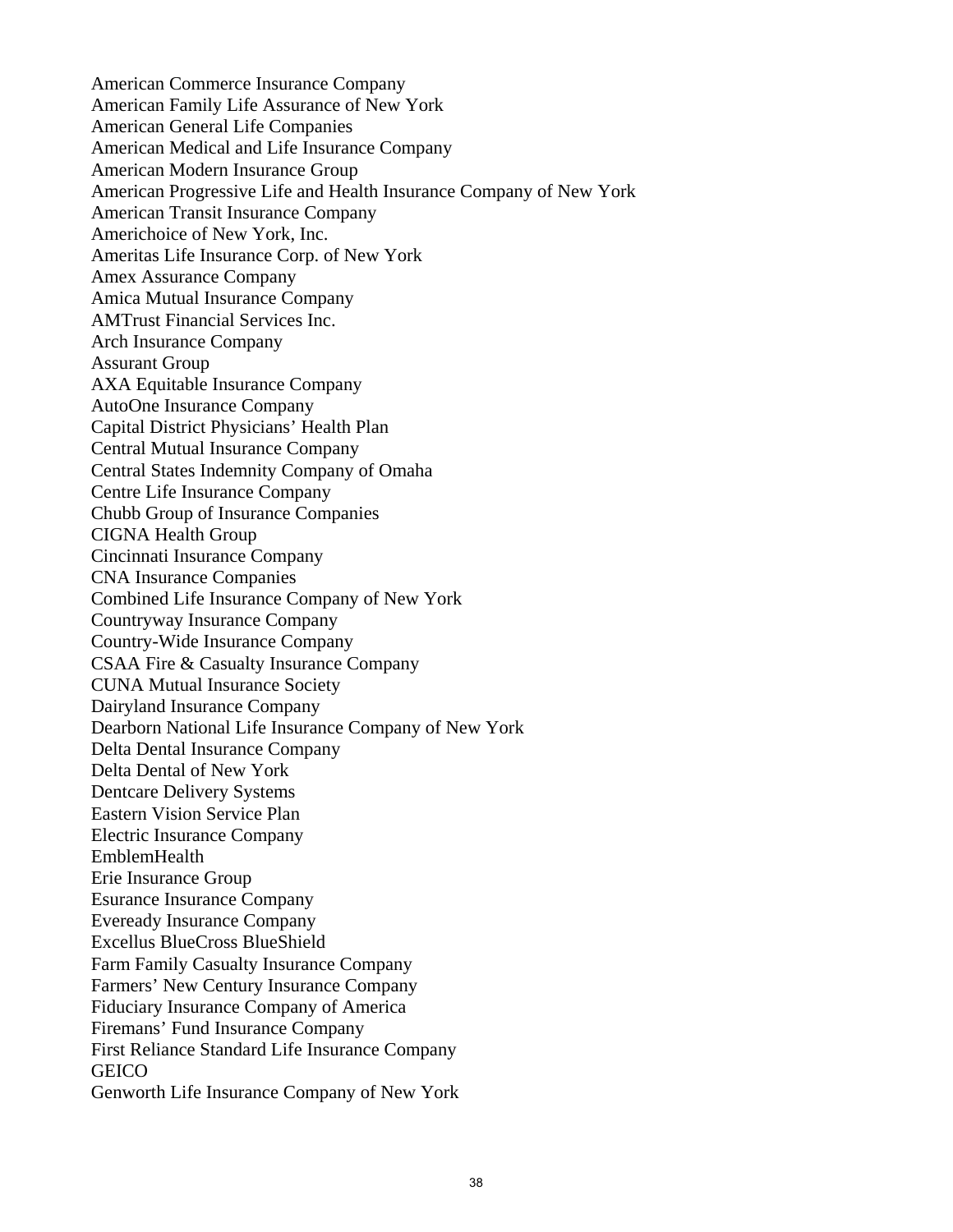Gerber Life Insurance Company Global Liberty Insurance Company of New York Guard Insurance Group Guardian Life Insurance Company of America Hanover Group Hartford Fire and Casualty Group Hartford Life Insurance Company HealthNow of New York Inc. Hereford Insurance Company HM Life Insurance Company of New York IDS Property Casualty Insurance Company Independent Health Association, Inc. Infinity Property Casualty Company Interboro Insurance Company Ironshore Indemnity Incorporated John Hancock Life Insurance Company of New York Kemper Lancer Insurance Company Liberty Life Assurance Company of Boston Liberty Mutual Insurance (Agency Markets) Liberty Mutual Insurance (Commercial Lines) Life Insurance Company of Boston and New York Lincoln Life & Annuity Company of New York Magna Carta Companies Main Street America Group MAPFRE Insurance Company of New York MassMutual Financial Group Merchants Insurance Company Mercury Insurance Group Metropolitan Life Insurance Company Metropolitan Property and Casualty Insurance Group Mutual of Omaha Insurance Company MVP Health Plan National Benefit Life Insurance National General Insurance National Liability and Fire Insurance Company Nationwide Insurance Group Nationwide Life Insurance Company New York Automobile Insurance Plan New York Central Mutual Fire Insurance Company New York Life Insurance Company New York State Insurance Fund Nippon Life of America Northwestern Mutual Life Insurance Company OneBeacon Insurance Company Oxford Health Plans Pavaonia Life Insurance Company of New York Permanent General Assurance Corporation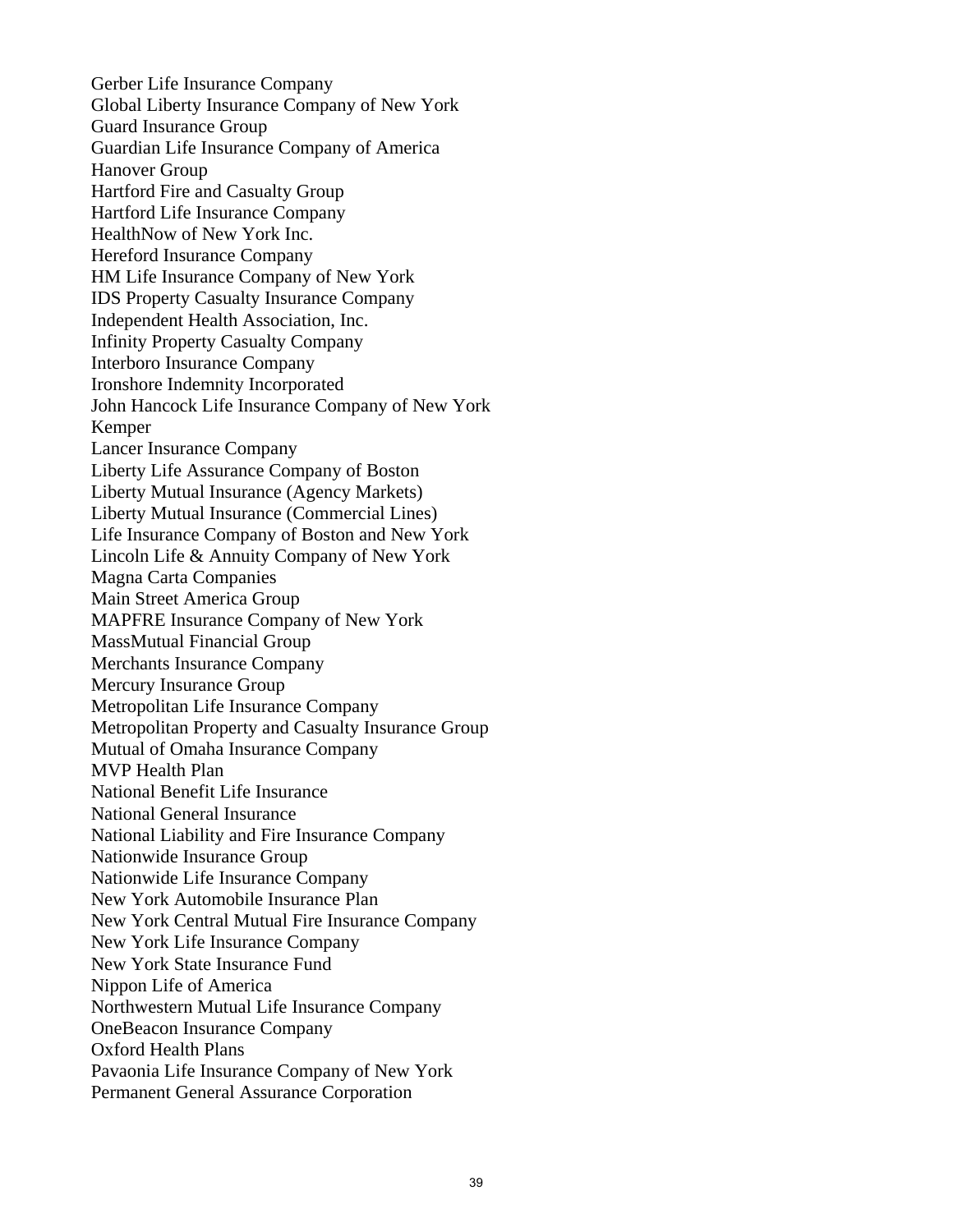Philadelphia Indemnity Insurance Company Preferred Mutual Insurance Company Principal Life Insurance Company Progressive Group of Insurance Companies Prudential QBE Insurance Group Limited SBLI Mutual Life Insurance Company Securian Financial Group Security Mutual Life Insurance Company of New York Selective ShelterPoint Life Insurance Company Standard Life Insurance Company of New York Standard Security Life Insurance Company of New York State Farm Mutual Sun Life Insurance and Annuity Company of New York Torchmark Tower Group of Companies Transamerica Financial Life Insurance Company **Travelers** Tri-State Consumer Insurance Company Trustmark Insurance Company Unicare Life and Health Insurance Company Unimerica Insurance Company of New York, Inc. Union Labor Life Insurance Company Union Security Life Insurance Company of New York United Concordia Insurance of New York United Healthcare Insurance Company of New York United Healthcare of New York, Inc. Unum Provident Company USAA Group Utica National Insurance Group Voya Retirement and Annuity Company WellPoint, Inc. Zurich North America

#### **2014 Approved Life Settlement Provider Fraud Prevention Plans on File**

Abacus Settlements, LLC Berkshire Settlements, Inc. Coventry First LLC Credit Suisse Life Settlements LLC EAGil Life Settlement Inc. EconoTree Capital INC. FairMarket Life Settlements Corp. Financial Life Services, LLC GCM Life Settlements LLC Georgia Settlement Group GWG Life Settlements, LLC Habersham Funding, LLC Imperial Life Settlements, LLC